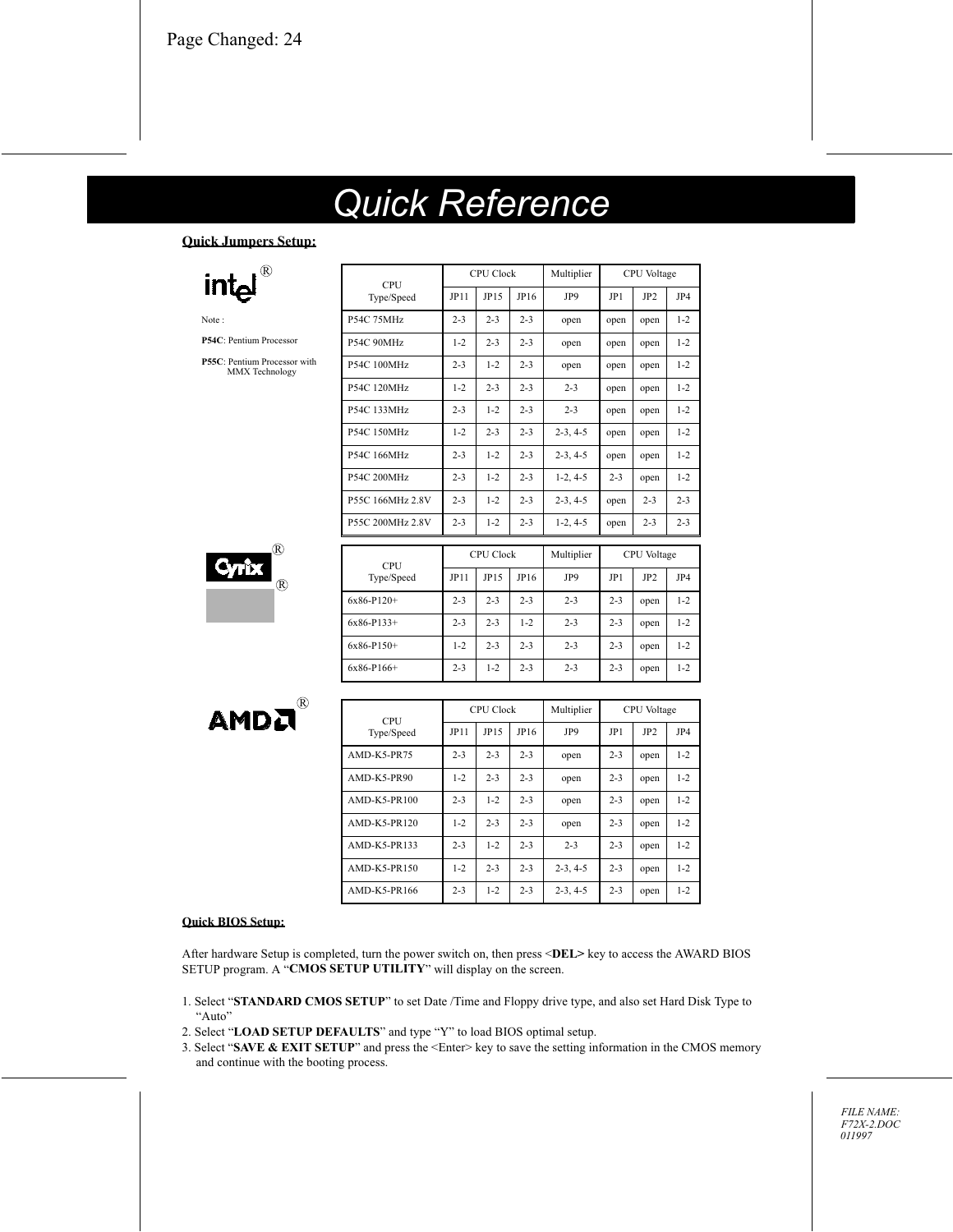# **Copyright Notice**

## CCopyright 1996.

The information contained in the user's manual and all accompanying documentation is copyrighted and all rights are reserved. This publication may not, in whole or in part, be reproduced, transcribed, stored in a retrieval system, translated into any language or computer language, or transmitted in any form whatsoever without the prior written consent from the manufacturer, except for copies retained by the purchasers for their personal archival purposes.

The manufacturer reserves the right to revise this user's manual and all accompanying documentation and to make changes in the content without obligation to notify any person or organization of the revision or change.

IN NO EVENT WILL THE VENDOR BE LIABLE FOR DIRECT, INDIRECT, SPECIAL, INCIDENTAL, OR CONSE-QUENTIAL DAMAGES ARISING OUT OF THE USE OR **INABILITY TO USE THIS PRODUCT OR DOCUMENTA-**TION, EVEN IF ADVISED OF THE POSSIBILITY OF SUCH DAMAGES. IN PARTICULAR, THE VENDOR SHALL NOT HAVE LIABILITY FOR ANY HARDWARE, SOFTWARE, OR DATA STORED OR USED WITH THE PRODUCT, INCLUD-ING THE COSTS OF REPAIRING, REPLACING, OR RECOV-ERING SUCH HARDWARE, SOFTWARE, OR DATA.

All trademarks mentioned in this document are acknowledged.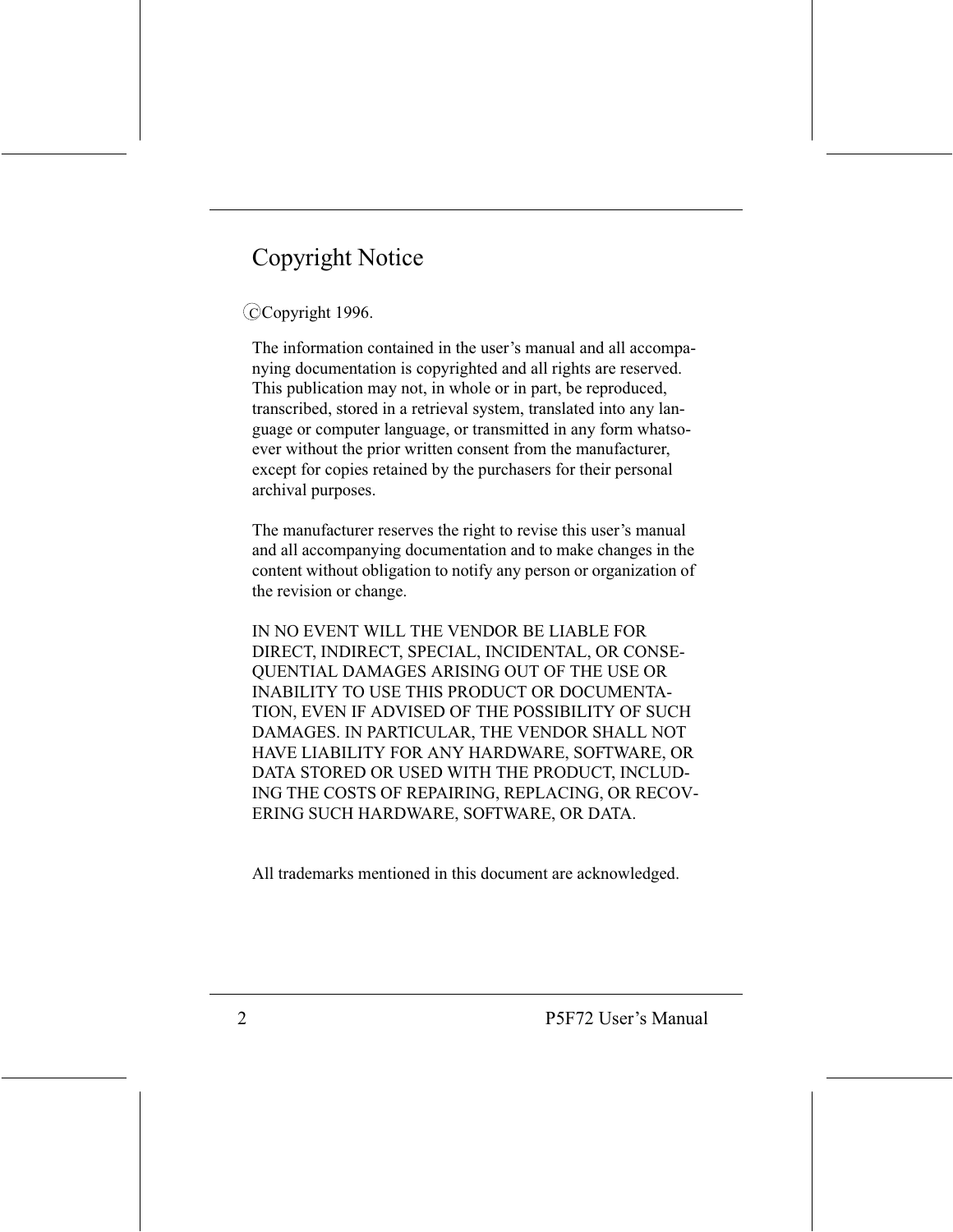# Table Of Contents

| Chapter 1                                  |    |
|--------------------------------------------|----|
| <b>Introduction</b>                        |    |
| 1.1 Overview                               | 5. |
| 1.2 P5F72 Specifications/Features          | 6  |
| 1.3 P5F72 Mainboard Layout                 | 8  |
| 1.4 Microprocessor                         | 9  |
| 1.5 Level 2 Cache                          | 9  |
| 1.6 Chipset                                | 10 |
| 1.7 Main Memory                            | 10 |
| 1.8 Enhanced IDE Support                   | 11 |
| 1.9 Universal Serial Bus Support           | 12 |
| 1.10 Real-time Clock, CMOS RAM and Battery | 12 |
| 1.11 IrDA Infra-red Support                | 12 |

#### Chapter 2

#### **Hardware Installation**

| 2.1 Unpacking                   | 13 |
|---------------------------------|----|
| 2.2 Installation                | 13 |
| 2.2.1 Setting Jumpers           | 15 |
| 2.2.2 Attaching Connectors      | 24 |
| 2.2.3 Installing CPU            | 29 |
| 2.2.4 Tips for CPU Installation | 30 |
| 2.2.5 Installing System Memory  | 31 |
| 2.2.6 Clear CMOS and Password   | 35 |

#### Chapter 3

## **BIOS** Configuration

| 3.1 Entering Setup         | 36 |
|----------------------------|----|
| 3.2 CMOS Setup Utility     | 37 |
| 3.3 Standard CMOS Setup    | 38 |
| 3.4 IDE HDD Auto Detection | 41 |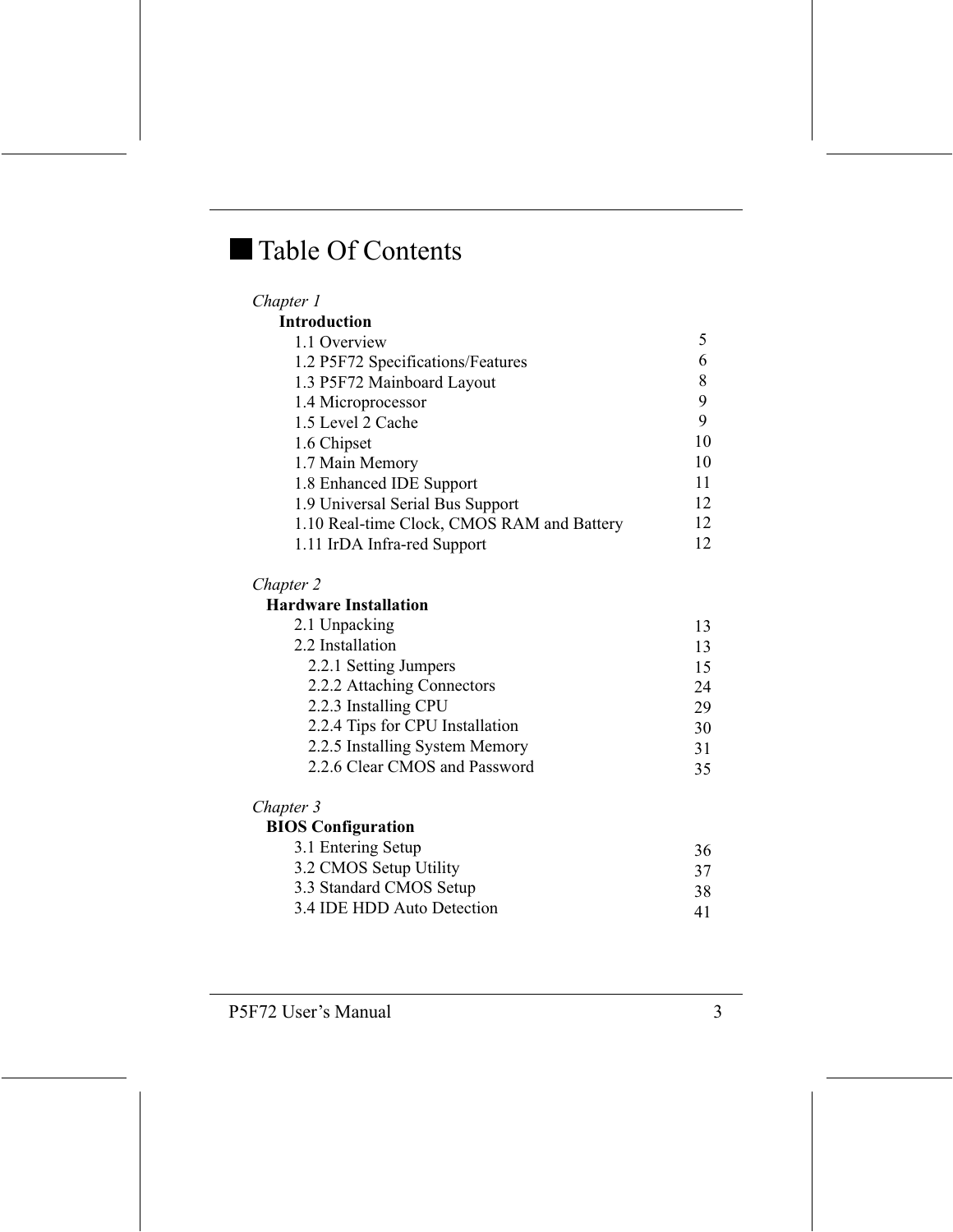| 3.5 Load Setup Defaults         | 41 |
|---------------------------------|----|
| 3.6 Save & Exit Setup           | 42 |
| 3.7 Exit Without Saving         | 42 |
| 3.8 HDD Low Level Format        | 42 |
| 3.9 BIOS Features Setup         | 43 |
| 3.10 Chipset Features Setup     | 46 |
| 3.11 Power Management Setup     | 47 |
| 3.12 PnP/PCI Configuration      | 50 |
| 3.13 Integrated Peripherals     | 52 |
| 3.14 Supervisor / User Password | 54 |

## Chapter 4

## Driver and Utility

| 4.1 Flash Utility          |    |
|----------------------------|----|
| 4.2 EIDE Bus Master Driver |    |
| 4.3 Soft Off Control       | 56 |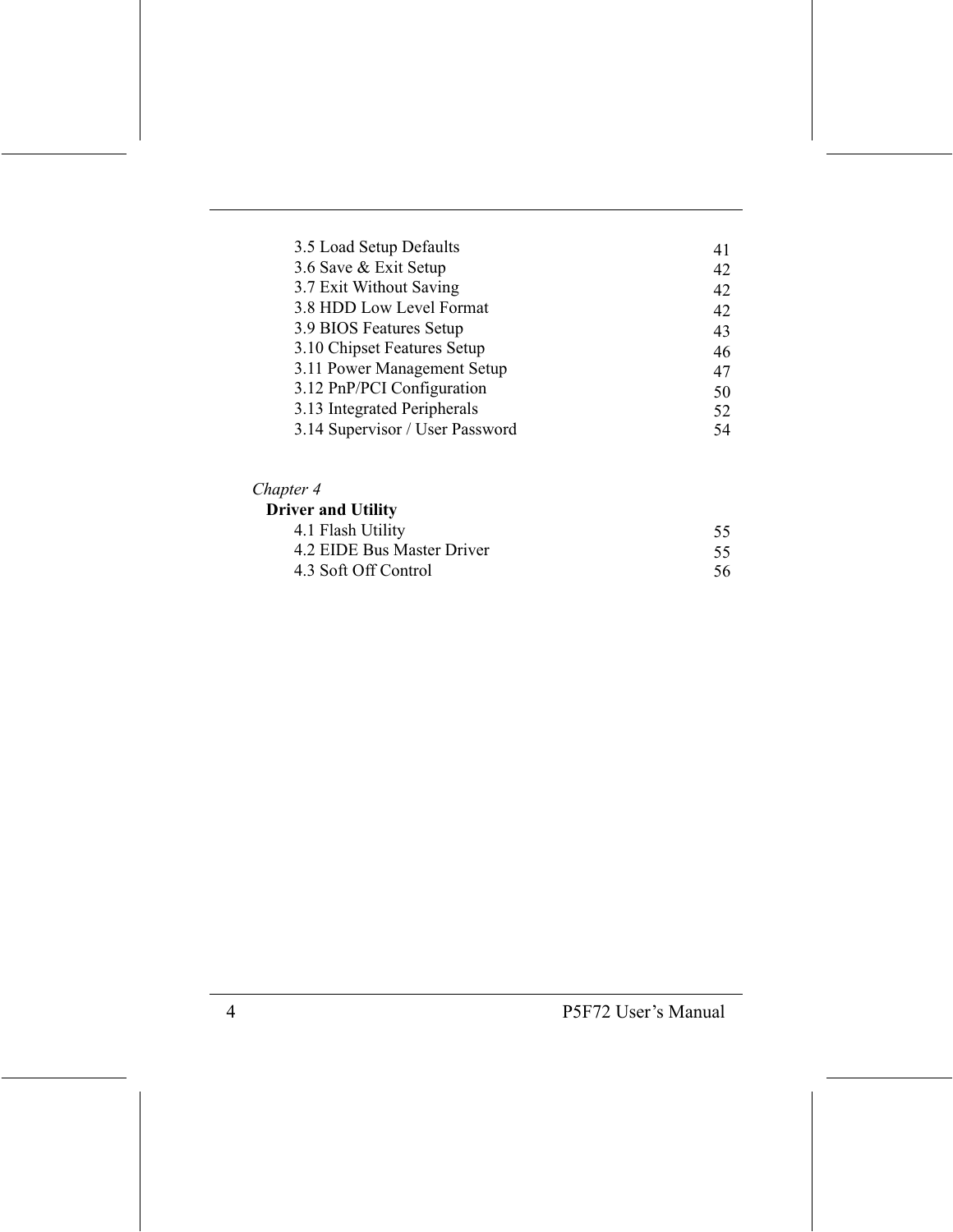# **1 Introduction**

## 1.1 Overview

The P5F72 is a quality, high performance, function enhanced mainboard based on the Pentium class processor. This mainboard is designed around the latest and fastest Intel 82430VX chipset in a 3/4 baby ATX form factor.

The P5F72 mainboard is a flexible mainboard which is designed to operate with all members of the Pentium class processors: Intel P54C (Pentium), P54CT (Pentium OverDrive), P54CTB (Pentium OverDrive with MMX Technology), and P55C (Pentium with MMX Technology), Cyrix/IBM 6x86 and 6x86L, and AMD K5.

The P5F72 mainboard delivers superior performance with its integrated Bus Mastering EIDE (Enhanced IDE) controller, concurrent PCI bus, 256/512KB level 2 Pipelined Burst cache, and its ability to accommodate new technology EDO (Extended Data Out) and SDRAM (Synchronous DRAM) memory.

The P5F72 mainboard offers outstanding I/O capabilities. It contains a full set of PC I/O, such as dual channel PCI EIDE interfaces, a floppy controller, two FIFOed serial ports, an EPP/ECP capable bidirectional parallel port, an IrDA compatible infrared port, two USB (Universal Serial Bus) ports, a PS/2 keyboard connector and a PS/2 mouse connector. Four PCI local bus slots and four full length ISA bus slots provide expandability to add on peripheral cards.

In addition to superior hardware capabilities, features like bus mastering EIDE driver, Plug and Play, Soft-off, APM (Advanced Power Management), and BIOS upgradability are provided on the P5F72 platform.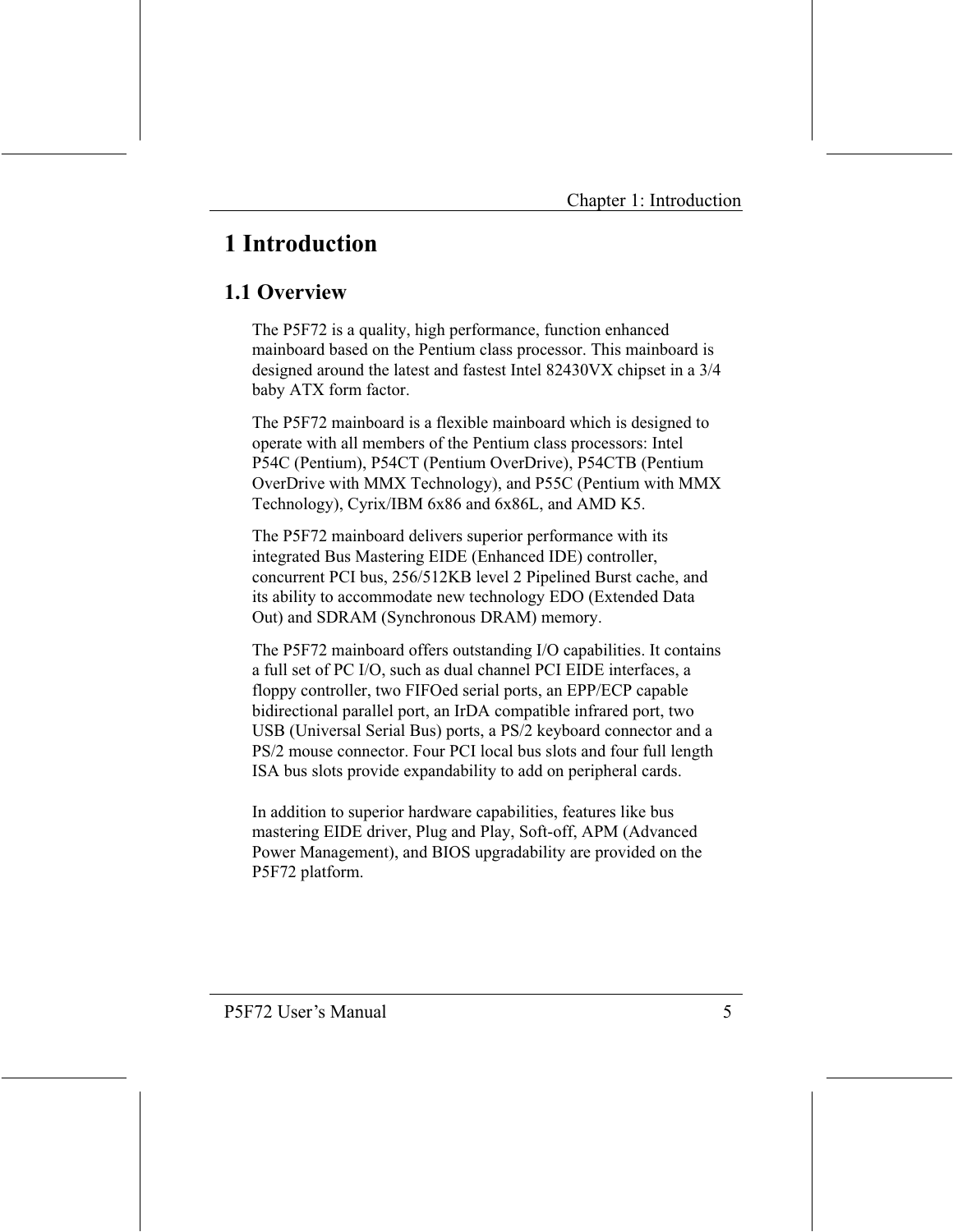# 1.2 P5F72 Specifications/Features

## Hardware

| <b>CPU</b>             | Supports the following CPUs in a ZIF Socket 7<br>Intel Pentium P54C/P54CT/P54CTB/P55C - 75/90/<br>100/120/133/150/166/180/200 MHz<br>Cyrix/IBM 6x86/6x86L - P120/P133/P150/P166<br>AMD K5 - PR100/PR120/PR133/PR150/PR166 |
|------------------------|---------------------------------------------------------------------------------------------------------------------------------------------------------------------------------------------------------------------------|
| Coprocessor            | CPU built-in floating point unit                                                                                                                                                                                          |
| Speed                  | System bus clock 50/55/60/66 MHz<br>PCI bus clock 25/27.5/30/33 MHz<br>ISA bus clock 7.5/8.33/9.15 MHz                                                                                                                    |
| Chipset                | Intel's 82430VX PCIset<br>Winbond's 83877 I/O chip                                                                                                                                                                        |
| L <sub>2</sub> Cache   | Pipelined Burst SRAM 256/512KB                                                                                                                                                                                            |
| <b>DRAM</b>            | 4 x 72-pin SIMM and 2 x 168-pin DIMM sockets<br>Supports 8MB to 128MB memory<br>Supports FPM, EDO and SDRAM DRAMs                                                                                                         |
| <b>EIDE</b> Controller | Supports four IDE devices in two channels<br>Supports PIO mode 0 through mode 4 drives<br>Supports Bus Mastering DMA mode 2 drives                                                                                        |
| Enhanced I/O           | One floppy disk controller<br>One Standard/EPP/ECP bidirectional parallel port<br>Two 16550 compatible high speed serial ports<br>One IrDA compatible Infrared port<br>Two USB (Universal Serial Bus) ports               |
|                        | Mouse/Keyboard PS/2 mouse connector<br>PS/2 keyboard connector                                                                                                                                                            |
| <b>Expansion Slots</b> | Four 32-bit PCI slots<br>Four 16-bit ISA slots (one PCI/ISA shared slot)                                                                                                                                                  |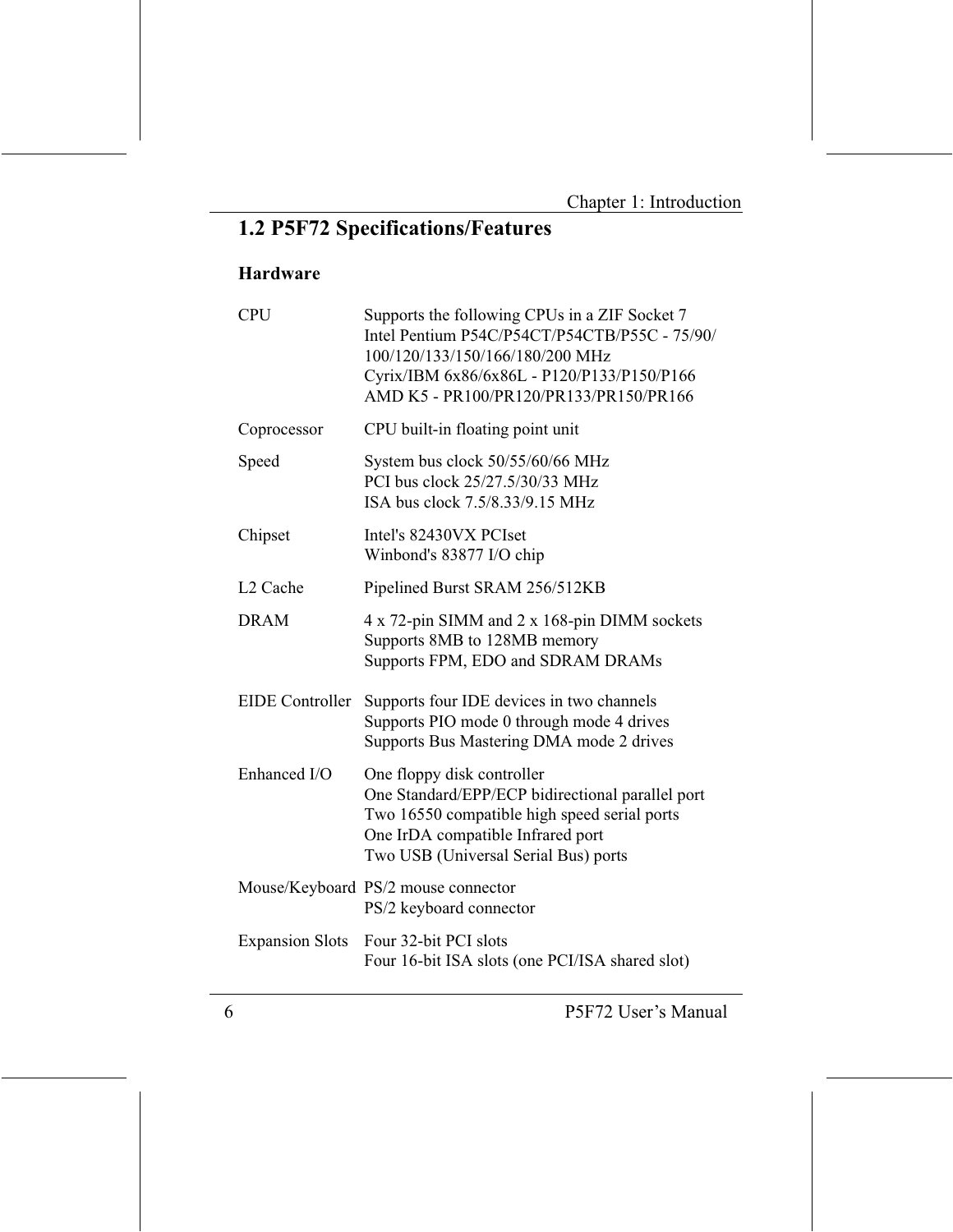| Options     | External Infrared port cable with mounting bracket<br>External dual USB ports cable with mounting<br>bracket                                                                |  |
|-------------|-----------------------------------------------------------------------------------------------------------------------------------------------------------------------------|--|
| Software    |                                                                                                                                                                             |  |
| <b>BIOS</b> | <b>AWARD Pentium PCI BIOS</b><br>Flash BIOS with ESCD (Extended System<br>Configuration Data) block<br>Supports APM, PnP, and EIDE devices<br><b>Built-in NCR SCSI BIOS</b> |  |
| Driver      | Bus mastering EIDE driver                                                                                                                                                   |  |
| Utility     | Flash utility for BIOS upgrade                                                                                                                                              |  |
| O.S.        | Operates with MS DOS, Windows 3.x, Windows<br>for Work Groups 3.x, Windows 95, Windows NT,<br>OS/2, Novell Netware, Novell UnixWare 1.1 and<br>SCO Unix 4.2                 |  |

### Environment

| $0^0$ C to 50 <sup>0</sup> C (Operating)          |
|---------------------------------------------------|
| 0 to $85\%$ (Operating)                           |
| 0 to 500 $Hz$                                     |
| 4.9V to 5.2V                                      |
| 3.15V to 3.50V                                    |
| $-5V$ , $+12V$ , $-12V$ , $+5V$ s $5%$ tolerance. |
|                                                   |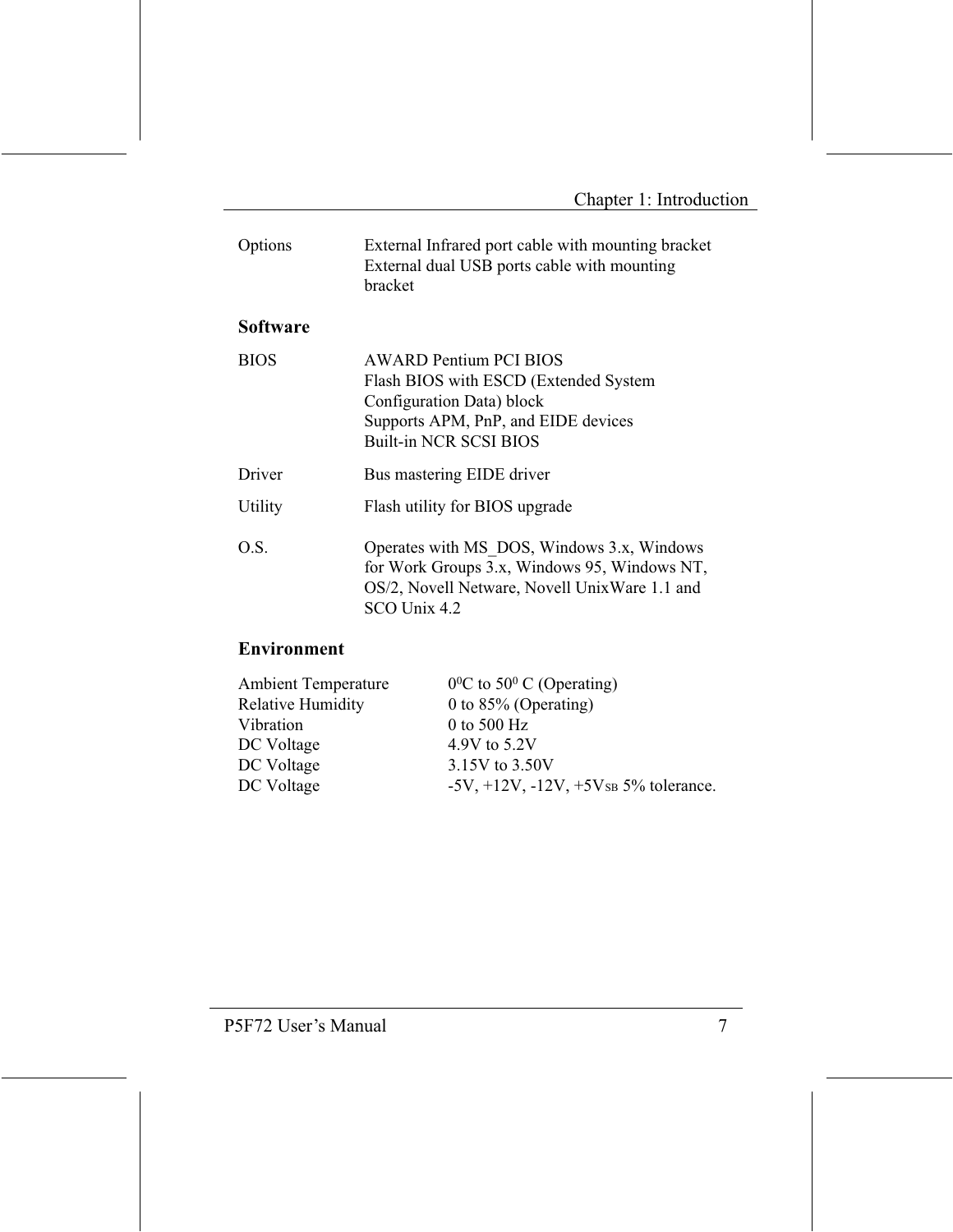

 $1:$ CPU 2:TAG SRAM Chip 3:Cache SRAM Chips 4:ISA Expansion Slots 5:PCI Expansion Slots 6:SIMM Module Sockets 7:DIMM Module Sockets

8:IDE Connectors 9: Floppy Drive Connector 10:Serial Port Connectors 11: Paralle Port Connector 12:IR Port Connector 13:ATX Power Connector 14:Keyboard Connector

15: PS/2 Mouse Connector 16: Flash BIOS 17:CPU Core Voltage Regulator 18: Front panel Connectors 19:Battery (CR2032 Lithium) 20:USB Header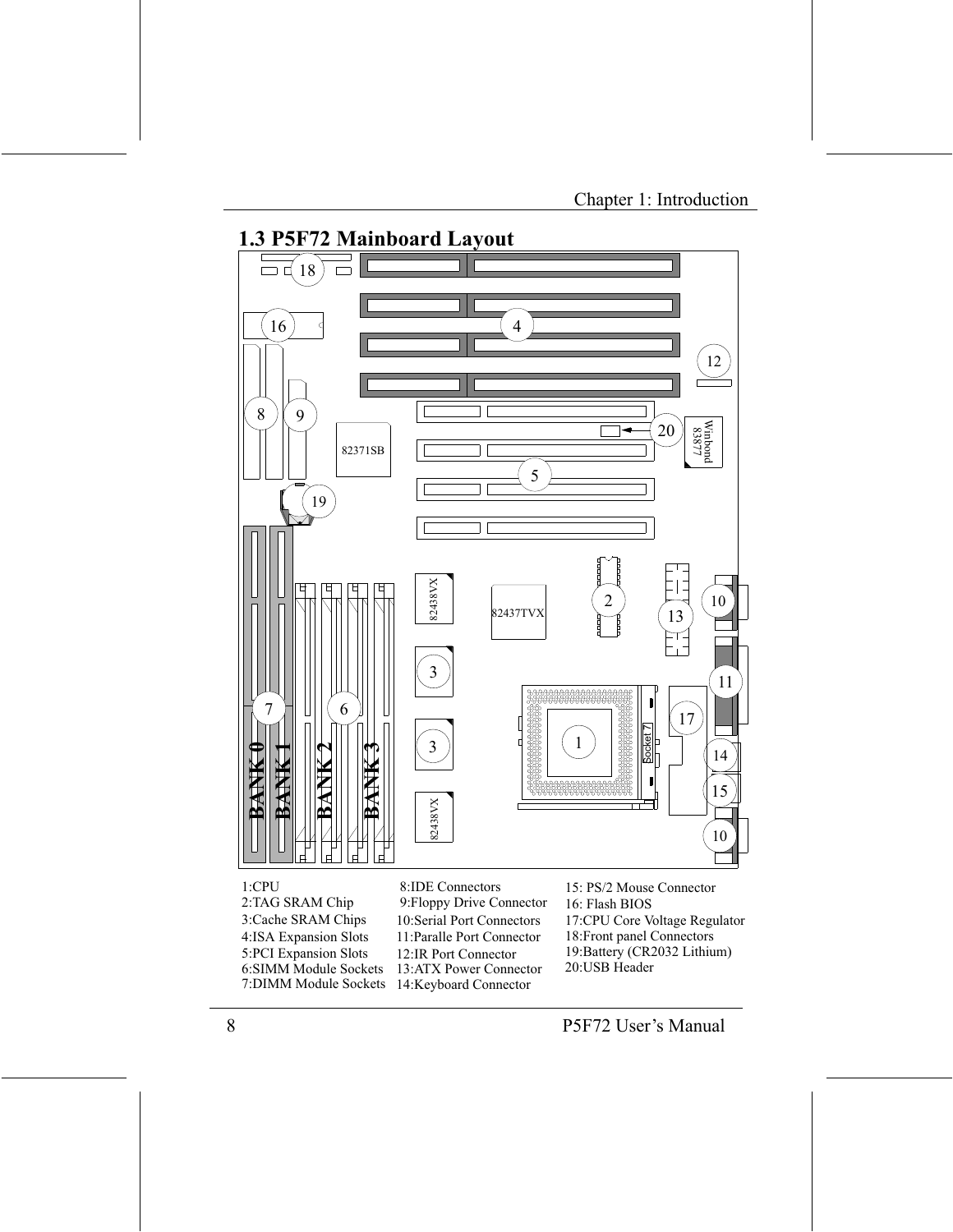## 1.4 Microprocessor

The P5F72 meets the requirements of a Pentium flexible mainboard. A Pentium flexible mainboard is defined as a mainboard capable to support all members of the Pentium class processors.

The requirements for a Pentium flexible mainboard are:

- 1 CPU ZIF socket is Socket 7
- 2. BIOS can supports various Pentium class processors with different CPU core frequency.
- 3. On-board two voltage regulators and heat sinks meet CPU's core and I/O voltage/current/thermal specifications.

#### A cooling fan and heat sink assembly is required to protect the CPU from being damaged due to overheat.

**P-rating:** The "P-rating" is a new performance rating scale. It expresses the performance of AMD or Cyrix/IBM Pentium class CPU relative to Intel Pentium CPU. For example, the Cyrix/IBM 6x86 P166+ can reach the same or better performance than Intel Pentium 166 MHz. But the actual Cyrix/IBM 6x86 P166+ internal core clock is only 133MHz.

## 1.5 Level 2 Cache

The P5F72 mainboard provides standard 256KB or 512KB synchronous pipelined SRAM cache on board.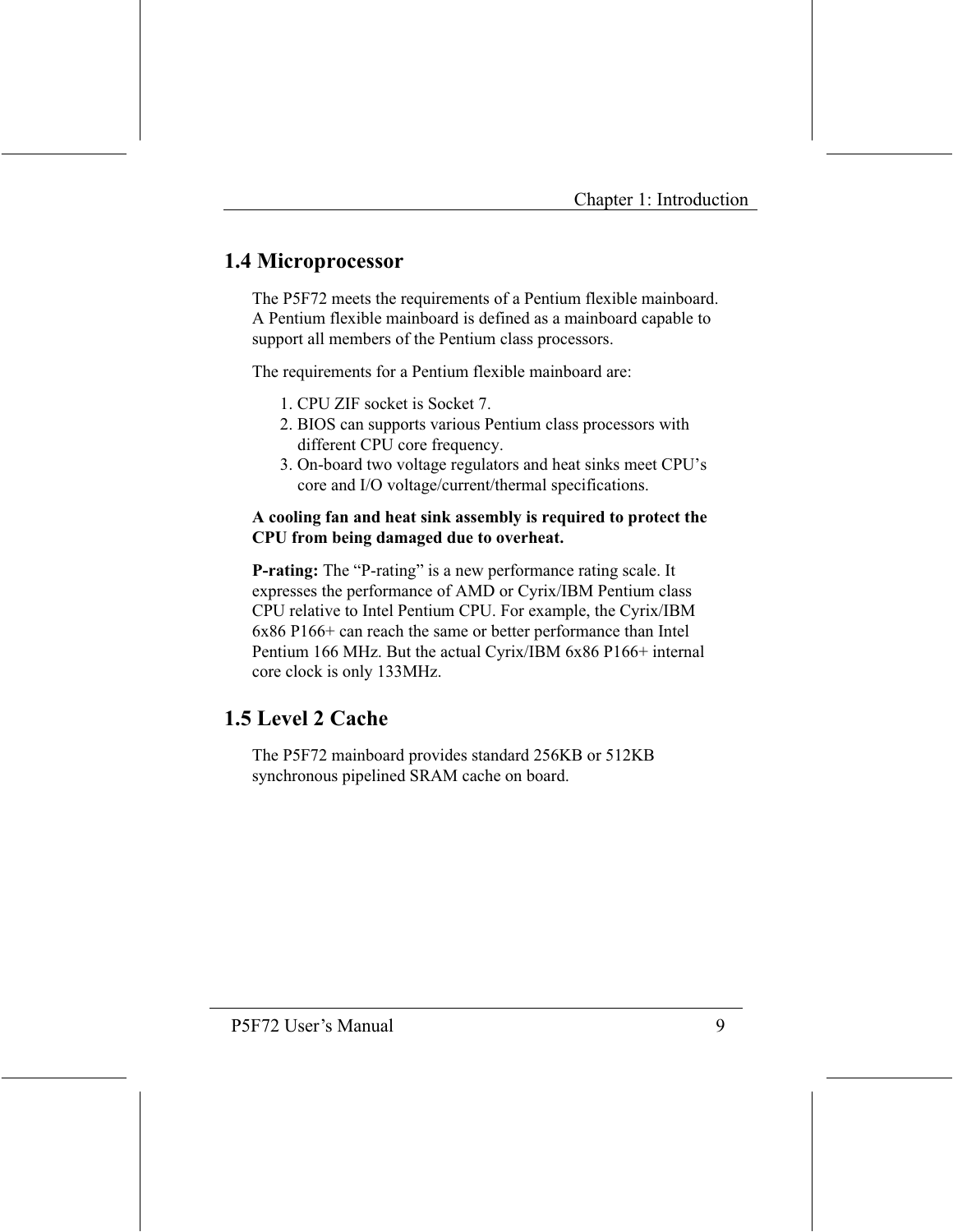## 1.6 Chipset

The Intel 82430VX PCIset consists of one 82437VX System Controller (TVX), two 82438VX Data Path Unit (TDX), and one 82371SB PCI ISA/IDE Accelerator (PIIX3).

| 82437VX (TVX):   | - CPU interface controller<br>- Cache and DRAM controllers<br>- Fully synchronous PCI bus<br>interface |
|------------------|--------------------------------------------------------------------------------------------------------|
| 82438VX (TDX):   | - Extensive CPU-to-DRAM, PCI-to-<br>DRAM and CPU-to-PCI data                                           |
|                  | buffering                                                                                              |
| 82371SB (PIIX3): | - Interface between the PCI and                                                                        |
|                  | <b>ISA</b> buses                                                                                       |
|                  | - USB controller                                                                                       |
|                  | - EIDE controller                                                                                      |
|                  | - Seven DMA channels, one timer/                                                                       |
|                  | counter, two eight-channel                                                                             |
|                  | interrupt controllers, NMI logic,                                                                      |
|                  | SMI interrupt logic, and PCI/ISA                                                                       |
|                  | bus arbitrator.                                                                                        |

## 1.7 Main Memory

The P5F72 mainboard provides four 72-pin SIMM and two 168-pin DIMM sockets to support 8MB to 128MB of system memory. The sockets support 1M x 32 (4MB), 2M x 32 (8MB), 4M x 32 (16MB), 8M x 32 (32MB) SIMM and 1M x 64 (8MB), 2M x 64 (16MB), 4M x 64 (32MB), 8M x 64 (64MB) DIMM single- or double-sided modules.

The P5F72 supports three types of DRAMs, Fast Page Mode (FPM), Extended Data Out (EDO), and Synchronous DRAM (SDRAM). Memory Timing requires 70ns or faster for FPM and EDO, and 66.7MHz speed grade for SDRAMs.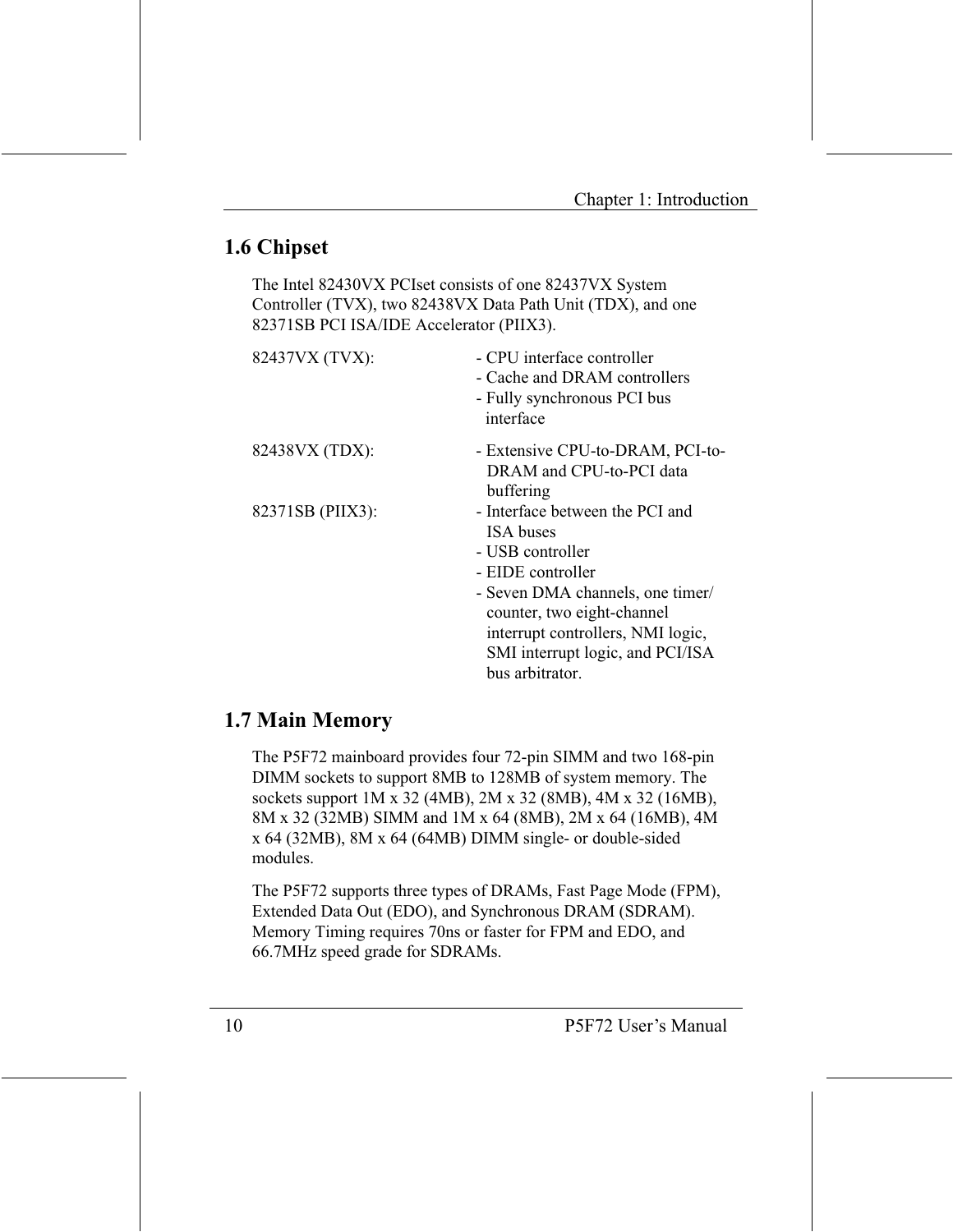The four SIMM sockets are divided into two banks of two sockets each. The sockets are designated Bank 2 and Bank 3. Both SIMMs in a bank must be of the same memory size, type and speed. There are no jumper settings required for the memory size or type. which is automatically detected by the BIOS.

EDO DRAM is designed to improve the DRAM read performance. It holds the memory data valid until the next memory access cycle, unlike FPM DRAM that tri-states the memory data when the precharge cycle occurs, prior to the next memory access cycle.

SDRAM use the system clock to synchronize the flow of addresses, data, control and pipelining of operation. This yields a significant memory performance increase.

## **1.8 Enhanced IDE Support**

The P5F72 mainboard provides two enhanced high performance PCI IDE interfaces capable of supporting four PIO mode 0 through mode 4 and bus-mastering DMA mode 2 ATAPI devices. Detection of IDE device type and transfer rate (PIO mode) is automatically performed by the BIOS.

The traditional PIO IDE requires a substantial amount of CPU bandwidth to handle all the activities of IDE access including waiting for mechanical activity. The Bus Master logic designed in the Intel 82430VX chipset is intended to reduce the workload of the CPU, and to increase CPU efficiency. The Bus Master will take care of the data transfer between IDE and memory and let the CPU handle other tasks. In true multi-tasking operating systems such as Windows 95, Windows NT, and OS/2, by using bus-mastering IDE, the CPU bandwidth can be freed up to complete other tasks while disk data transfers are occurring. In order to make the EIDE drive operate at bus-mastering DMA mode 2, the driver must be loaded properly.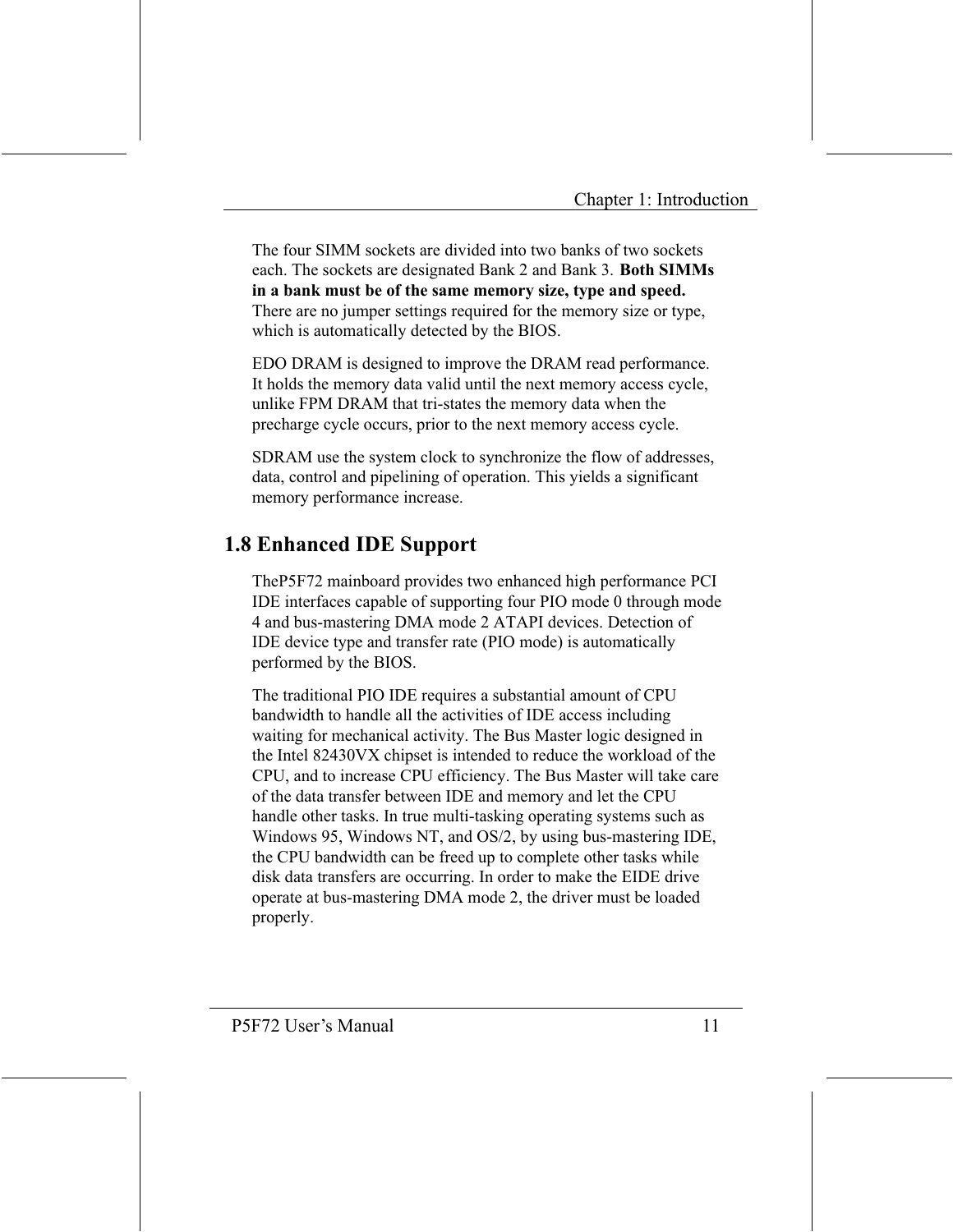## **1.9 Universal Serial Bus Support**

The P5F72 provides two USB ports. The USB is a serial bus interface standard that is designed to bring the "Plug and Play" concept to the outside of the computer system chassis. The bus allows devices to be attached, configured, used and also detached while the host system is in operation.

The USB will allow as many as 63 devices to be daisy chained in any combination per port. Up to 12Mbits/sec transfer rate, makes it suitable for devices such as keyboard, mouse, digital joystick, game pad, fax/modem, scanner, printer, ISDN and telephony device.

## 1.10 Real-time Clock, CMOS RAM and Battery

The integrated real-time clock (RTC) provides a time of day clock, 100-year calendar with alarm features. The RTC also has 242 bytes battery backed CMOS RAM which stores the system setup information and password. The RTC and CMOS RAM can be set via the BIOS SETUP program. The content of the CMOS RAM can be cleared by placing a shunt to short pin1 and pin2 of JP17 for 5 seconds when the system power is off.

An external coin-cell style Lithium CR2302 battery is used to provide power to the RTC and CMOS memory. The battery has three years lifetime if the system does not power up. When the system powers up, the power for the RTC and CMOS RAM is supplied from the 5 V power supply to extend the life of the battery.

## 1.11 IrDA Infra-red Support

A 5-pin header connector is used to connect a Hewlett Packard HSDSL-1000 compatible IrDA Infrared module. Once the module is installed, the user can use application software such as Laplink to transfer files between the computer system and portable devices such as laptops and printers. The Serial port 2 must be configured to support an IrDA module via the BIOS SETUP program.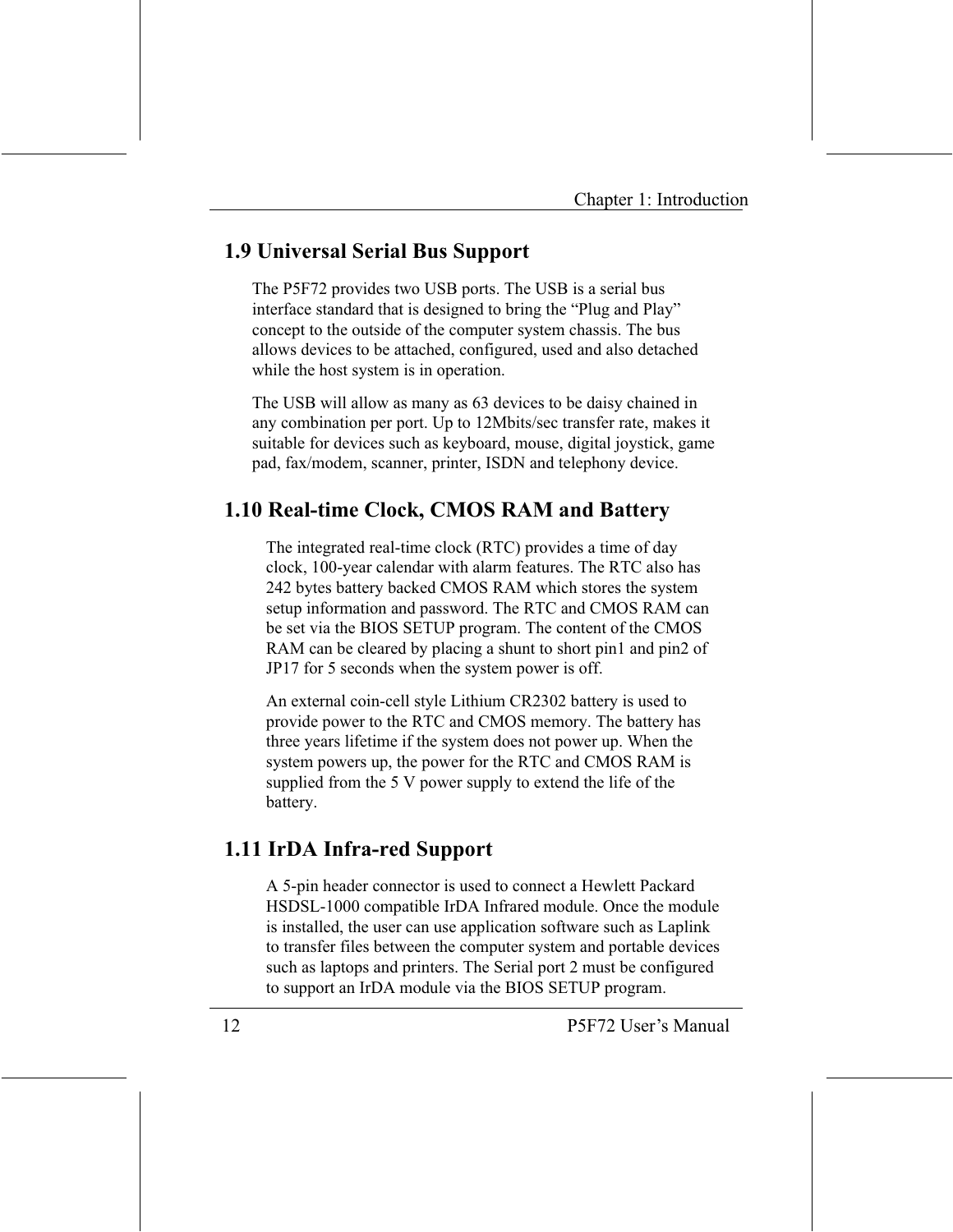## 2 Hardware Installation

## 2.1 Unpacking

The P5F72 mainboard package contains the following:

- \* P5F72 mainboard
- \* One IDE 40-pin ribbon cable
- \* One floppy 34-pin ribbon cable
- \* User's manual

Before removing the mainboard from its anti-static bag, you need to eliminate any static electricity that may be accumulated on your body by touching a grounded or anti-static surface. If nothing is available, touch the housing of the power supply which is plugged into the AC outlet

After removing the mainboard from its anti-static bag, place it only on a grounded or anti-static surface, component side up. Inspect the mainboard to see if it is damaged, call the vendor immediately if it is damaged.

## 2.2 Installation

The P5F72 is designed to fit into a standard ATX form factor chassis. The pattern of the mounting holes and the position of the back panel connectors match the ATX system board specification. Chassis may come with various mounting fasteners which are made of metal or plastic. It is highly recommended to use as many metal fasteners as possible to mount the mainboard in the chassis for better grounding.

To install the mainboard you need to set jumpers, attach connectors, install CPU and SIMM/DIMM memory modules.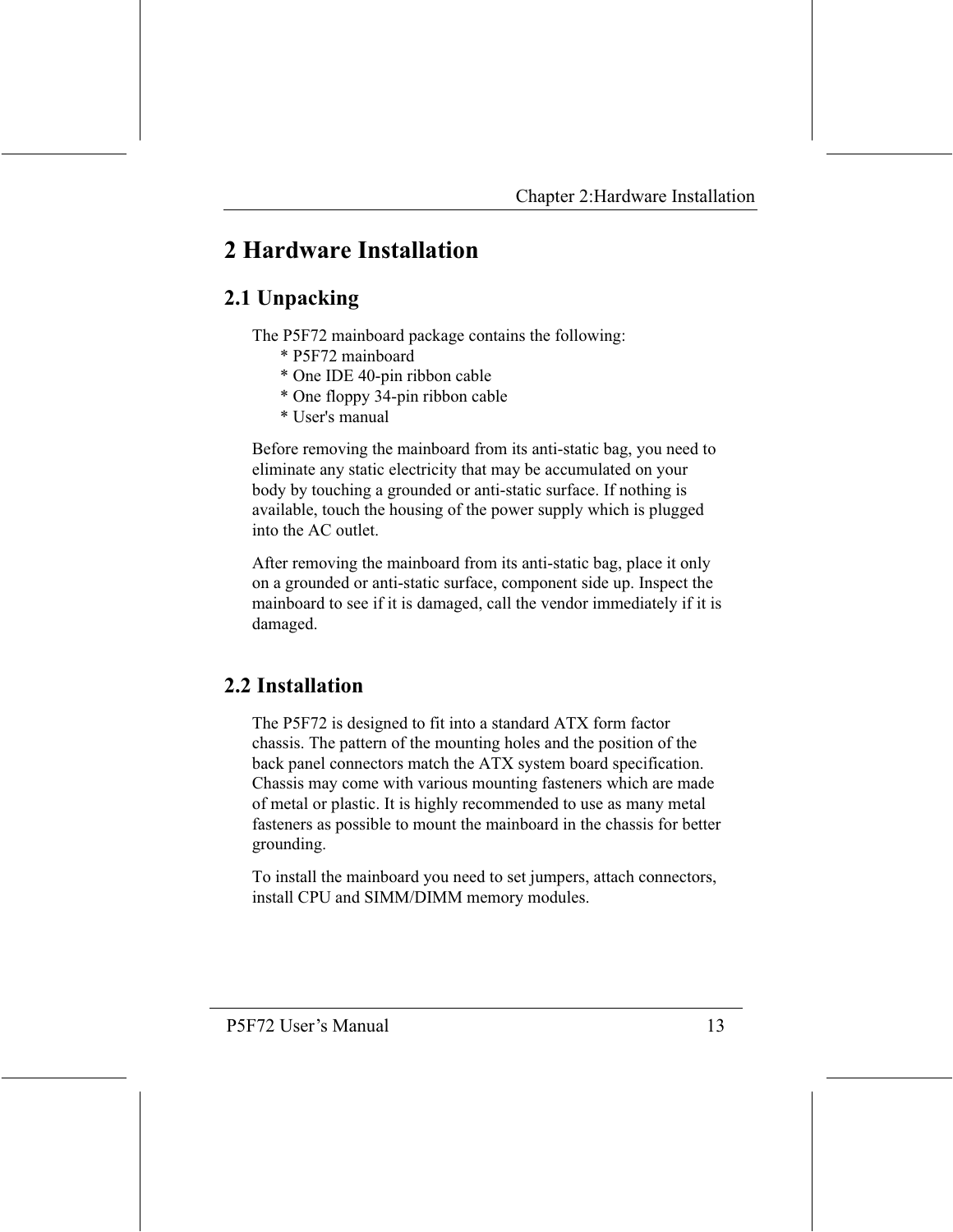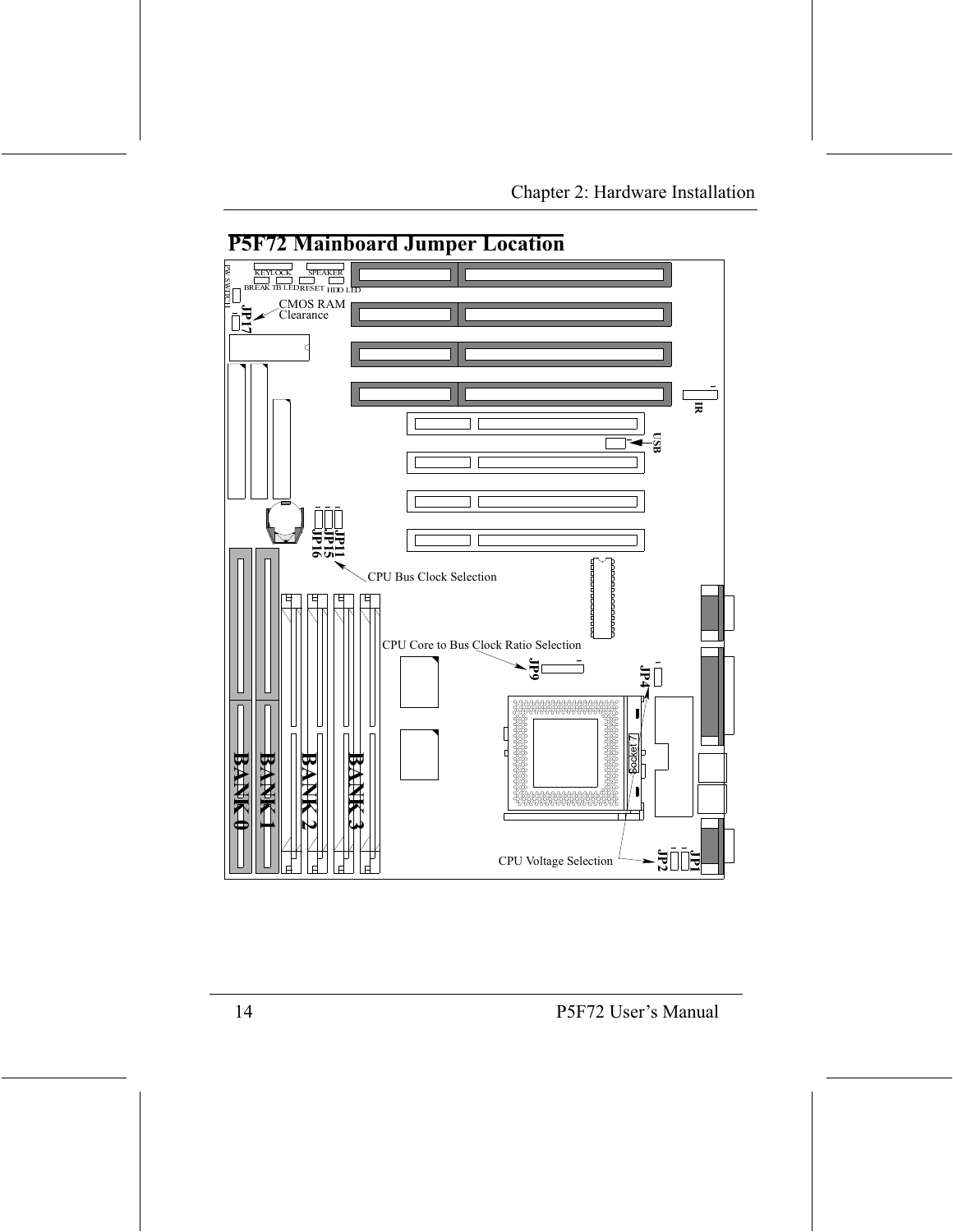## **2.2.1 Setting Jumpers**

This section provides the jumper settings for the P5F72 mainboard.

You need to configure jumpers to set

- 1) CPU core to bus clock multiplier
- 2) CPU bus clock
- 3) CPU core and I/O voltage

CPU Core to Bus Clock Multiplier: The CPU internal core clock is equal to the "CPU Bus Clock" times the "CPU Core to Bus Clock Multiplier". For example, if the CPU Bus Clock is 66.6MHz and the CPU Core to Bus Multiplier is 3, the actual CPU core clock will be  $66.6 \times 3 = 200$  MHz.

**CPU Bus Clock:** The CPU Bus Clock is defined as the CPU input clock. For example: the CPU Bus Clock for Intel Pentium 100, 133 and 166 MHz are 66.6 MHz.

CPU Core and I/O Voltages: Two voltages Vcore and VI/O are required for Pentium class CPUs. The Vcore is used for CPU internal operation and the VI/O is used to supply the voltage for external interface.

## **CPU Core to Bus Clock Multiplier Selection**

Jumper JP9 is used to set CPU core to bus clock multiplier.

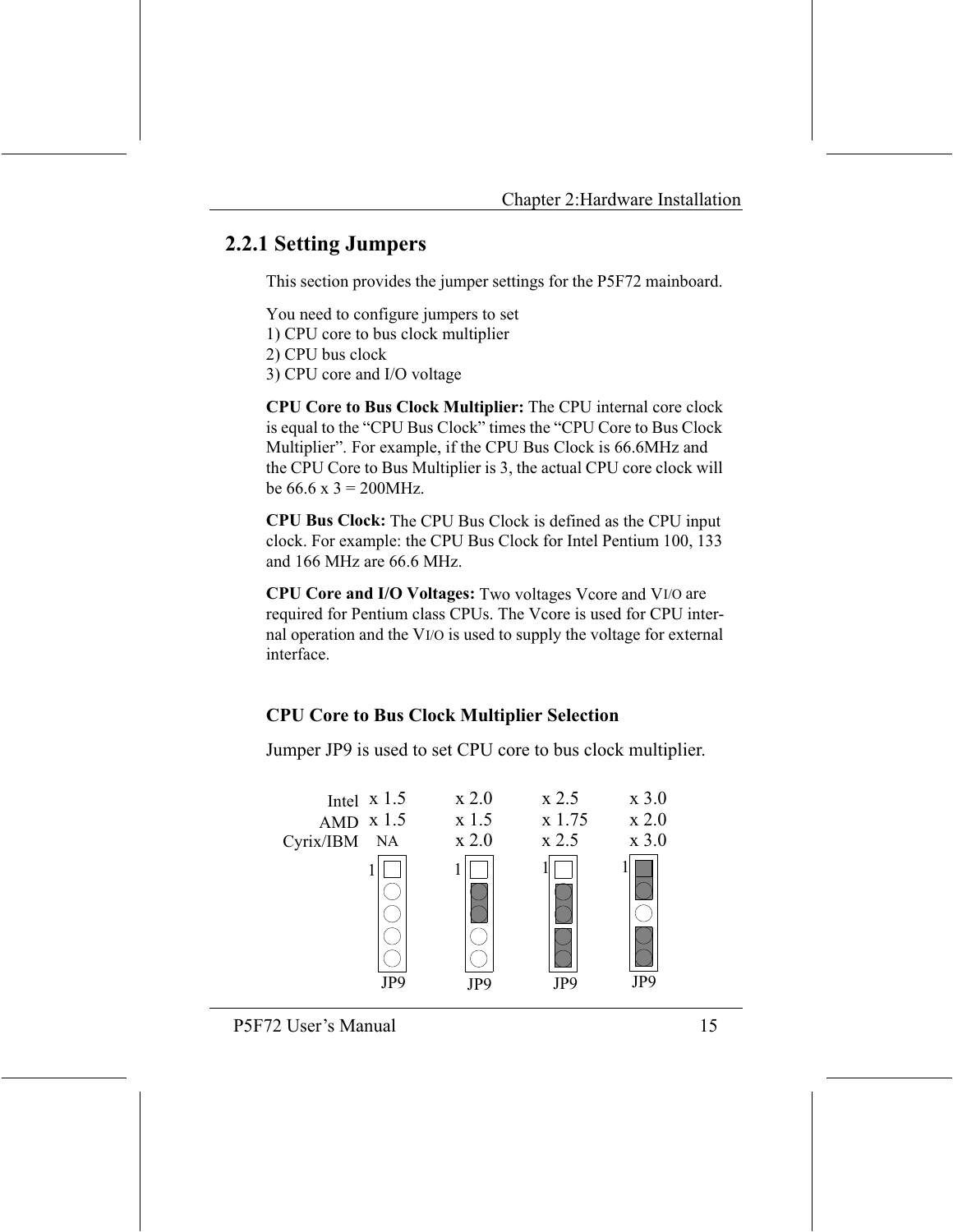#### **CPU Bus Clock Selection**

Jumpers JP11, JP15, JP16 are used to set CPU Bus Clock.

| <b>CPU Bus</b><br>Clock | PCI Bus<br>Clock | <b>ISA Bus</b><br>Clock | Jumper Setting<br>JP11/JP15/JP16    |
|-------------------------|------------------|-------------------------|-------------------------------------|
| 50MHz                   | 25MHz            | 8.33MHz                 | JP11<br>1<br>1<br>JP15<br>1<br>JP16 |
| 55MHz                   | 27.5MHz          | 9.16MHz                 | JPI1<br>1<br>1<br>JPI5<br>1<br>JP16 |
| 60MHz                   | 30MHz            | 7.5MHz                  | JPI1<br>1<br>1<br>JPI5<br>1<br>JP16 |
| 66.6MHz<br>(default)    | 33.3MHz          | 8.33MHz                 | JP11<br>1<br>JPI5<br>JP16           |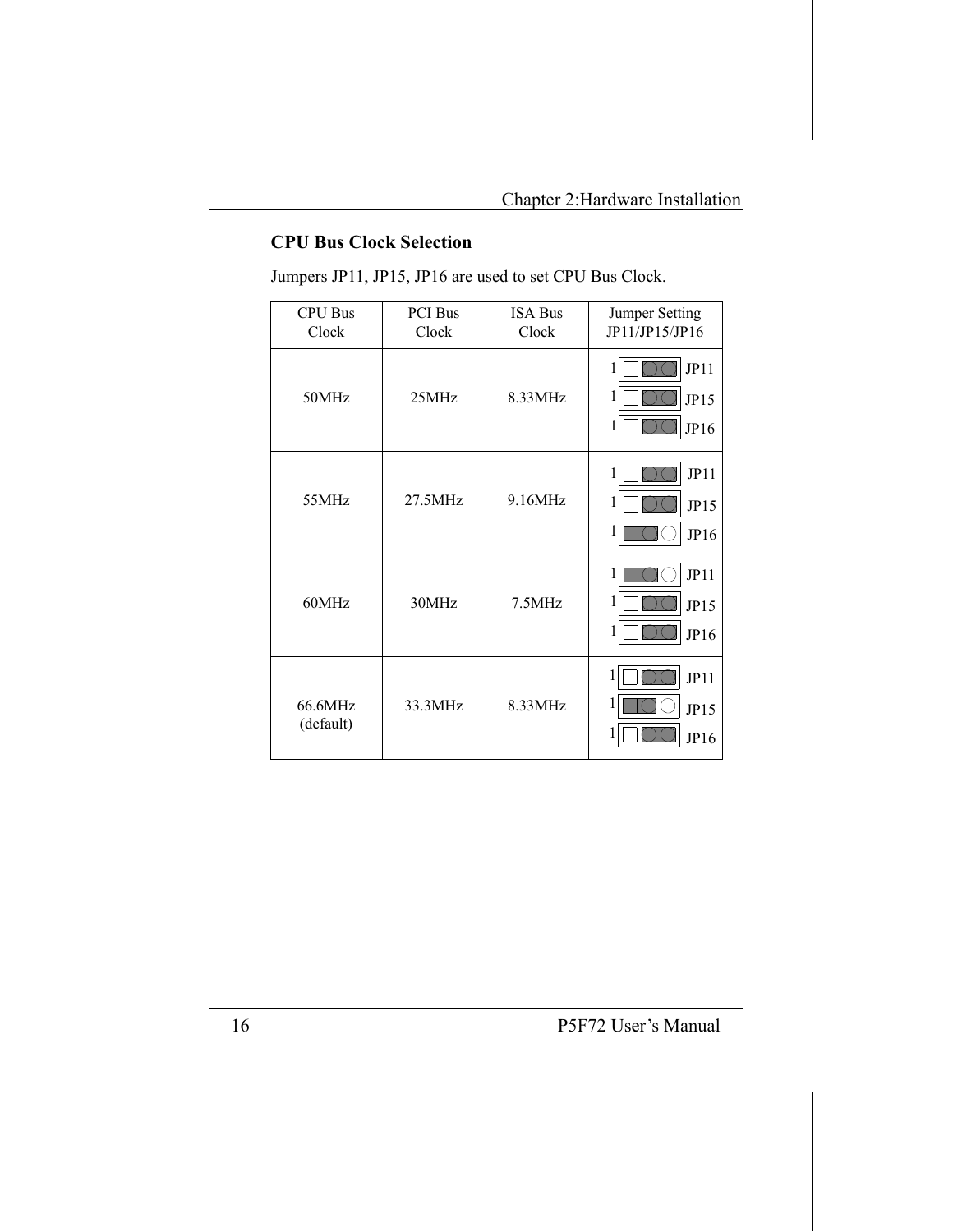#### **CPU Core and I/O Voltage Selection**

Jumpers JP1, JP2, JP4 are used to set voltage for the CPU.



 $Vcore = VI/O$ 

 $JP4$ 

 $Vcore \neq VI/O$ 



**Single Operating Voltage CPUs** 

1

- Intel Pentium Processor
- Cyrix/IBM 6x86
- $-MD K5$

**Dual Operating Voltage CPUs** 

- Intel Pentium Processor with MMX Technology
- $\bullet$  Cyrix/IBM 6x86L & M2
- $\bullet$  AMD K5 PRxx xHx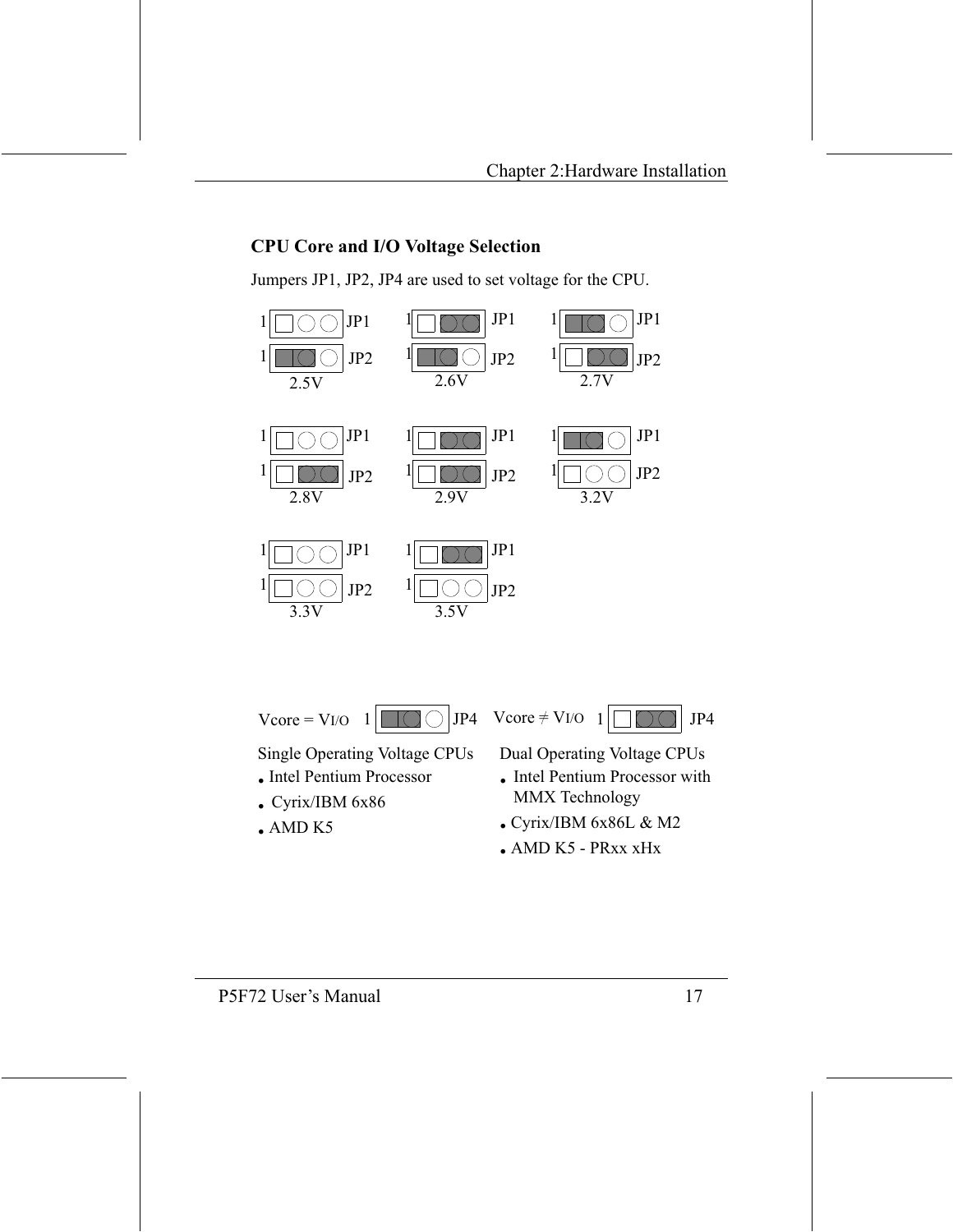# intel **Pentium CPU Clock/Voltage Jumper Setting**

| CPU Speed                   | JP11/JP15/JP16                      | JP9          |
|-----------------------------|-------------------------------------|--------------|
| Pentium -75<br>50MHz x 1.5  | JP11<br>JP15<br>I<br>JP16           | 1            |
| Pentium -90<br>60MHz x1.5   | JP11<br>1<br>1<br>JP15<br>1<br>JP16 | 1            |
| Pentium -100<br>66MHz x 1.5 | JPI1<br>JP15<br>I<br>JP16           | 1            |
| Pentium - 120<br>60MHz x 2  | JP11<br>1<br>1<br>JPI5<br>1<br>JP16 | $\mathbf{1}$ |
| Pentium -133<br>66MHz x 2   | JPI1<br>JP15<br>JP16                | $\mathbf{1}$ |

Intel Pentium CPU clock jumper setting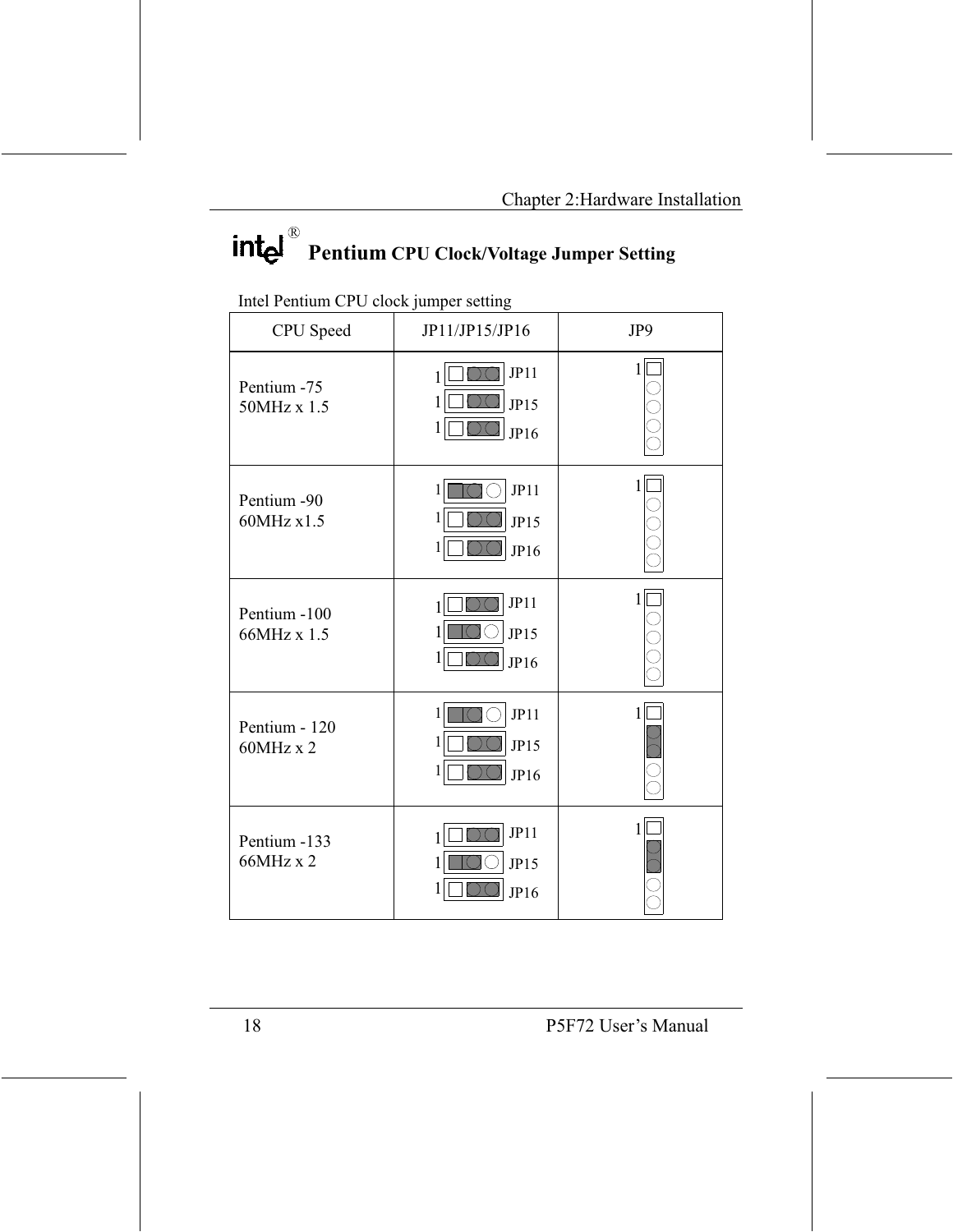| CPU Speed                        | JP11/JP15/JP16       | JP9 |
|----------------------------------|----------------------|-----|
| Pentium - 150<br>60MHx x 2.5     | JP11<br>JP15<br>JP16 |     |
| Pentium -166<br>66MHz x 2.5      | JP11<br>JP15<br>JP16 |     |
| Pentium -200<br>$66MHz \times 3$ | JPI1<br>JPI5<br>JP16 |     |

#### Intel Pentium CPU voltage jumper setting

| CPU Voltage<br>(Volts)                                                | JP1/JP2                | JP4 |
|-----------------------------------------------------------------------|------------------------|-----|
| 3.3V<br>(Pentium)                                                     | JP1<br>JP <sub>2</sub> | JP4 |
| 3.5V<br>(Pentium)                                                     | JP1<br>JP <sub>2</sub> | JP4 |
| 3.3 V I/O<br>2.8 V Core<br>(Pentium with<br><b>MMX</b><br>Technology) | JP1<br>JP <sub>2</sub> | JP4 |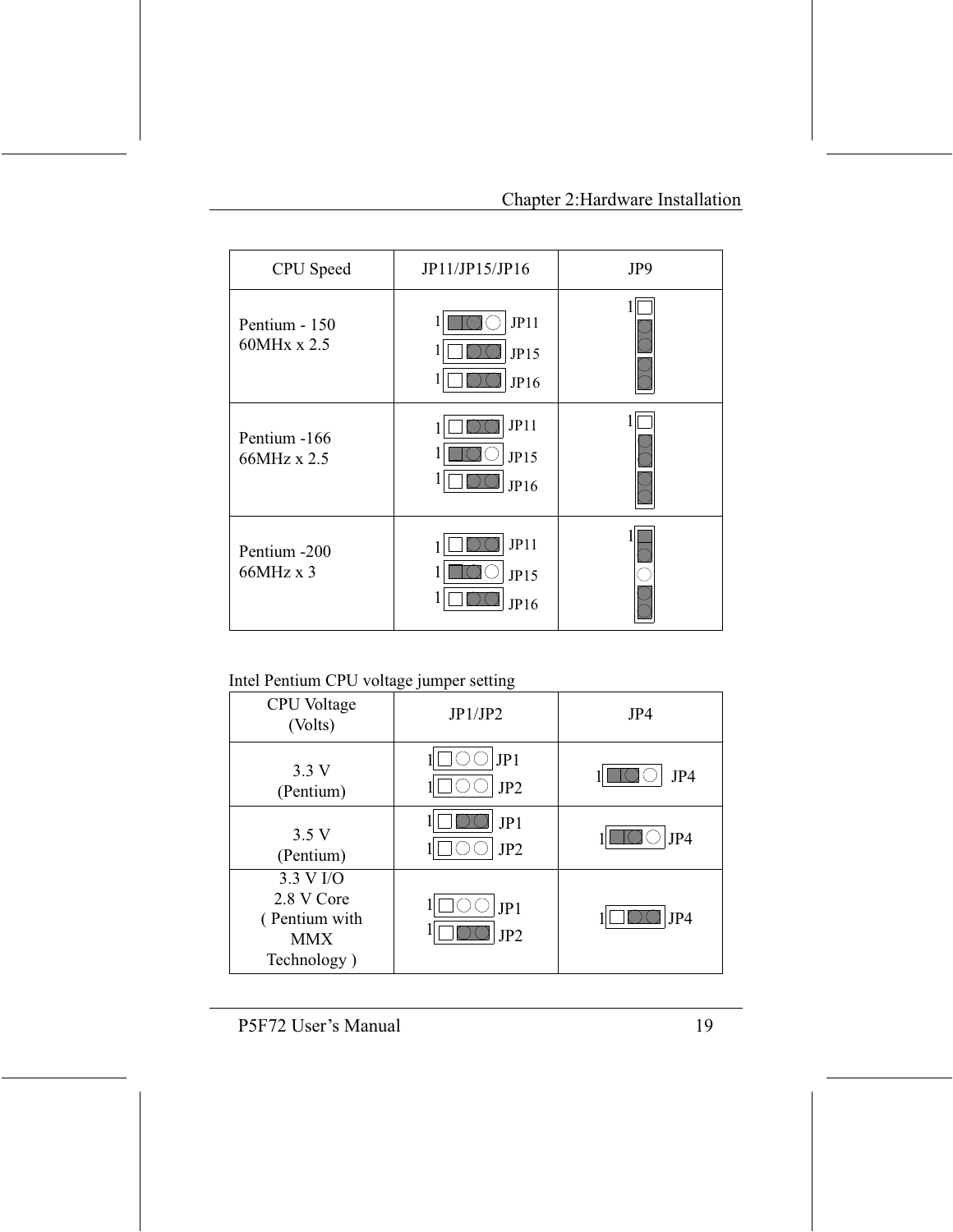## $\mathbf{R}$ **AMDN** CPU Clock/Voltage Jumper Setting

#### **AMD CPU Clock Jumper Setting**

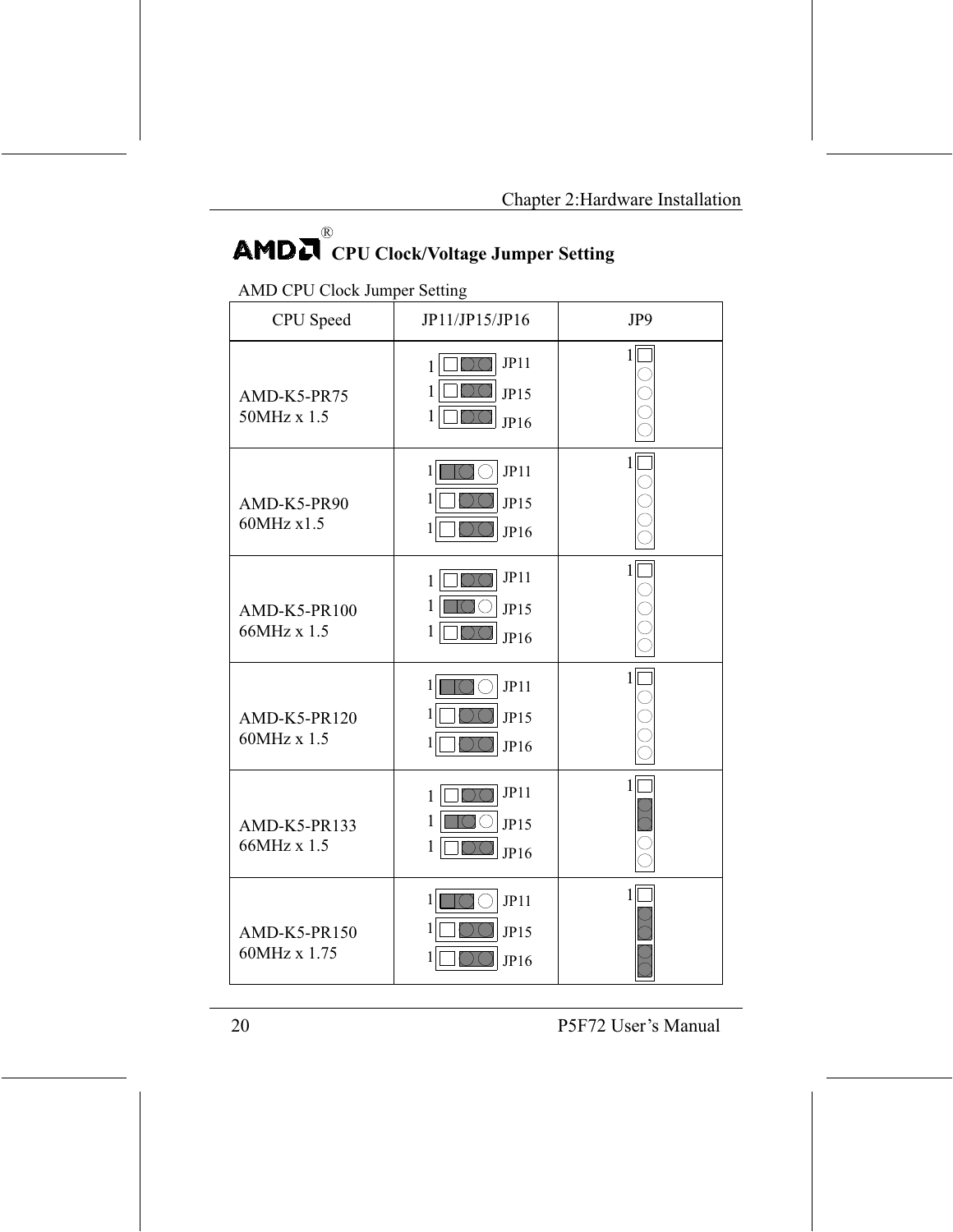| AND OF O CROCK JUMPER SCILLING COME OF |                      |     |  |
|----------------------------------------|----------------------|-----|--|
| CPU Speed                              | JP11/JP15/JP16       | JP9 |  |
| AMD-K5-PR166<br>66MHz x 1.75           | JPI1<br>JP15<br>JP16 |     |  |
| AMD-K6-PR2-200<br>66MHz x 3            | JP11<br>JP15<br>JP16 |     |  |
| AMD-K6-PR2-233<br>66MHz x 3.5          | JP11<br>JPI5<br>JP16 |     |  |

AMD CPU Clock Jumper Setting Cont'd

#### AMD CPU voltage Jumper Setting

| ັ                                           | д,<br>ັ                |     |
|---------------------------------------------|------------------------|-----|
| CPU Voltage<br>(Volts)                      | JP1/JP2                | JP4 |
| 3.5V<br>AMD-K5-PRxx xBx                     | JP1<br>JP <sub>2</sub> | JP4 |
| 3.3V<br>AMD-K5-PRxx xFx                     | JP1<br>JP <sub>2</sub> | JP4 |
| 3.3 V I/O<br>2.92 V Core<br>AMD-K5-PRxx xHx | JP1<br>JP2             | JP4 |
| 2.9V<br>AMD-K6-PR2-XXX                      | JP1<br>JP2             | JP4 |
| 3.2 V<br>AMD-K6-PR2-XXX                     | JP1<br>IP2             | JP4 |
|                                             |                        |     |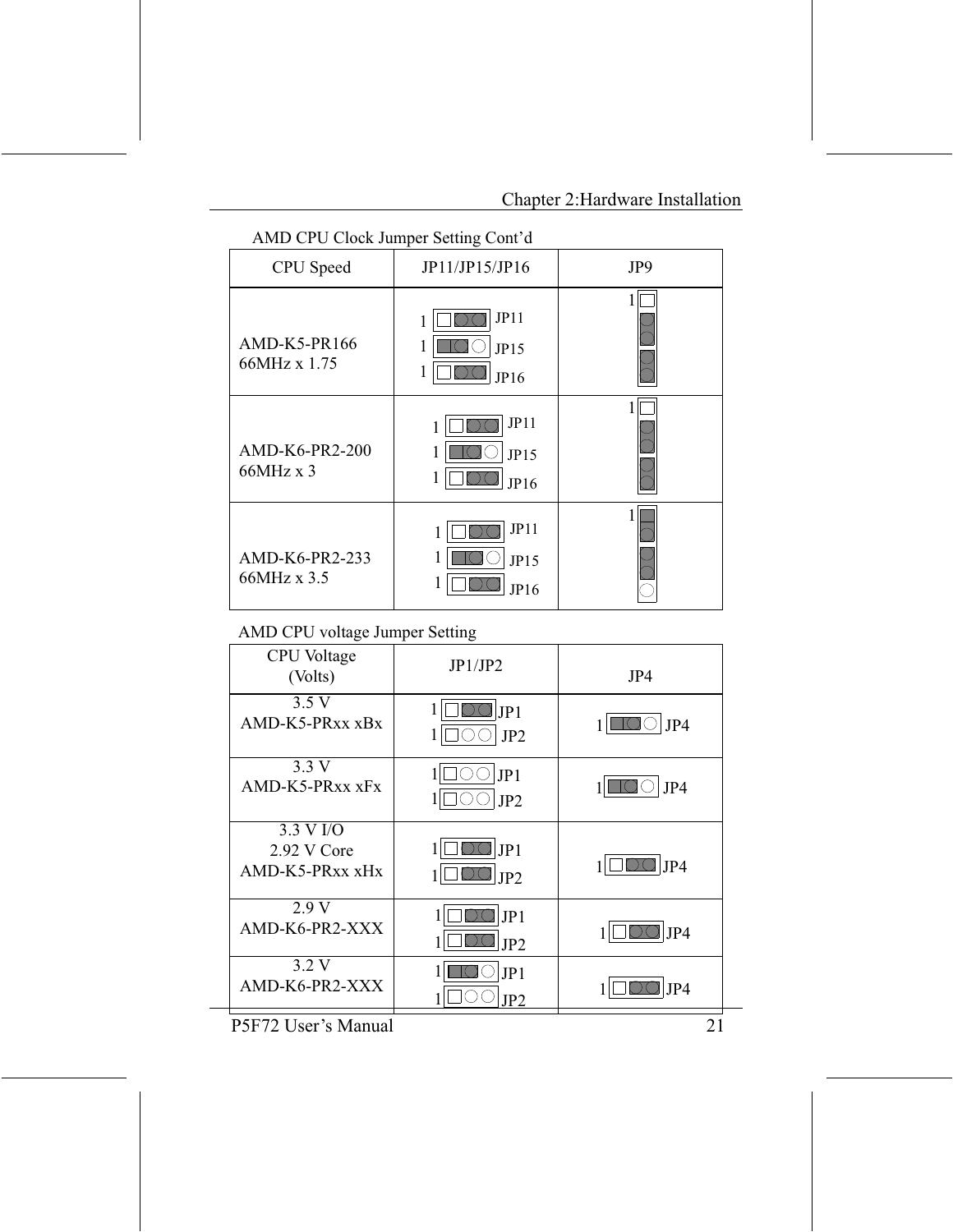

# 6x86 CPU Clock/Voltage Jumper Setting

#### Cyrix/IBM 6x86 CPU clock jumper setting

 $\overline{R}$ 

| CPU Speed                                 | JP11/JP15/JP16                      | JP9 |
|-------------------------------------------|-------------------------------------|-----|
| $6x86 - P120 +$<br>$100MHz = 50 \times 2$ | JP11<br>1<br>1<br>JP15<br>1<br>JP16 |     |
| $6x86 - P133 +$<br>$110MHz = 55 \times 2$ | JP11<br>1<br>1<br>JPI5<br>1<br>JP16 |     |
| $6x86 - P150 +$<br>$120MHz = 60 \times 2$ | JP11<br>1<br>1<br>JP15<br>1<br>JP16 |     |
| $6x86 - P166 +$<br>$133MHz = 66 \times 2$ | JP11<br>1<br>1<br>JPI5<br>1<br>JP16 |     |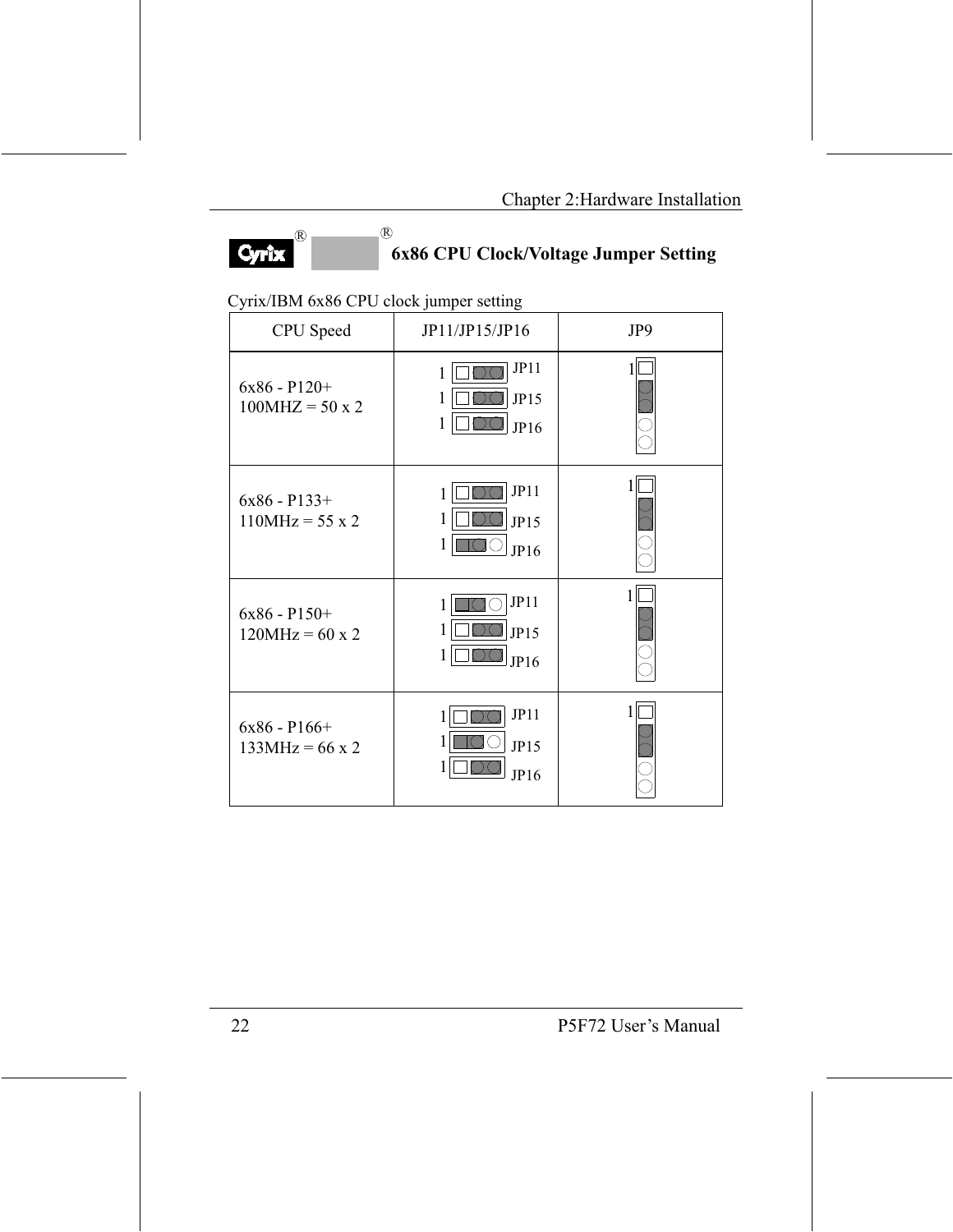| $\epsilon$ of $\epsilon$ and $\epsilon$ of $\epsilon$ and $\epsilon$ and $\epsilon$ and $\epsilon$ and $\epsilon$ |                        |     |  |
|-------------------------------------------------------------------------------------------------------------------|------------------------|-----|--|
| <b>CPU</b> Voltage<br>(Volts)                                                                                     | JP1/JP2                | JP4 |  |
| 3.3 V<br>(6x86)                                                                                                   | JP1<br>JP <sub>2</sub> | JP4 |  |
| 3.5V<br>(6x86)                                                                                                    | JP1<br>JP <sub>2</sub> | JP4 |  |
| 3.3 V I/O<br>2.8 V Core<br>(6x86L, M2)                                                                            | JP1<br>JP <sub>2</sub> | JP4 |  |

Cyrix/IBM 6x86 CPU voltage jumper setting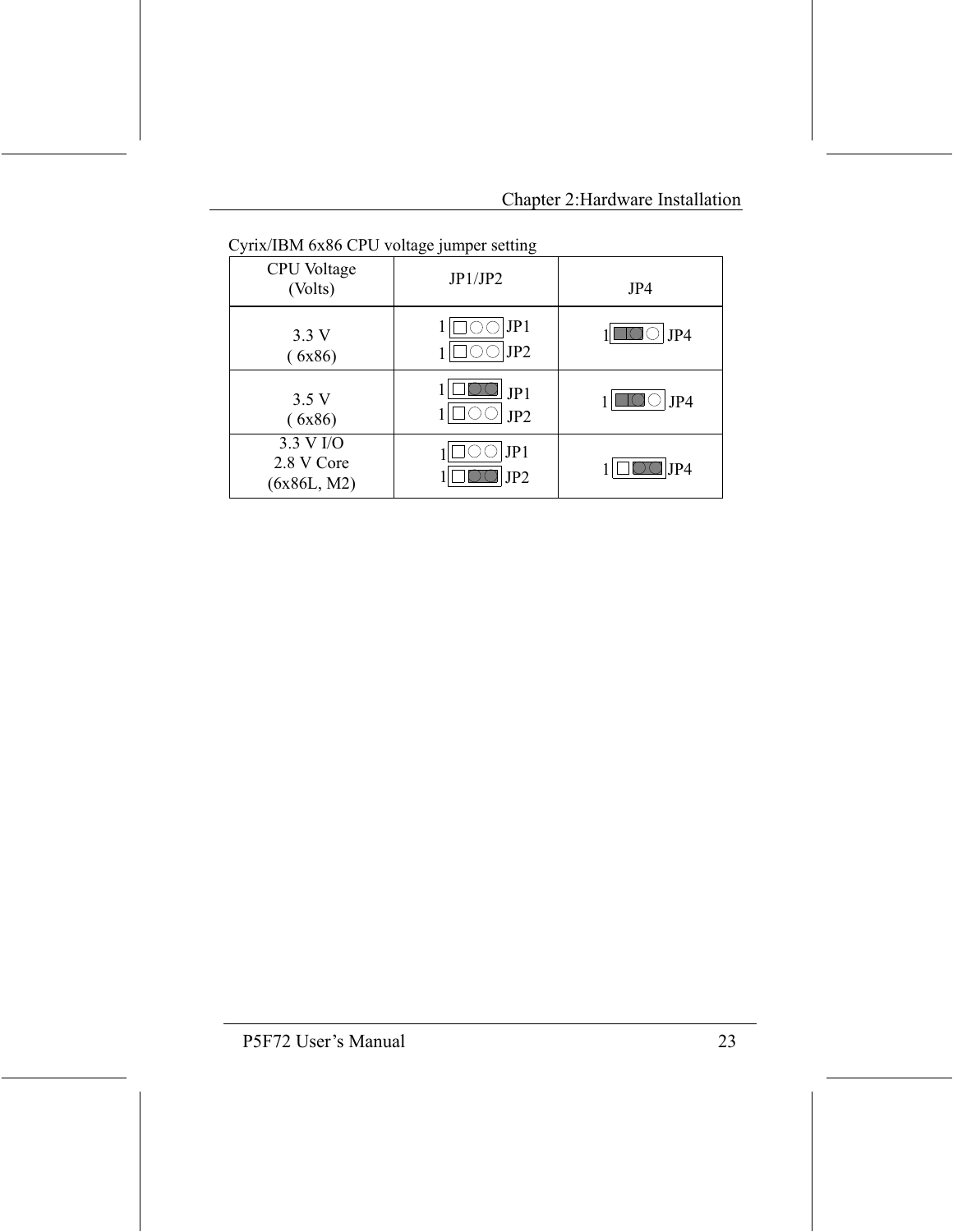#### 2.2.2 Attaching Connectors

#### **Front Panel Connectors**

There are 7 connectors on the mainboard for switches and indicator lights on the system's front panel.



**Speaker Connector** 



Keylock Connector



- Pin Assignment
- 1. Speaker out
- 2. Ground
- 3. Ground
- $4. +5V$

Pin Assignment

- 1. LED Cathode
- 2. N. C.
- 3. LED Anode (Ground)
- 4. Keylock
- 5. Ground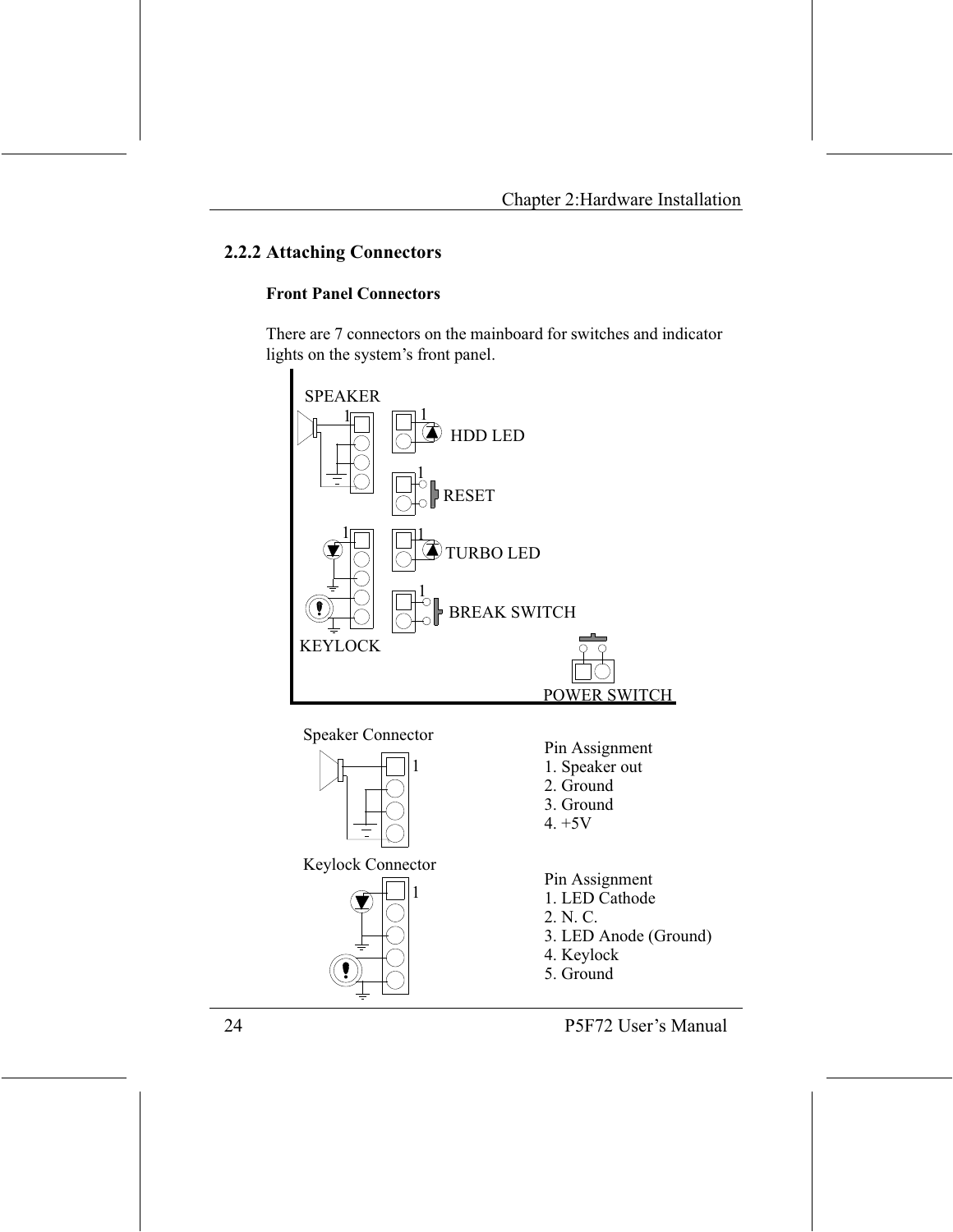**HDD LED Connector** 



#### **Reset Connector**







**Break Switch Connector** 

Pin Assignment 1. LED Anode 2 LED Cathode

Pin Assignment 1. Power Good 2. Ground

Pin Assignment 1. LED Cathode 2. LED Anode (Ground)

Pin Assignment 1. Break 2. Ground

Power Switch Connector



Pin Assignment 1 Power On/Off 2. Ground

The front panel on your case may have a turbo switch to deactivate the Turbo mode when a slower speed is required for a specific application. The Intel 82430VX chipset does not support the hardware deturbo function. An alternative method of using <CTRL><ALT><+/-> keys to change the speed may be used if necessary.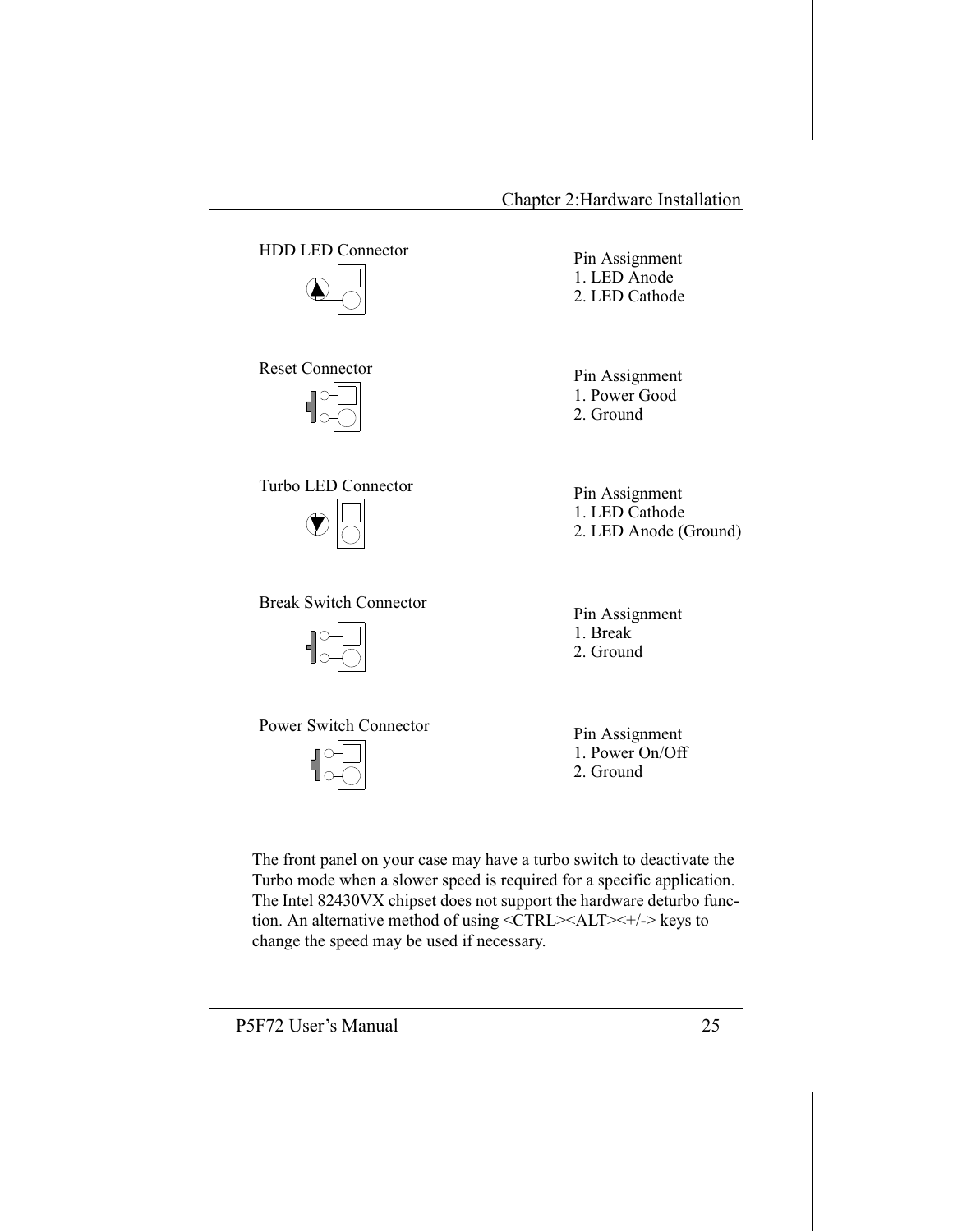#### **IR Connector**



#### Pin Assignment

- $1. +5V$
- 2. N. C.
- 3. IR Receiver
- 4. Ground
- 5. IR Transmitter

#### **USB Connector**

**USB Connector** 



#### Pin Assignment

 $2. +5V$  $1. +5V$ 4. USB D1-3. USB D0- $6.$  USB D1+ 5. USB D0+ 8. Ground 7. Ground 10. Ground 9 Ground

P5F72 User's Manual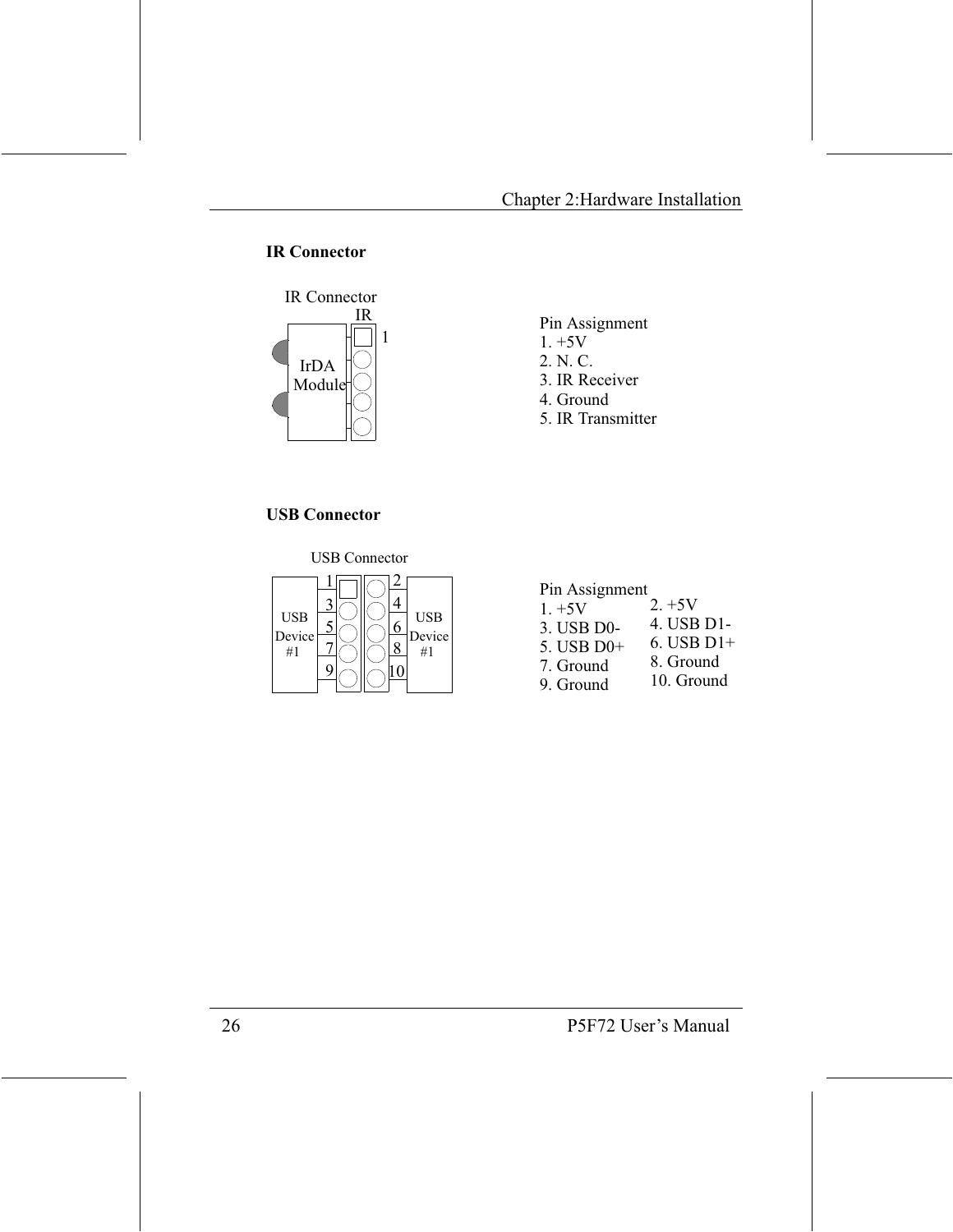

#### **I/O Port Connectors**

## Caution!!

You must orient the cable connector so that the pin 1(color) edge of the cable is at the pin 1 of the I/O port connector.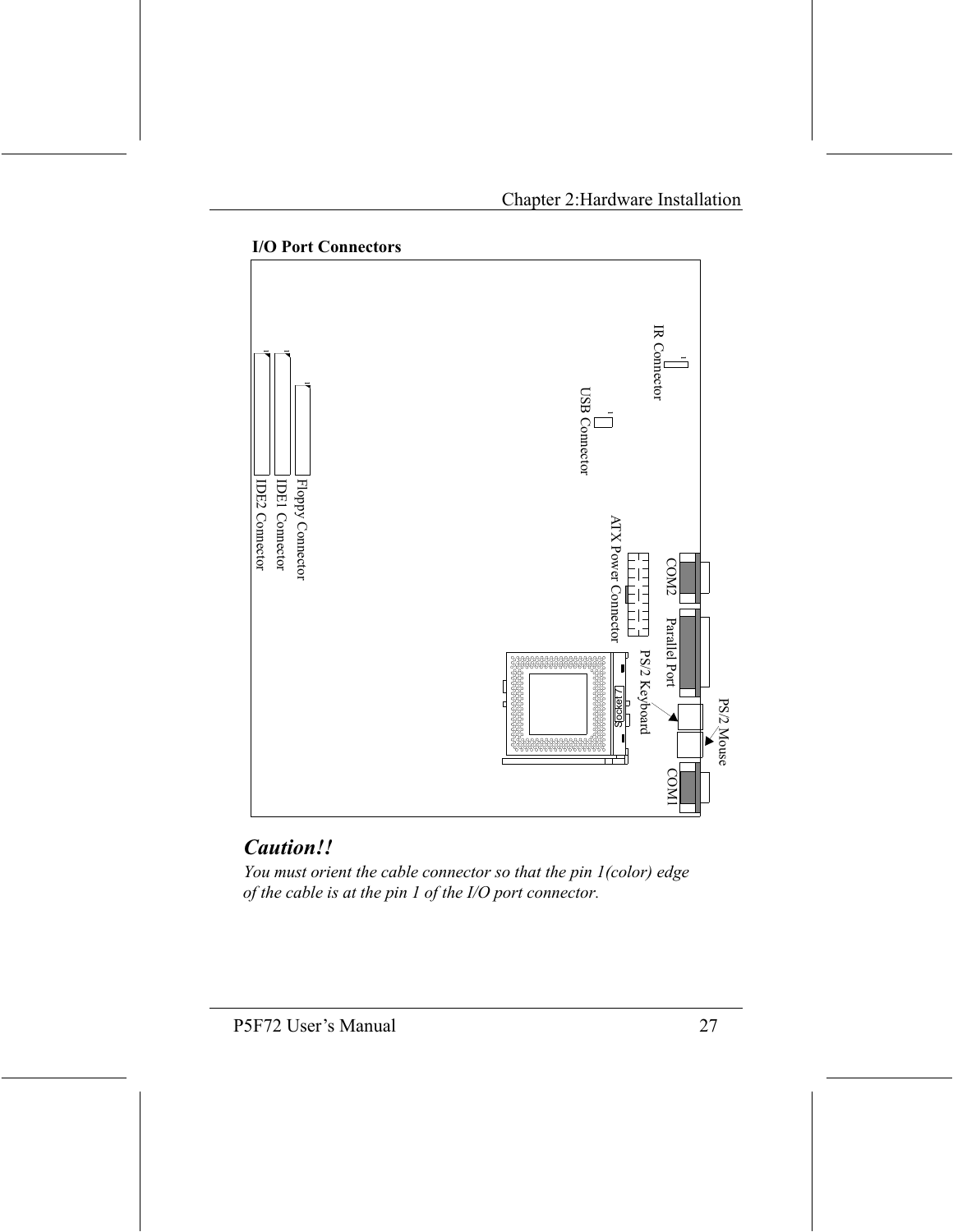Use the following information to connect the floppy disk drives, IDE drives, and USB cable.

- 1. You must orient the cable connector so that the pin 1(color) edge of the cable is at the pin 1 of the I/O port connector.
- 2. A floppy disk drive ribbon cable has 34 wires and 2 connectors to support 2 floppy disk drives. The connector with twisted wires always connects to drive A, and the connector which does not have twisted wire connects to drive B
- 3. An IDE drive ribbon cable has 40 wires and 2 connectors to support two IDE drives. If a ribbon cable connects to two IDE drives at the same time, one of them has to be configured as Master and the other one has to be configured as Slave by setting the drive select jumpers on the drive. Consult the documentation that comes with your IDE drive for details on jumper locations and settings.

#### **Power Supply Connector**

Incorrect installation of the power supply could result in serious damage to the mainboard and connected peripherals. Make sure the power supply is unplugged before connecting the leads from the power supply.

#### **ATX Power Connector**



The ATX power supply has a single lead connector with a clip on one side of the plastic housing. There is only one way to plug the lead into the ATX power connector. However, make sure the clip faces toward the components, not the board's edge. Press the lead connector down until the clip snaps into place and secures the lead onto the connector.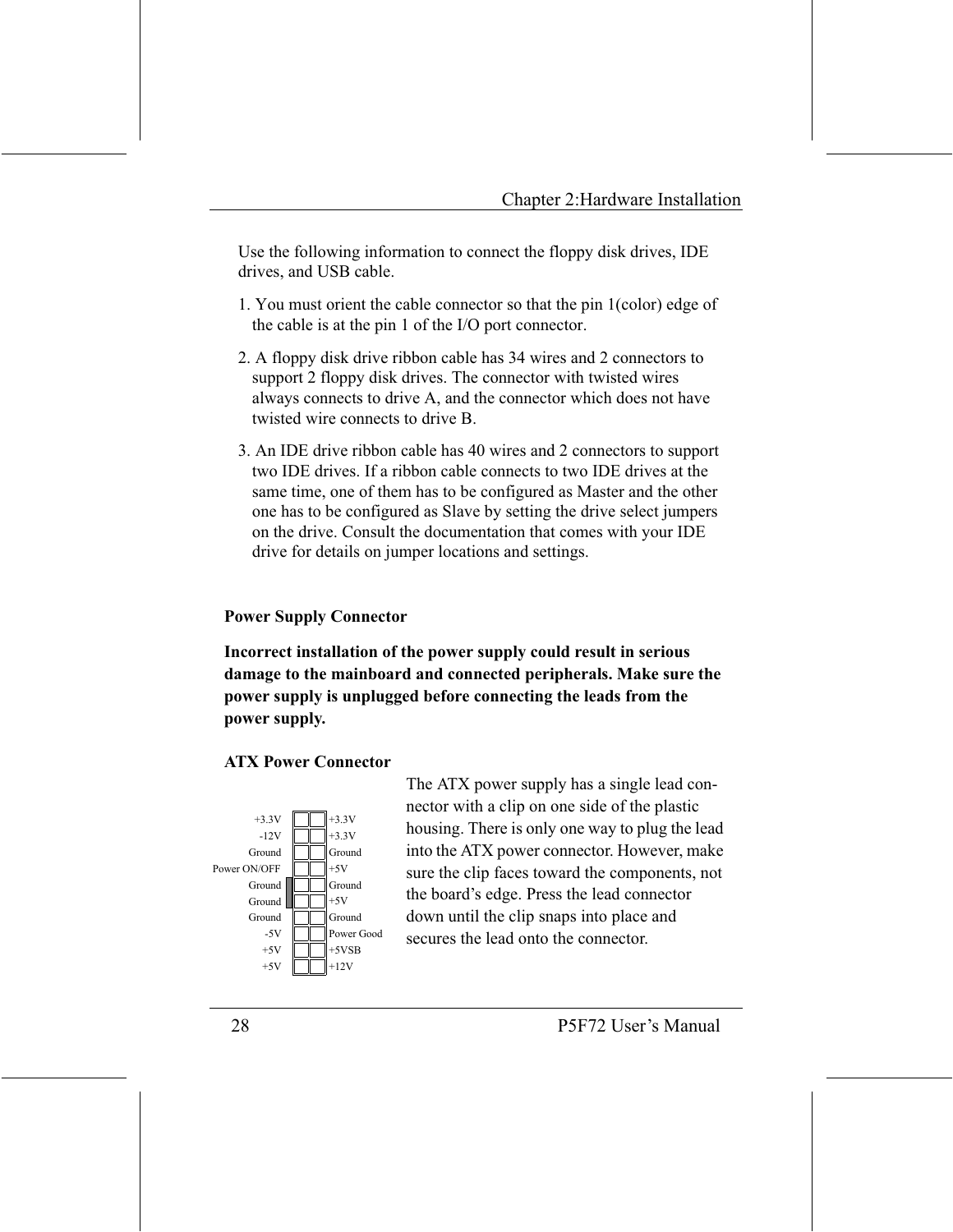### 2.2.3 Installing CPU

To avoid being broken by the pressure of CPU insertion, the mainboard must be placed on a flat anti-static surface before the CPU is installed. Do not touch the CPU pins with your fingers during the installation

- 1. Push the CPU ZIF socket's lever to the side a little and raise it as far as it can go.
- 2. Align the CPU with the ZIF Socket 7 so that the pin 1 (cut corner) of CPU is at the pin 1 of the Socket 7 as shown in the figure below, then insert the CPU into the socket.
- 3. Press the lever down to snap it into place at the side of socket. You will feel some resistance as the pressure starts to secure the CPU in the socket.
- 4. Install a heatsink with a cooling fan that is required to protect the CPU from being damaged due to overheat.

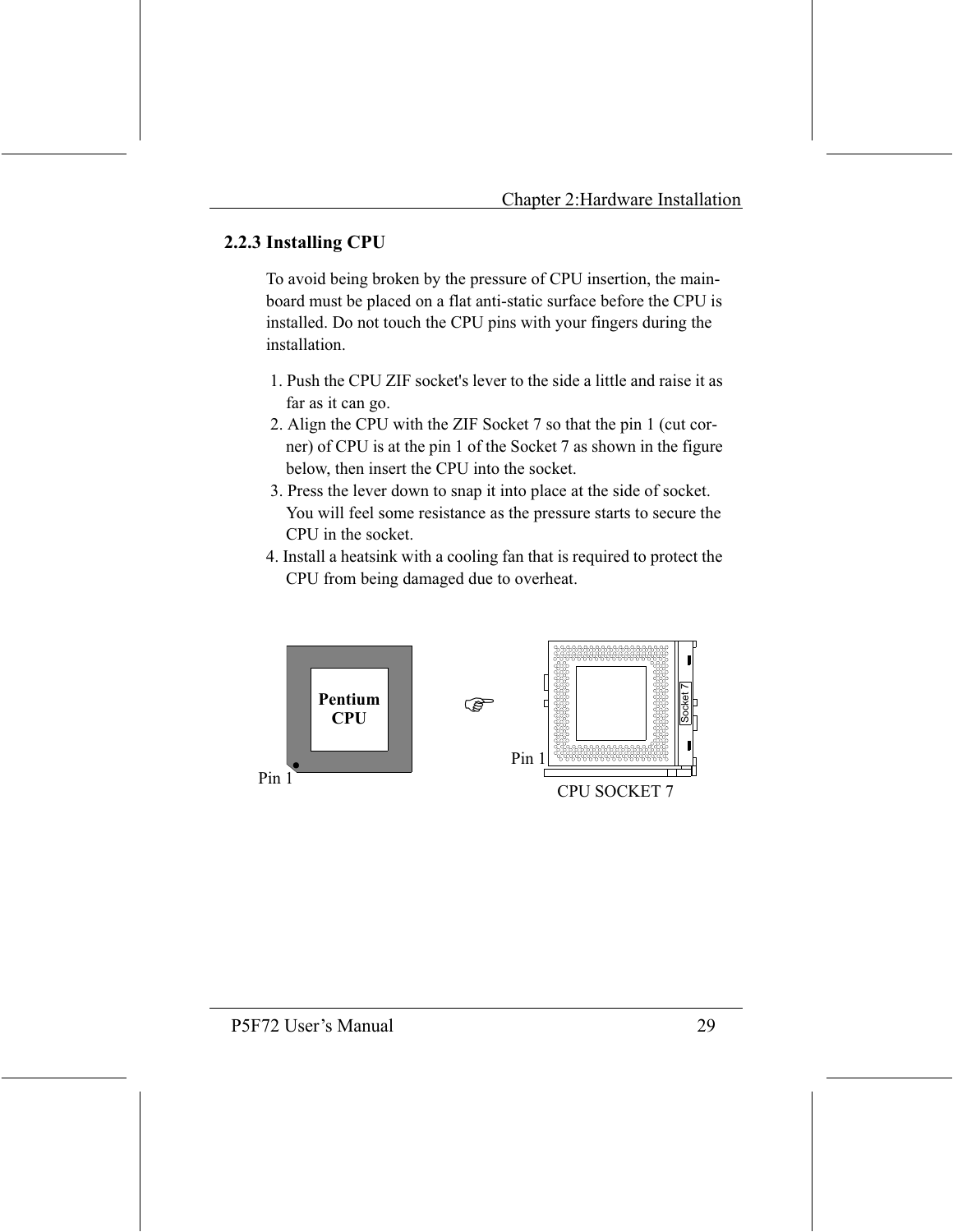#### 2.2.4 Tips for CPU Installation

- 1. Follow the instructions in section 2.2.3 to install the CPU onto the CPU socket.
- 2. Apply thermalloy ( $a$  piece of alloy  $+$  thermal grease) or thermal grease on top of the CPU Heat Spreader. Most heat sinks are not perfectly flat, the air gap need to be filled with an interface material that has a lower thermal resistance than air.
- 3. To enhance your system's reliability the orientation of the CPU's heatsink with fan shown below is strongly recommended. This orientation will increase air flow blowing toward the heatsink and help cooling down the voltage regulator.

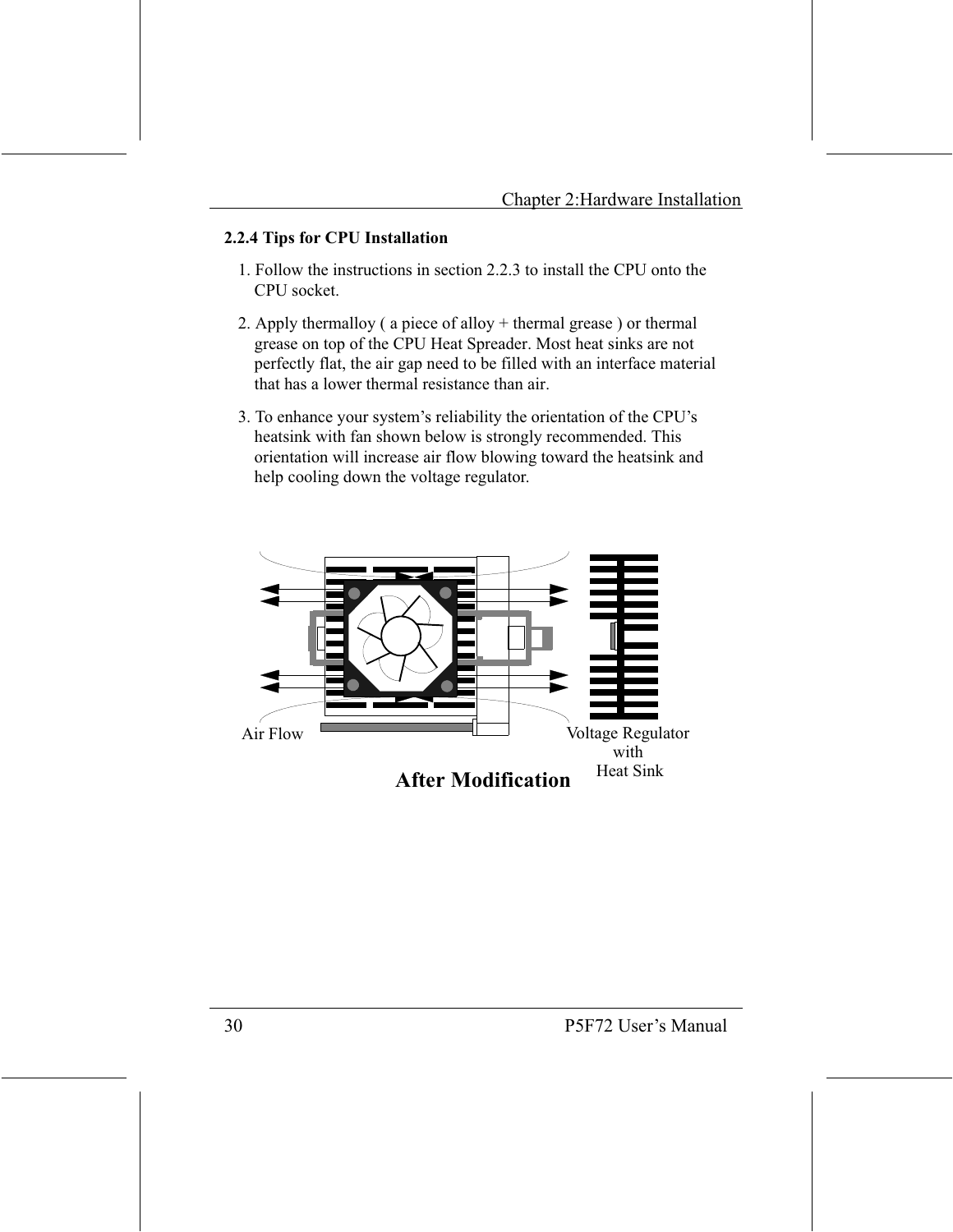## 2.2.5 Installing System Memory

The P5F72 Mainboard has four SIMM Sockets and two DIMM Socket to support up to 128MB of system memory. The four SIMM sockets  $(SIMM1 \sim SIMM4)$  are divided into 2 Banks, Bank2 (SIMM1, SIMM2) and Bank3 (SIMM3, SIMM4).

Memory can be installed by using 72-pin EDO/ FPM SIMM and/or 168-pin SDRAM DIMM memory modules. There are no jumper settings required for the memory size or type, which is automatically detected by the BIOS. Due to the P5F72 Mainboard high speed design, the memory modules for the P5F72 must meet all of the following requirements.



| <b>DRAM TYPE</b> | EDO (Extended Data Output)<br>FPM (Fast Page Mode)                                                                                                                                                                             | SDRAM (Synchronous DRAM)                                                                                   |
|------------------|--------------------------------------------------------------------------------------------------------------------------------------------------------------------------------------------------------------------------------|------------------------------------------------------------------------------------------------------------|
| Module Size      | Single-Sided<br>Symmetric: 1Mx32, 4Mx32.<br>Asymmetric: 512Kx32, 1Mx32,<br>2Mx32, 4Mx32.<br>Double-Sided<br>Symmetric: 2Mx32, 8Mx32.<br>Asymmetric: 1Mx32, 2Mx32,<br>4Mx32, 8Mx32.                                             | Single-sided<br>Asymmetric: 1Mx64, 2Mx64,<br>4Mx64.<br>Double-Sided<br>Asymmetric: 2Mx64, 4Mx64,<br>8Mx64. |
| Requirements     | DRAM Speed: 60ns or 70ns<br>RAS Access Time : $60ns \sim 70$ ns<br>CAS Access Time: $10ns \sim 20ns$<br>Two SIMM modules must be<br>installed at a time, and each pair<br>of modules must be the same<br>size, type and speed. | 3.3V unbuffered DIMM module<br>Speed grade: 66.7MHz<br>CAS latency: 3 or faster                            |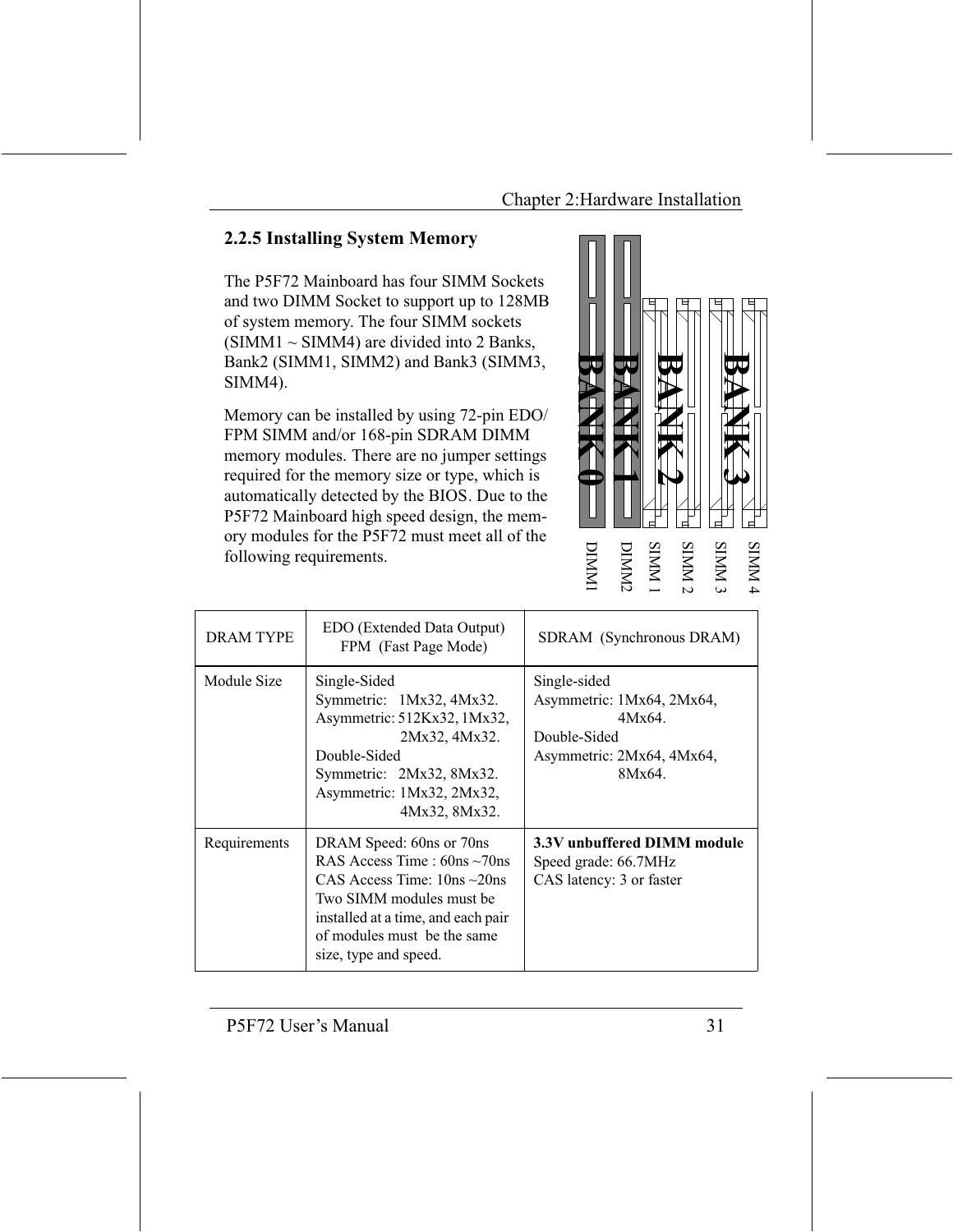|                              |                                       | 0           |
|------------------------------|---------------------------------------|-------------|
| <b>BANK2</b><br>SIMM1, SIMM2 | <b>BANK3</b><br>Total<br>SIMM3, SIMM4 |             |
| 1M x 32(4MB)                 | Empty                                 | 8MB         |
| 1M x 32(4MB)                 | 1M x 32(4MB)                          | 16MB        |
| 1M x 32(4MB)                 | 2M x 32(8MB)                          | 24MB        |
| 1M x 32(4MB)                 | 4M x 32(16MB)                         | 40MB        |
| 1M x 32(4MB)                 | 8M x 32(32MB)                         | 72MB        |
| 2M x 32(8MB)                 | Empty                                 | 16MB        |
| 2M x 32(8MB)                 | 1M x 32(4MB)                          | 24MB        |
| 2M x 32(8MB)                 | 2M x 32(8MB)                          | 32MB        |
| 2M x 32(8MB)                 | 4M x 32(16MB)                         | 48MB        |
| 2M x 32(8MB)                 | 8M x 32(32MB)                         | <b>80MB</b> |
| 4M x 32(16MB)                | Empty                                 | 32MB        |
| 4M x 32(16MB)                | 1M x 32(4MB)                          | 40MB        |
| 4M x 32(16MB)                | 2M x 32(8MB)                          | 48MB        |
| 4M x 32(16MB)                | 4M x 32(16MB)                         | 64MB        |
| 4M x 32(16MB)                | 8M x 32(32MB)                         | 96MB        |
| 8M x 32(32MB)                | Empty                                 | 64MB        |
| 8M x 32(32MB)                | 1M x 32(4MB)                          | 72MB        |
| 8M x 32(32MB)                | 2M x 32(8MB)                          | <b>80MB</b> |
| 8M x 32(32MB)                | 4M x 32(16MB)                         | 96MB        |
| 8M x 32(32MB)                | 8M x 32(32MB)                         | 128MB       |
| Empty                        | 1M x 32(4MB)                          | 8MB         |
| Empty                        | 2M x 32(8MB)                          | 16MB        |
| Empty                        | 4M x 32(16MB)                         | 32MB        |
| Empty                        | 8M x 32(32MB)                         | 64MB        |
| Empty                        | 16M x 32(64MB)                        | 128MB       |

72-Pin SIMM Module only Memory Configuration.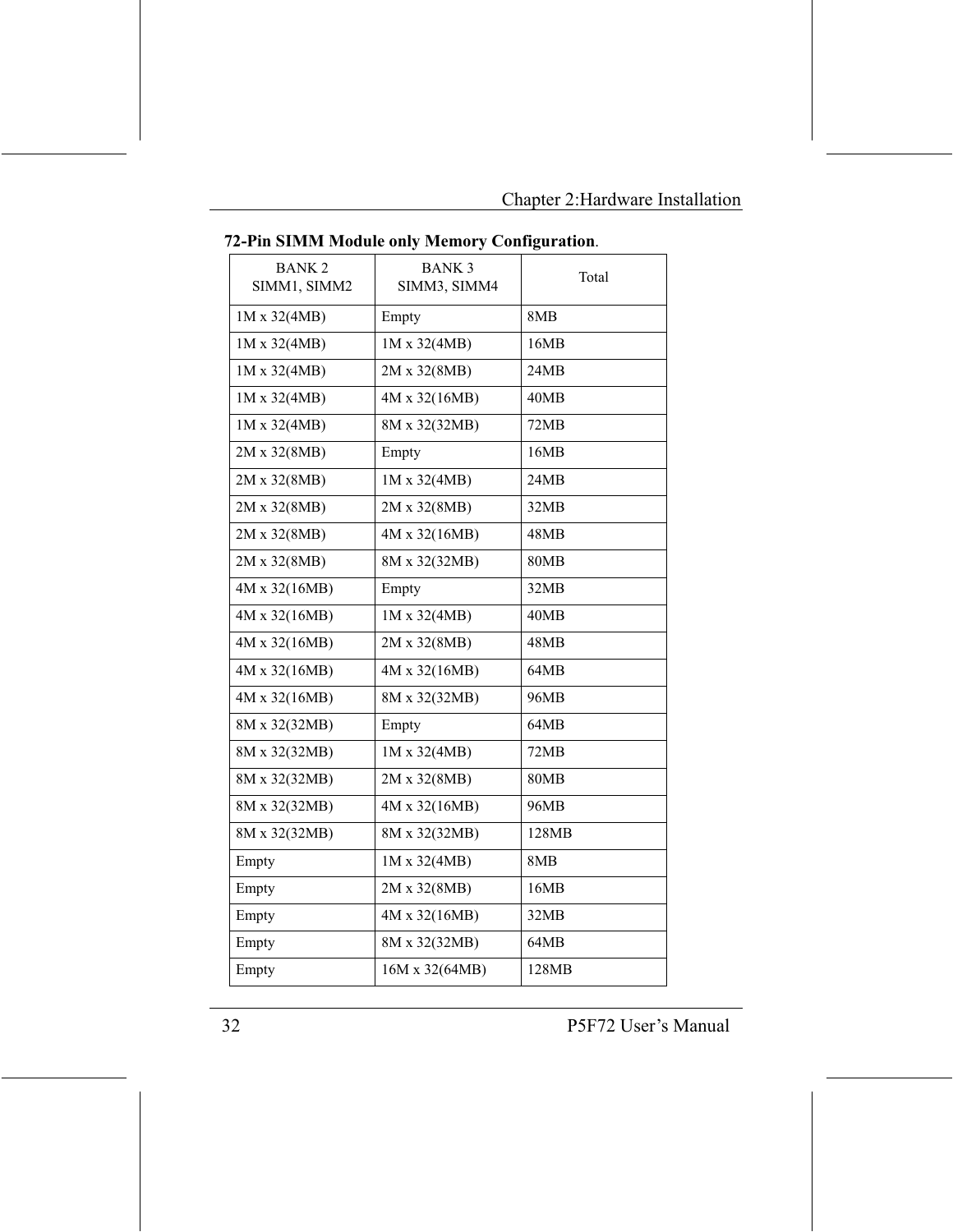| <b>BANK 0 (DIMM1)</b> | <b>BANK 1(DIMM2)</b> | Total       |
|-----------------------|----------------------|-------------|
| 1M x 64(8MB)          | Empty                | 8MB         |
| 1M x 64(8MB)          | 1M x 64(8MB)         | 16MB        |
| 1M x 64(8MB)          | 2M x 64(16MB)        | 24MB        |
| 1M x 64(8MB)          | 4M x 64(32MB)        | 40MB        |
| 1M x 64(8MB)          | 8M x 64(64MB)        | 72MB        |
| 2M x 64(16MB)         | Empty                | 16MB        |
| 2M x 64(16MB)         | 1M x 64(8MB)         | 24MB        |
| 2M x 64(16MB)         | 2M x 64(16MB)        | 32MB        |
| 2M x 64(16MB)         | 4M x 64(32MB)        | 48MB        |
| 2M x 64(16MB)         | 8M x 64(64MB)        | <b>80MB</b> |
| 4M x 64(32MB)         | Empty                | 32MB        |
| 4M x 64(32MB)         | 1M x 64(8MB)         | 40MB        |
| 4M x 64(32MB)         | 2M x 64(16MB)        | 48MB        |
| 4M x 64(32MB)         | 4M x 64(32MB)        | 64MB        |
| 4M x 64(32MB)         | 8M x 64(64MB)        | 96MB        |
| 8M x 64(64MB)         | Empty                | 64MB        |
| 8M x 64(64MB)         | 1M x 64(8MB)         | 72MB        |
| 8M x 64(64MB)         | 2M x 64(16MB)        | <b>80MB</b> |
| 8M x 64(64MB)         | 4M x 64(32MB)        | 96MB        |
| 8M x 64(64MB)         | 8M x 64(64MB)        | 128MB       |
| Empty                 | 1M x 64(8MB)         | 8MB         |
| Empty                 | 2M x 64(16MB)        | 16MB        |
| Empty                 | 4M x 64(32MB)        | 32MB        |
| Empty                 | 8M x 64(64MB)        | 64MB        |
|                       |                      |             |

168-Pin DIMM Module only Memory Configuration.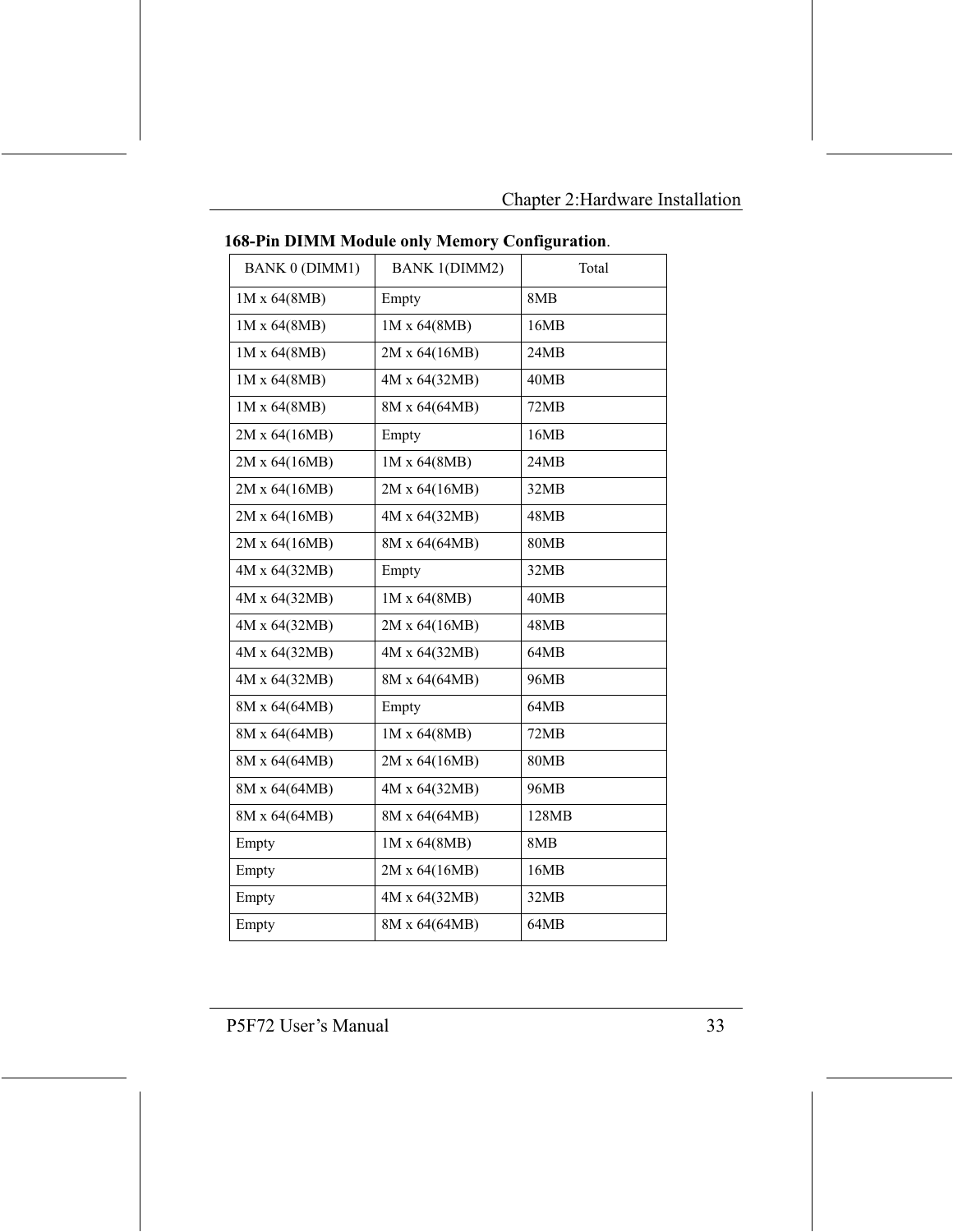|                     |                     | попупут гломится них гленногу |                     | $\sum$      |
|---------------------|---------------------|-------------------------------|---------------------|-------------|
| <b>BANK0</b>        | <b>BANK1</b>        | <b>BANK2</b>                  | BANK3               | Total       |
| (DIMM1)             | (DIMM2)             | SIMM1, 2                      | SIMM3, 4            |             |
| 1M x 64(8MB)        | Empty               | Empty                         | $1M \times 32(4MB)$ | 16MB        |
| 1M x 64(8MB)        | Empty               | Empty                         | 2M x 32(8MB)        | 24MB        |
| 1M x 64(8MB)        | Empty               | Empty                         | 4M x 32(16MB)       | 40MB        |
| $1M \times 64(8MB)$ | Empty               | Empty                         | 8M x 32(32MB)       | 72MB        |
| 2M x 64(16MB)       | Empty               | Empty                         | 1M x 32(4MB)        | 24MB        |
| 2M x 64(16MB)       | Empty               | Empty                         | 2M x 32(8MB)        | 32MB        |
| 2M x 64(16MB)       | Empty               | Empty                         | 4M x 32(16MB)       | 48MB        |
| 2M x 64(16MB)       | Empty               | Empty                         | 8M x 32(32MB)       | 80MB        |
| 4M x 64(32MB)       | Empty               | Empty                         | 1M x 32(4MB)        | 40MB        |
| 4M x 64(32MB)       | Empty               | Empty                         | 2M x 32(8MB)        | 48MB        |
| 4M x 64(32MB)       | Empty               | Empty                         | 4M x 32(16MB)       | 64MB        |
| 4M x 64(32MB)       | Empty               | Empty                         | 8M x 32(32MB)       | 96MB        |
| 8M x 64(64MB)       | Empty               | Empty                         | $1M \times 32(4MB)$ | 72MB        |
| 8M x 64(64MB)       | Empty               | Empty                         | 2M x 32(8MB)        | <b>80MB</b> |
| 8M x 64(64MB)       | Empty               | Empty                         | 4M x 32(16MB)       | 96MB        |
| 8M x 64(64MB)       | Empty               | Empty                         | 8M x 32(32MB)       | 128MB       |
| Empty               | $1M \times 64(8MB)$ | 1M x 32(4MB)                  | Empty               | 16MB        |
| Empty               | 1M x 64(8MB)        | 2M x 32(8MB)                  | Empty               | 24MB        |
| Empty               | 1M x 64(8MB)        | 4M x 32(16MB)                 | Empty               | 40MB        |
| Empty               | 1M x 64(8MB)        | 8M x 32(32MB)                 | Empty               | 72MB        |
| Empty               | 2M x 64(16MB)       | 1M x 32(4MB)                  | Empty               | 24MB        |
| Empty               | 2M x 64(16MB)       | 2M x 32(8MB)                  | Empty               | 32MB        |
| Empty               | 2M x 64(16MB)       | 4M x 32(16MB)                 | Empty               | 48MB        |
| Empty               | 2M x 64(16MB)       | 8M x 32(32MB)                 | Empty               | <b>80MB</b> |
| Empty               | 4M x 64(32MB)       | $1M \times 32(4MB)$           | Empty               | 40MB        |
| Empty               | 4M x 64(32MB)       | 2M x 32(8MB)                  | Empty               | 48MB        |
| Empty               | 4M x 64(32MB)       | 4M x 32(16MB)                 | Empty               | 64MB        |
| Empty               | 4M x 64(32MB)       | 8M x 32(32MB)                 | Empty               | 96MB        |
| Empty               | 8M x 64(64MB)       | $1M \times 32(4MB)$           | Empty               | 72MB        |
| Empty               | 8M x 64(64MB)       | 2M x 32(8MB)                  | Empty               | <b>80MB</b> |
| Empty               | 8M x 64(64MB)       | 4M x 32(16MB)                 | Empty               | 96MB        |
| Empty               | 8M x 64(64MB)       | 8M x 32(32MB)                 | Empty               | 128MB       |

168-Pin DIMM and 72 Pin SIMM Modules mix Memory Configuration..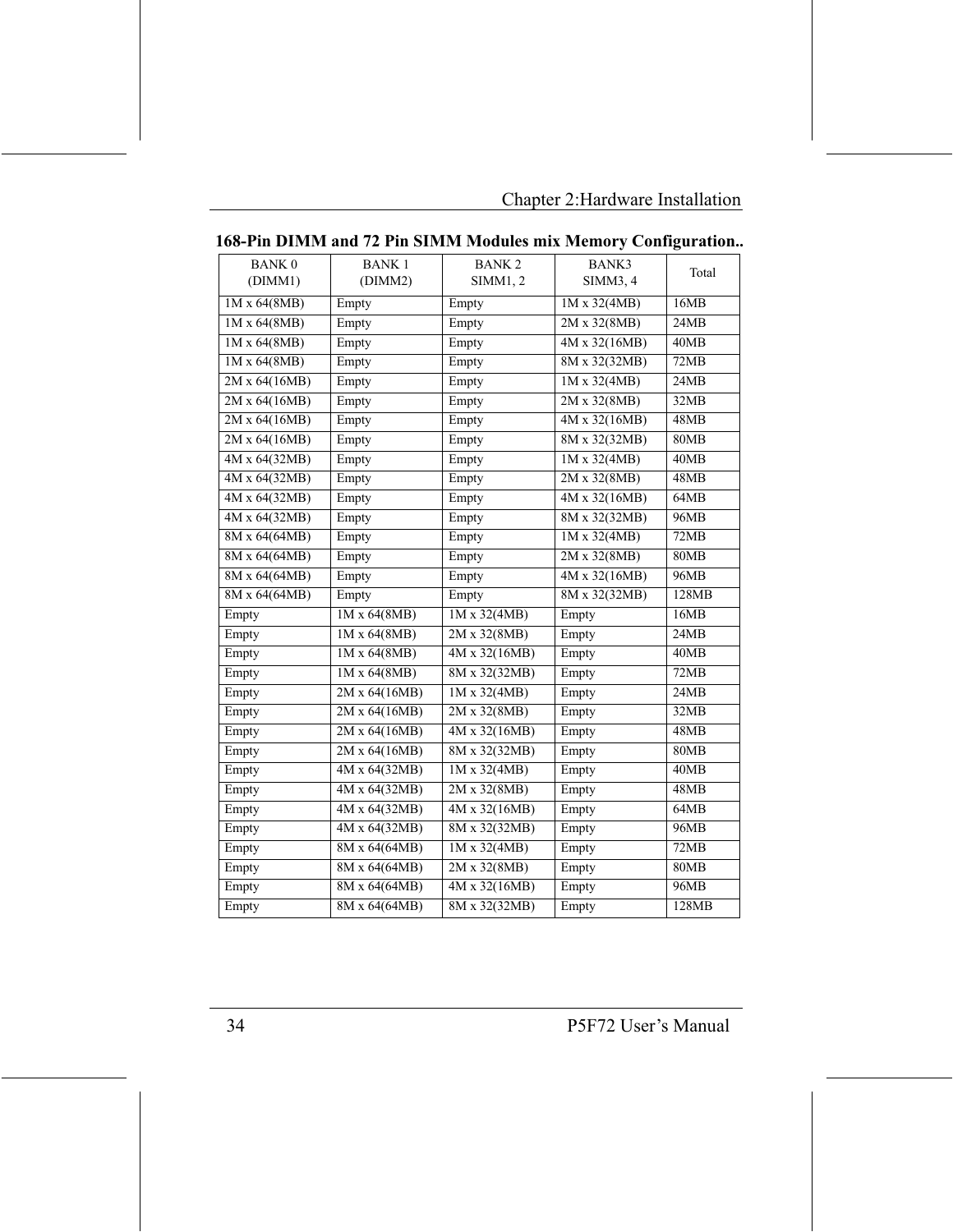The following SIMM/DIMM mix memory configuration is for users who can distinguish double-sided (two Raw Address Strobes) memory module from single-sided (one Raw Address Strobe) memory module

| <b>BANK 0</b><br>(DIMM1) | <b>BANK 1</b><br>(DIMM2) | BANK <sub>2</sub><br>SIMM1, 2 | BANK3<br>SIMM3, 4 |
|--------------------------|--------------------------|-------------------------------|-------------------|
| Single-Sided             | Empty                    | Single-Sided                  | Empty             |
| Single-Sided             | Empty                    | Single-Sided                  | Single-Sided      |
| Single-Sided             | Empty                    | Single-Sided                  | Double-Sided      |
| Single-Sided             | Single-Sided             | Empty                         | Single-Sided      |
| Single-Sided             | Single-Sided             | Single-Sided                  | Empty             |
| Single-Sided             | Single-Sided             | Single-Sided                  | Single-Sided      |
| Single-Sided             | Double-Sided             | Single-Sided                  | Empty             |
| Empty                    | Single-Sided             | Empty                         | Single-Sided      |
| Empty                    | Single-Sided             | Single-Sided                  | Single-Sided      |
| Empty                    | Single-Sided             | Double-Sided                  | Single-Sided      |
| Double-Sided             | Empty                    | Empty                         | Single-Sided      |
| Double-Sided             | Empty                    | Empty                         | Double-Sided      |
| Double-Sided             | Single-Sided             | Empty                         | Single-Sided      |
| Empty                    | Double-Sided             | Single-Sided                  | Empty             |
| Empty                    | Double-Sided             | Double-Sided                  | Empty             |

#### 2.2.6 Clear CMOS and Password

If your system can not boot up because you forget your password, or the CMOS settings need to be reset to default values because the system BIOS is updated, the following instructions can be performed to clear the CMOS and password.

- 1. Power off the system
- 2. Place a shunt to short pin1 and pin2 of JP10 for 5 seconds
- 3. Remove the shunt
- 4. Power on the system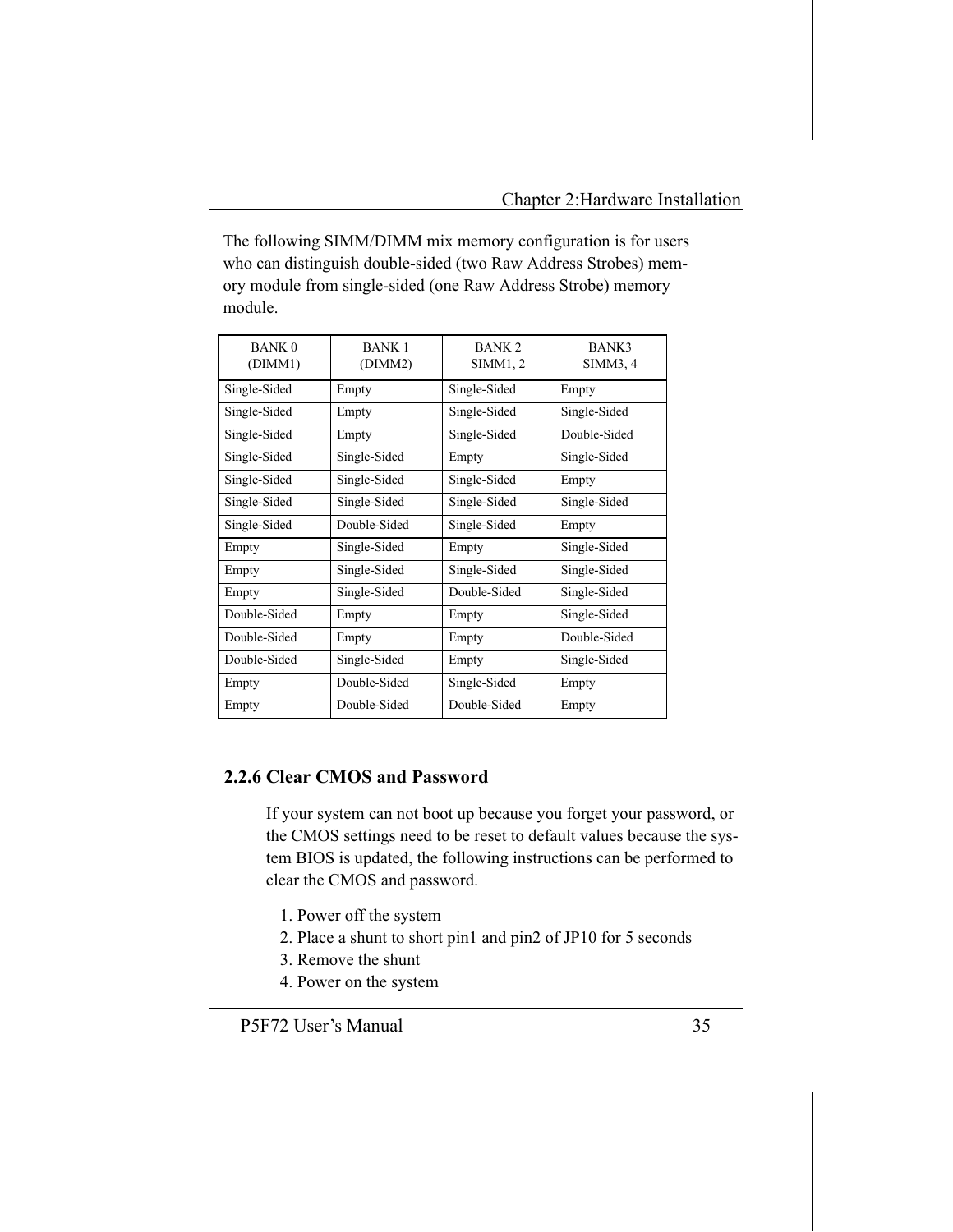# 3 BIOS Configuration

After hardware configuration of P5F72 Mainboard is completed, and system hardware has been assembled, the completed system may be powered up. At this point, software setup should be run to ensure that system information is correct.

Normally, system setup is needed when the system hardware is not consistent with the information contained in the CMOS RAM, whenever the CMOS RAM has lost power, or the system features need to be changed.

## **3.1 Entering Setup**

When the system is powered on, the BIOS will enter the Power-On Self Test (POST) routines. These routines perform various diagnostic checks at the time the system is powered up; if an error is encountered, the error will be reported in one of two different ways. If the error occurs before the display device is initialized, a series of beeps will be transmitted. If the error occurs after the display device is initialized, the screen will display the error message.

After the POST routines are completed, the following message appears:

"Press DEL to enter SETUP"

To access the AWARD BIOS SETUP program, press the <DEL> key. The "CMOS SETUP UTILITY" screen will be displayed at this time.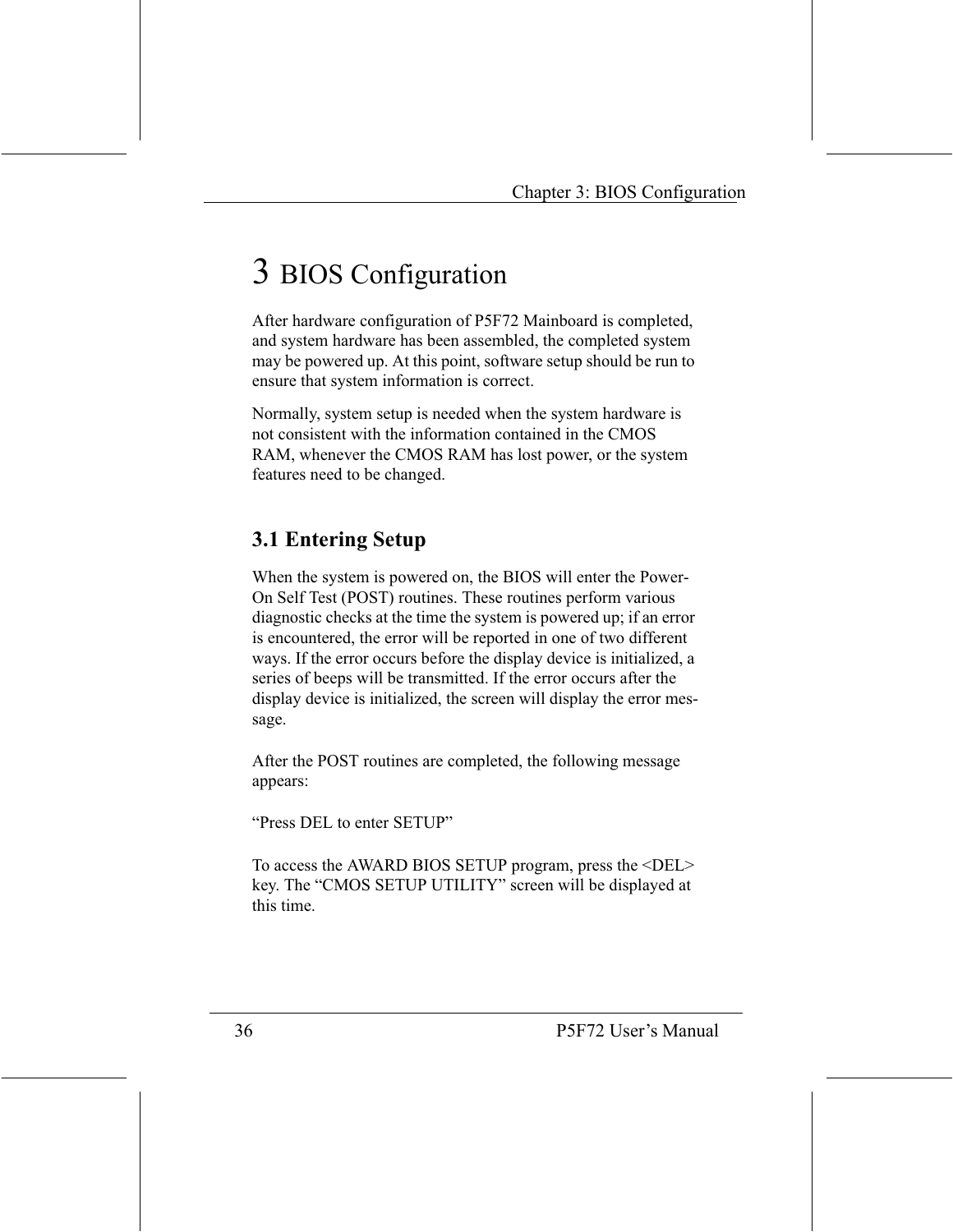## **3.2 CMOS SETUP UTILITY**

#### **Main Program Screen**

| ROM PCI/ISA BIOS (2A59GF2CC)<br><b>CMOS SETUP UTILITY</b><br>AWARD SOFTWARE, INC.                                                                                               |                                                                                                                                                                                                |  |
|---------------------------------------------------------------------------------------------------------------------------------------------------------------------------------|------------------------------------------------------------------------------------------------------------------------------------------------------------------------------------------------|--|
| <b>STANDARD CMOS SETUP</b><br><b>IDE HDD AUTO DETECTION</b><br><b>LOAD SETUP DEFAULTS</b><br><b>SAVE &amp; EXIT SETUP</b><br>EXIT WITHOUT SAVING<br><b>HDD LOW LEVEL FORMAT</b> | <b>BIOS FEATURES SETUP</b><br>CHIPSET FEATURES SETUP<br>POWER MANAGEMENT SETUP<br><b>PNP/PCI CONFIGURATION</b><br><b>INTEGRATED PERIPHERALS</b><br>SUPERVISOR PASSWORD<br><b>USER PASSWORD</b> |  |
| Esc: Quit<br>: Select Item<br>F10: Save & Exit Setup<br><shift>F2<br/>: Change Color</shift>                                                                                    |                                                                                                                                                                                                |  |
| Time, Date, Hard Disk Type                                                                                                                                                      |                                                                                                                                                                                                |  |

This screen provides access to the utility's various functions.

Listed below are explanations of the keys displayed at the bottom of the screen:

<ESC>: Exit the utility.

ARROW KEYS: Use arrow keys to move cursor to desired selection

<F10>: Saves all changes made to Setup and exits program.

<Shift> <F2>: Changes background and foreground colors.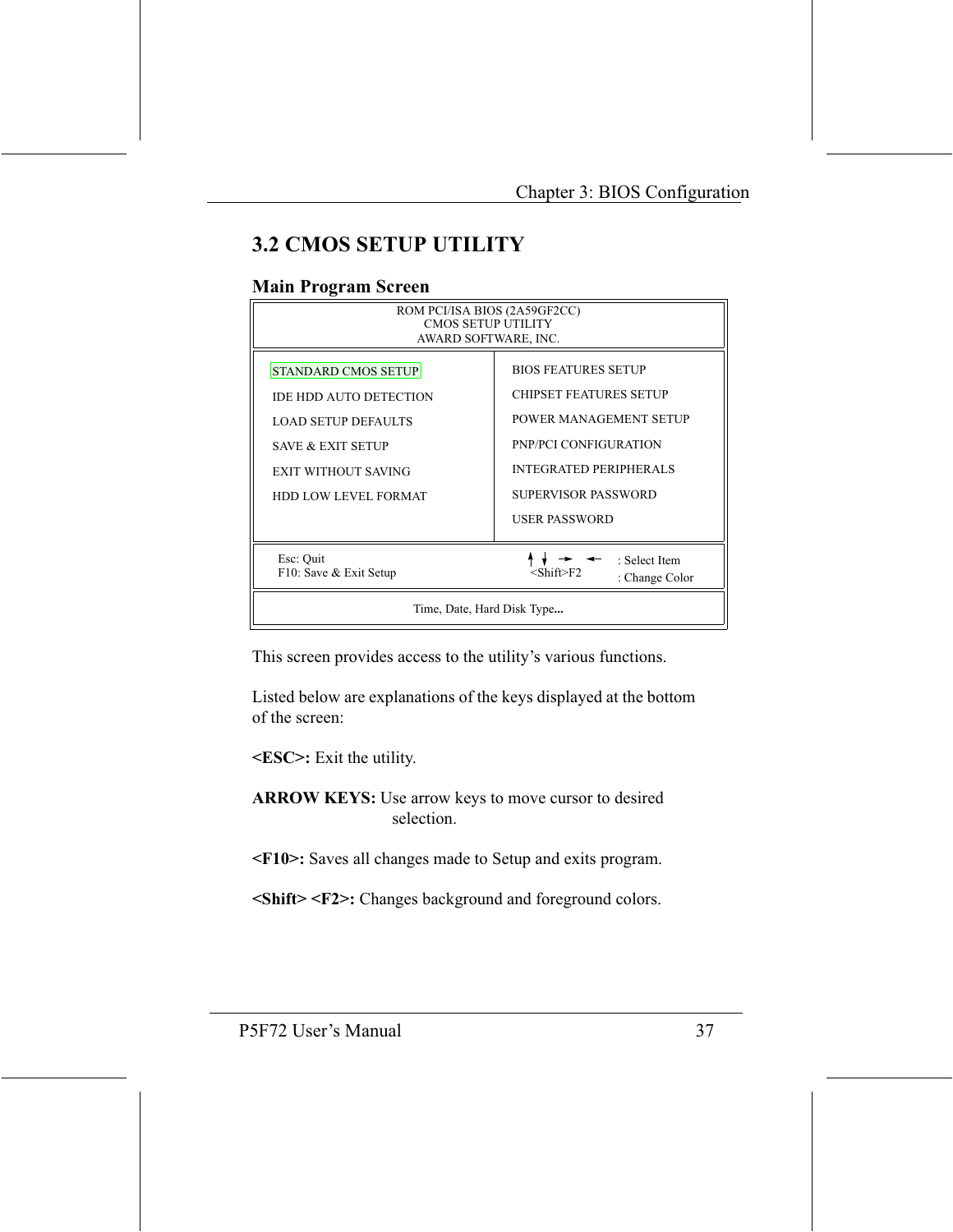## **3.3 STANDARD CMOS SETUP**

Selecting "STANDARD CMOS SETUP "on the main program screen displays this menu:

#### **Standard CMOS Setup Screen**

| ROM PCI/ISA BIOS (2A59GF2CC)<br>STANDARD CMOS SETUP<br>AWARD SOFTWARE, INC.                                                                                           |             |          |                                 |          |          |                     |             |
|-----------------------------------------------------------------------------------------------------------------------------------------------------------------------|-------------|----------|---------------------------------|----------|----------|---------------------|-------------|
| Date (mm:dd:yy): Tue, Apr 02 1996<br>Time (hh:mm:ss): 10:10:10                                                                                                        |             |          |                                 |          |          |                     |             |
| <b>HARD DISKS</b><br><b>TYPE</b>                                                                                                                                      | <b>SIZE</b> |          | CYLS HEAD                       | PRECOMP  | LANDZ.   | <b>SECTOR</b>       | <b>MODE</b> |
| Primary Master<br>$:$ Auto                                                                                                                                            | $\Omega$    | $\Omega$ | $\theta$                        | $\Omega$ | $\Omega$ | $\Omega$            | Auto        |
| Primary Slave<br>$:$ Auto                                                                                                                                             | $\Omega$    | $\Omega$ | $\theta$                        | $\Omega$ | $\Omega$ | $\Omega$            | Auto        |
| Secondary Master: Auto                                                                                                                                                | $\Omega$    | $\Omega$ | $\theta$                        | $\Omega$ | $\Omega$ | $\Omega$            | Auto        |
| Secondary Slave : Auto                                                                                                                                                | 0           | $\Omega$ | $\Omega$                        | $\Omega$ | $\theta$ | $\Omega$            | Auto        |
| Drive A: 1.44M, 3.5 in.<br>Drive B: None<br>Base Memory:<br>Extended Memory: 15360K<br>Video: EGA/VGA<br>Other Memory:<br>Halt On: All Errors<br>Total Memory: 16384K |             |          |                                 |          |          | 640K<br>384K        |             |
| ESC: Quit<br>F1: Help                                                                                                                                                 | (Shift) F2  |          | : Select Item<br>: Change Color |          |          | $PU/PD/+/-: Modify$ |             |

The Standard CMOS Setup utility is used to configure the following features:

Set Date: Month, Date, Year.

Set Time: Hour, Minute, and Second. Use 24 Hour clock format (for PM numbers, add 12 to the hour, you would enter 4:30 p.m.) As 16:30).

#### **Hard Disks:**

There are four hard disks listed: "Primary Master", "Primary Slave", "Secondary Master" and "Secondary Slave". For Each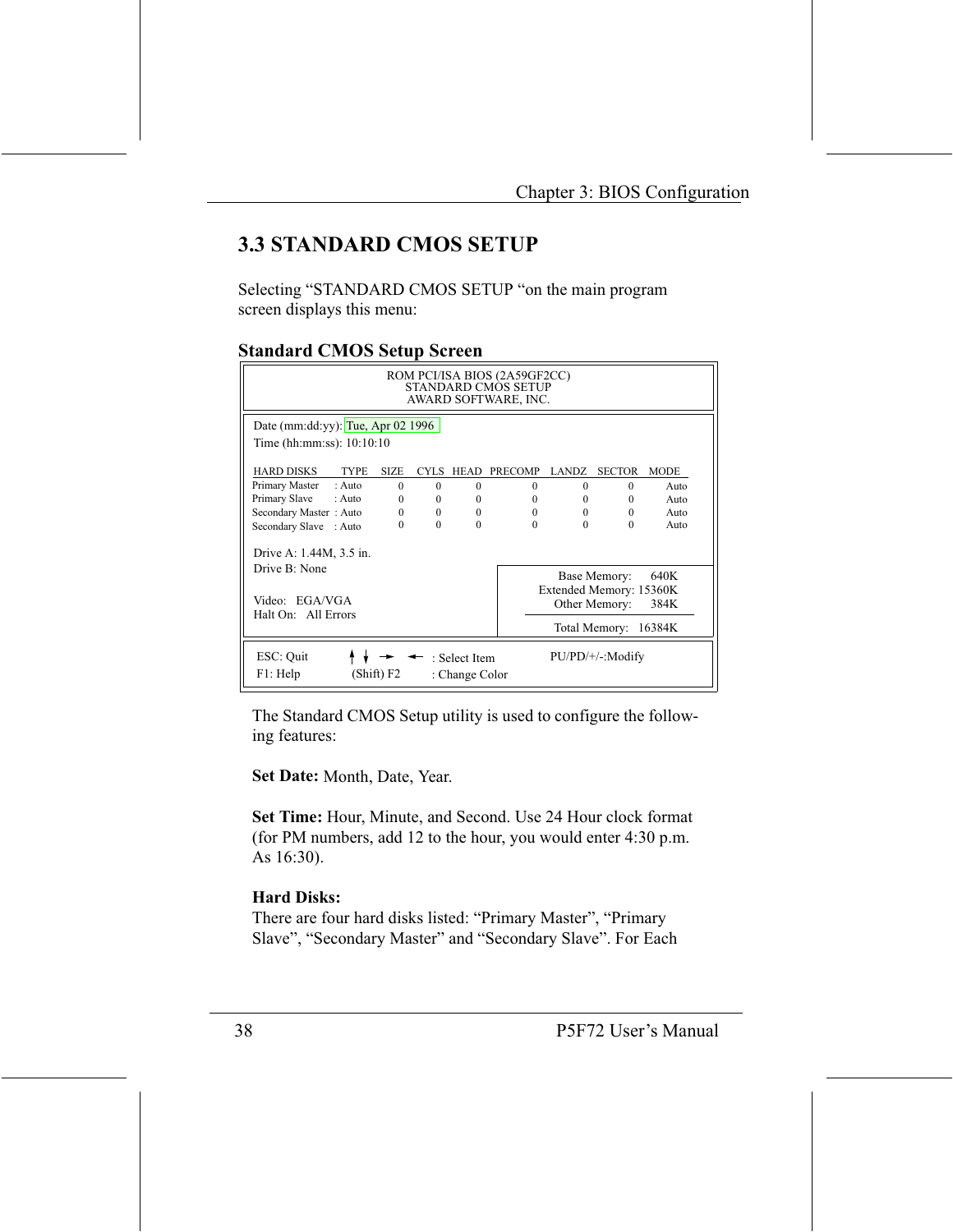IDE channel, the first device is the "Master" and the second device is "Slave".

Hard disk Types from 1 to 45 are standard ones; Type "Auto" is IDE HDD auto detection; Type "User" is user definable, and Type "None" is not installed (e.g. SCSI).

There are six categories of information you must enter for a HDD: "CYLS" (number of cylinders), "HEAD" (number of heads), "PRECOMP" (write pre-compensation), "LANDZ" (landing zone), "SECTOR" (number of sectors) and "MODE" (Normal, LBA, LARGE and AUTO). The hard disk vendor's or system manufacturer's documentation should provide you the information needed. For an IDE hard drive, you can set 'TYPE' to "Auto" or use the "IDE HDD AUTO DETECTION" utility in the main program screen to enter the drive specifications.

The AWARD BIOS supports three HDD modes: NORMAL, LBA and LARGE

**NORMAL** mode: Generic access mode in which neither the BIOS nor the IDE controller will make any transformation during accessing. The maximum HDD size supported by the NORMAL mode is 528 Megabytes.

**LBA mode:** Logical Block Addressing mode is a HDD accessing method to overcome the 528Megabytes restriction. The number of cylinders, heads and sectors shown in setup may not be the number physically contained in the HDD.

During HDD accessing, the IDE controller will transform the logical address described by the cylinder, head and sector numbers into its own physical address inside the HDD. The maximum HDD size supported by the LBA mode is 8.4 Gigabytes.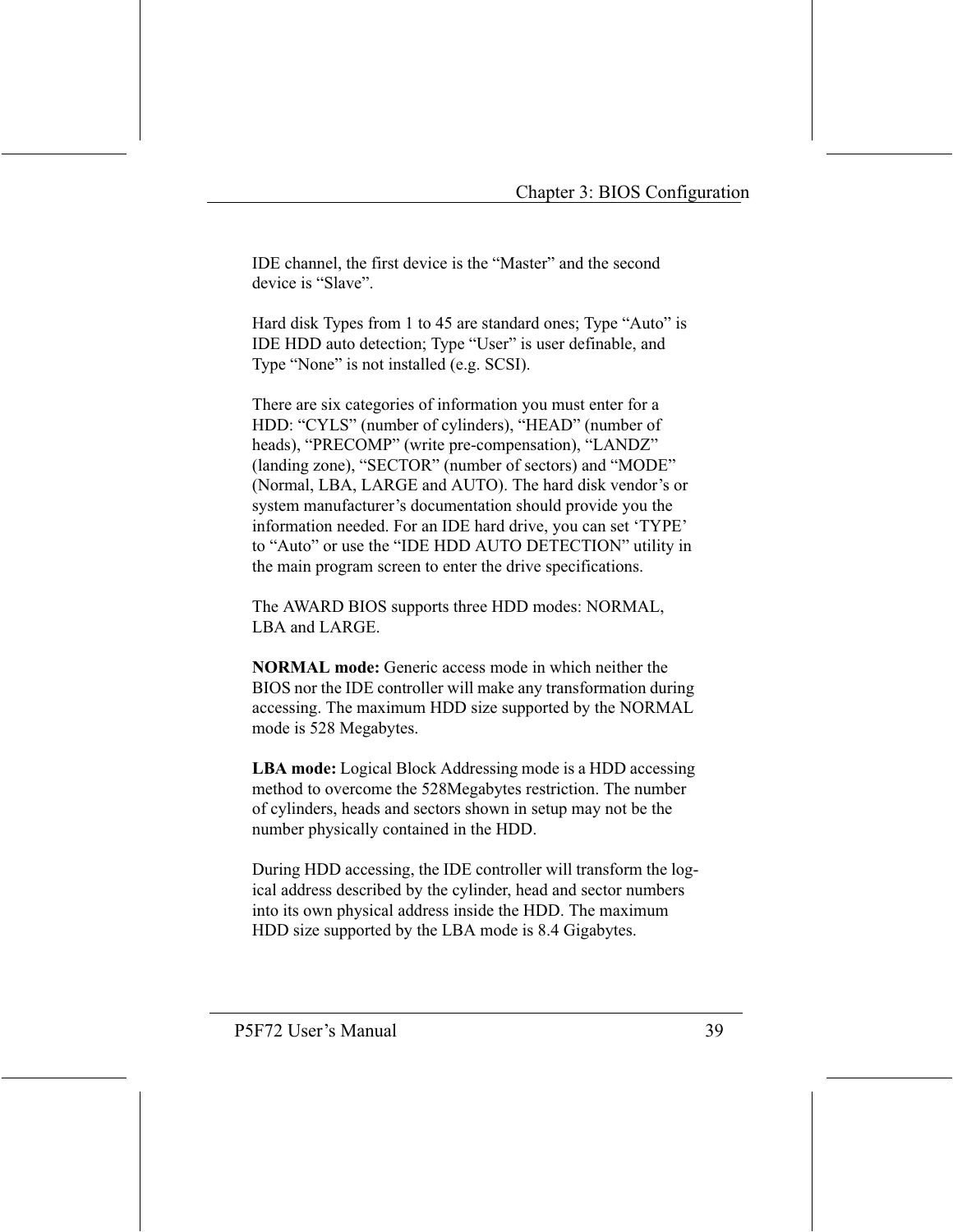LARGE mode: Some IDE HDD contains more than 1024 cylinders without LBA support. This access mode tricks DOS (or other OS) that the number of cylinders is less than 1024 by dividing it by 2. At the same time, number of heads is multiplied by 2.

A reverse transformation process will be made inside INT13h in order to accessing the right HDD address. The maximum HDD size supported by the LARGE mode is 1 Gigabytes.

Note: To support LBA or LARGE mode, there must be some software involved. All these software are located in the AWARD HDD Service Routine "INT13h". It may fail to access a HDD with LBA or LARGE modes selected if you are running under an Operating System which replaces the whole INT13h service routine.

Floppy Drive A and Floppy Drive B: The options are: "360K, 5.25 in.", "1.2M, 5.25in.", "720K, 3.5in.", "1.44M, 3.5in.", "2.88M, 3.5in." and "None (Not Installed)". Not Installed could be used as an option for diskless workstations.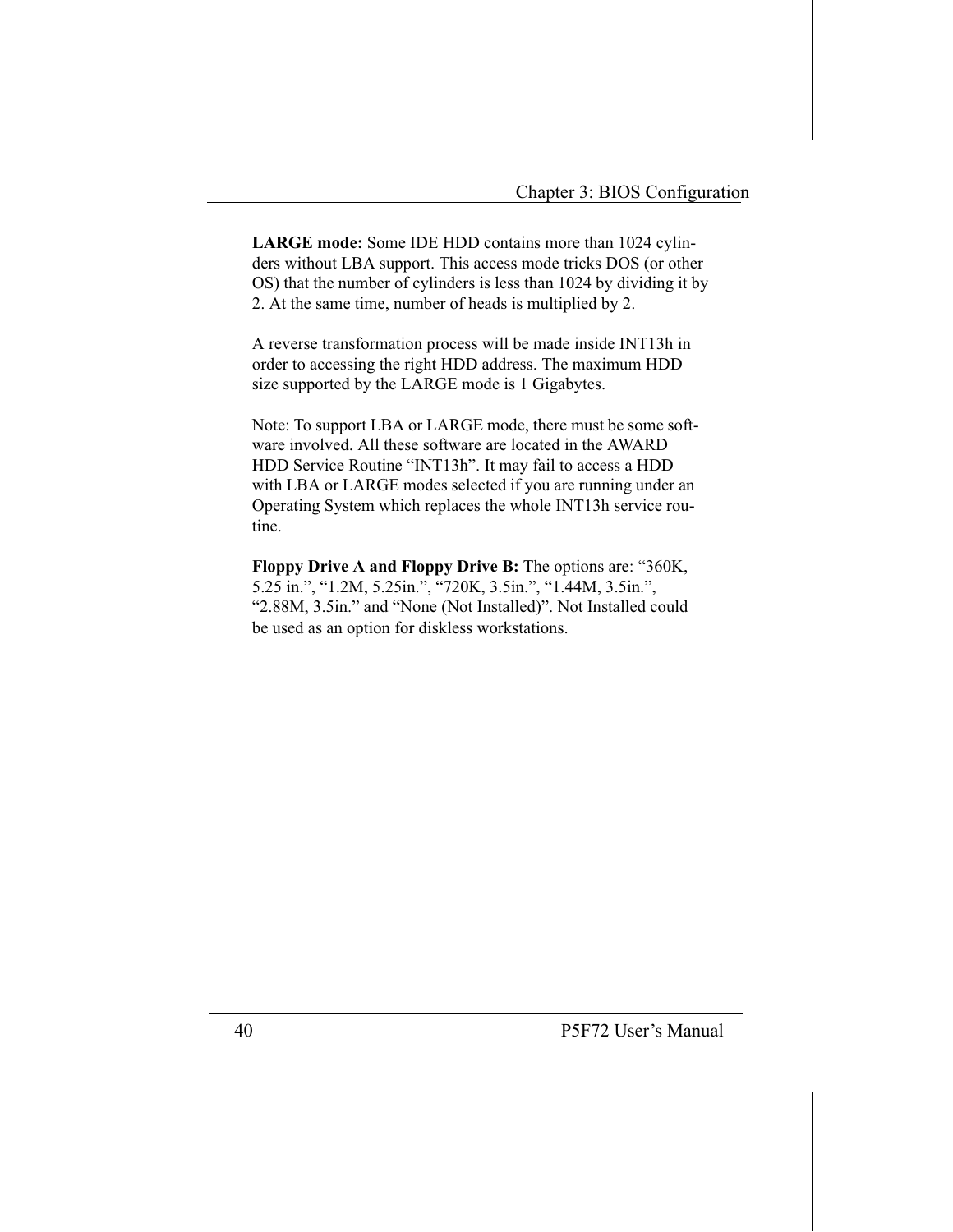## **3.4 IDE HDD AUTO DETECTION**

If your system has an IDE hard drive, you can use this utility to detect its parameters and enter them into the Standard CMOS Setup automatically.

If the auto-detected parameters displayed do not match the ones that should be used for your hard drive, do not accept them. Press the <N> key to reject the values and enter the correct ones manually on the Standard CMOS Setup screen.

Note: If you are setting up a new hard disk drive (nothing on it) that supports LBA mode, more than one line will appear in the parameter box, choose the line that lists LBA for an LBA drive.

Do not choose Large or Normal if the hard disk drive is already fully formatted when you install it, choose the mode which is used to format it

## **3.5 LOAD SETUP DEFAULTS**

"LOAD SETUP DEFAULTS" loads optimal settings which are stored in the BIOS ROM

The defaults loaded only affect the BIOS Features Setup, Chipset Features Setup, Power Management Setup, PnP/PCI configuration setup and Integrated Peripherals Setup. There is no effect on the Standard CMOS Setup. To use this feature, highlight on the main screen and press <Enter>. A line will appear on the screen asking if you want to load the Setup default values. Press the  $<$ Y $>$ key and then press the <Enter> key if you want to load the Setup defaults. Press  $\langle N \rangle$  if you don't want to proceed.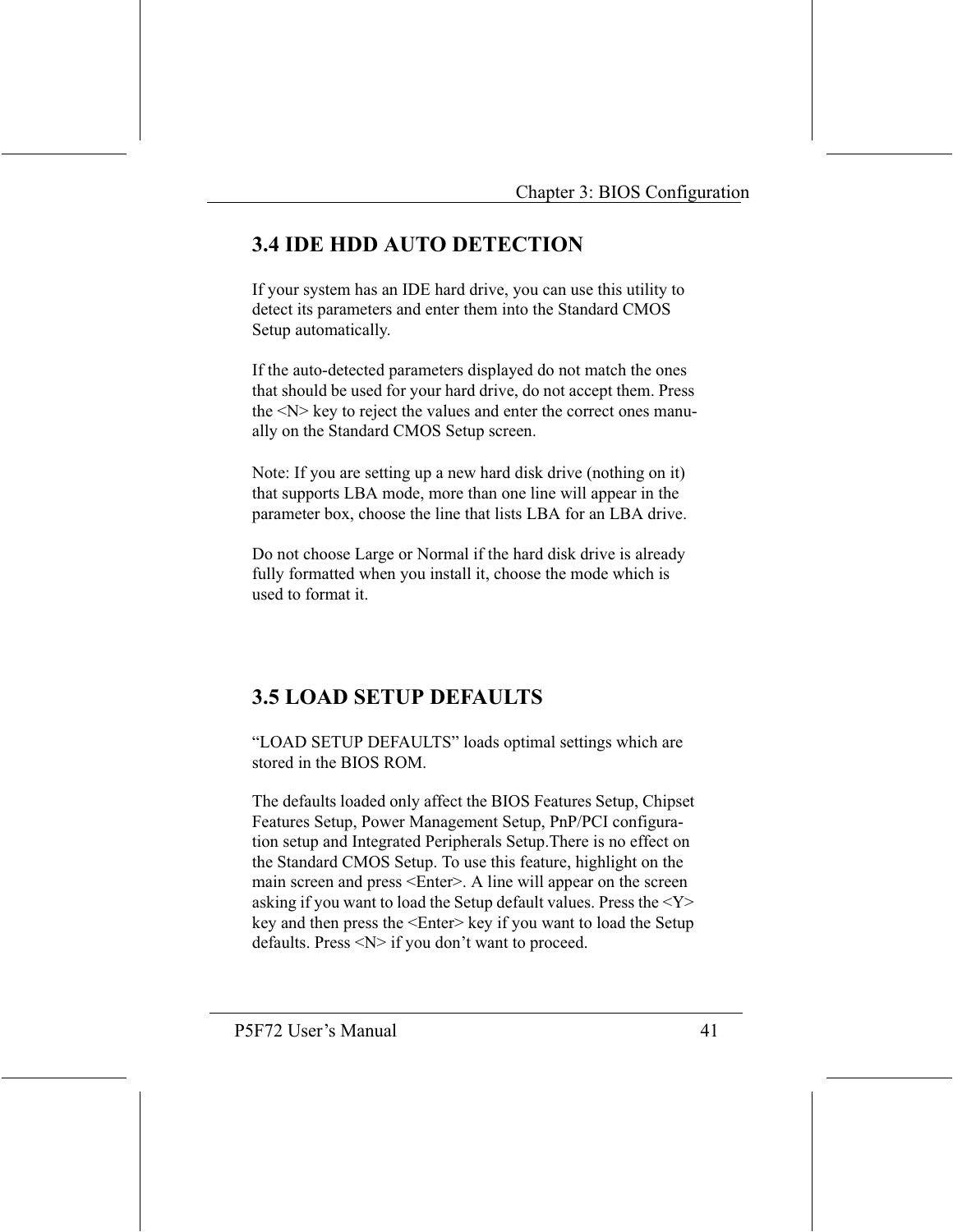## **3.6 SAVE & EXIT SETUP**

Selecting this option and pressing the <Enter> key to save the new setting information in the CMOS memory and continue with the booting process.

## **3.7 EXIT WITHOUT SAVING**

Selecting this option and pressing the <Enter> key to exit the Setup Utility without recording any new values or changing old ones.

## **3.8 HDD LOW LEVEL FORMAT**

Selecting this option and pressing the <Enter> key enable you to perform low level format of hard disk drive.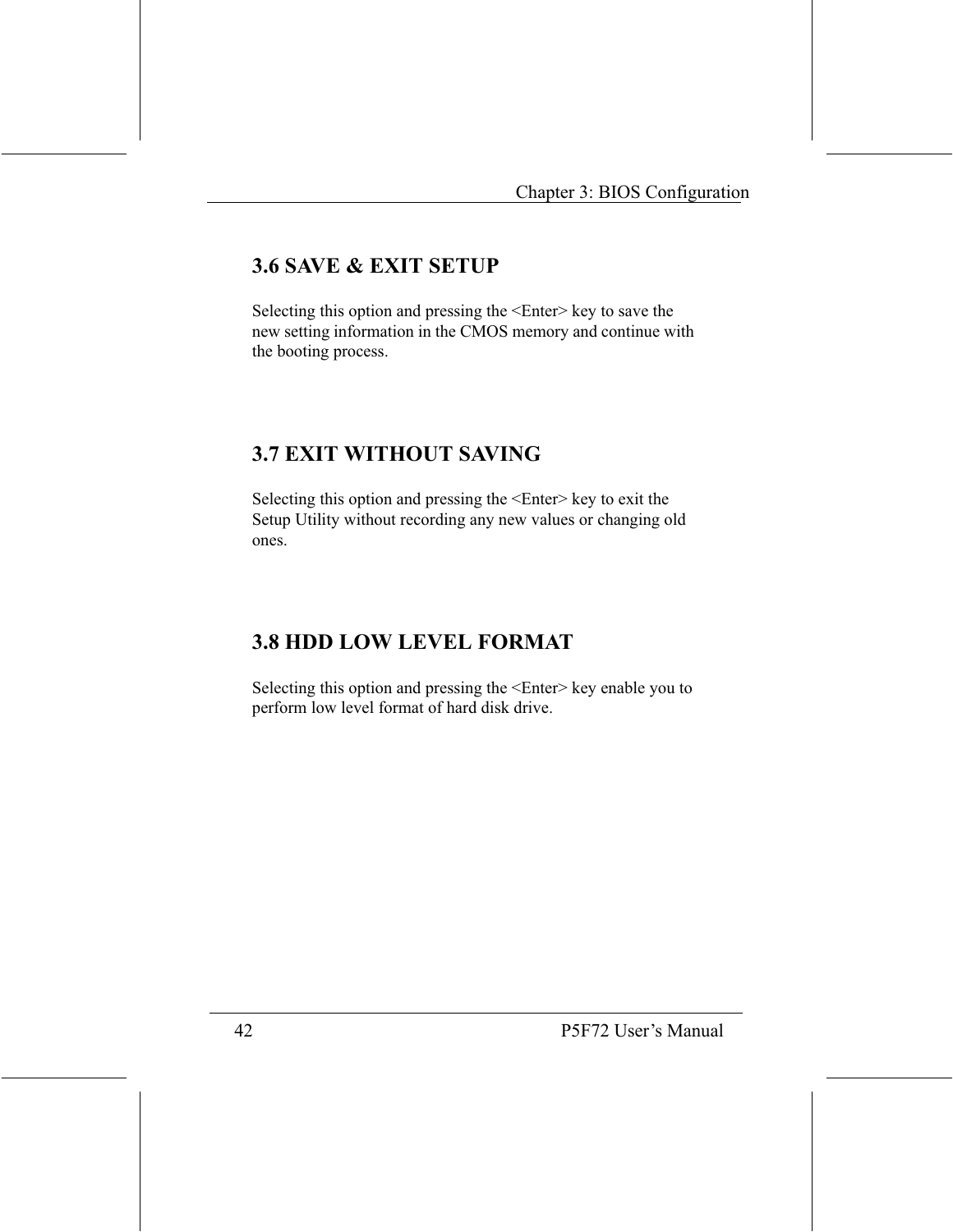## **3.9 BIOS FEATURES SETUP**

Selecting "BIOS FEATURES SETUP" on the main program screen displays this menu:

| ROM PCI/ISA BIOS (2A59GF2CC)<br><b>BIOS FEATURES SETUP</b><br>AWARD SOFTWARE, INC.    |                                        |                                                                                                                |  |  |
|---------------------------------------------------------------------------------------|----------------------------------------|----------------------------------------------------------------------------------------------------------------|--|--|
| Virus Warning                                                                         | : Disabled                             | Video BIOS Shadow<br>: Enabled<br>C8000 - CBFFF Shadow<br>: Disabled                                           |  |  |
| CPU Internal Cache<br><b>External Cache</b>                                           | : Enabled<br>: Enabled                 | CC000 - CFFFF Shadow<br>: Disabled<br>D0000 - D3FFF Shadow<br>: Disabled<br>D4000 - D7FFF Shadow<br>: Disabled |  |  |
| Quick Power On Self Test<br><b>Boot Sequence</b><br>Swap Floppy Drive                 | : Disabled<br>C, A, SCSI<br>: Disabled | D8000 - DBFFF Shadow<br>: Disabled<br>DC000 - DFFFF Shadow<br>: Disabled                                       |  |  |
| Boot Up Floppy Seek<br>Boot Up NumLock Status                                         | : Enabled<br>: $On$                    | PS/2 mouse function control<br>: Disabled<br>$OS$ Select for DRAM $> 64MB$<br>: $Non-OS2$                      |  |  |
| Gate A20 Option                                                                       | : Fast                                 |                                                                                                                |  |  |
| <b>Typematic Rate Setting</b><br>Typematic Rate (Chars/Sec)<br>Typematic Delay (Msec) | : Disabled<br>: 6<br>: 250             | $\leftarrow$ :Select Item<br>ESC: Ouit<br>F1: Help<br>PU/PD/+/-:Modify                                         |  |  |
| Security Option<br>PCI/VGA Palette Snoop                                              | : Setup<br>: Disabled                  | F5: Old Values<br>(Shift) F2: Color<br>F6: Load BIOS Defaults<br>F7: Load Setup Defaults                       |  |  |

#### **BIOS Features Setup Screen**

The following explains the options for each features:

Virus Warning: The Virus Warning's default setting is "Disabled". When enabled, any attempt to write the boot sector and partition table will halt the system and cause a warning message to appear. If this happens, you can use an anti-virus utility on a virus free, bootable floppy diskette to reboot and clean your system.

CPU Internal Cache: The default setting is "Enabled". This Setting enables the CPU internal cache.

External Cache: The default setting is "Enabled". This setting enables the external cache.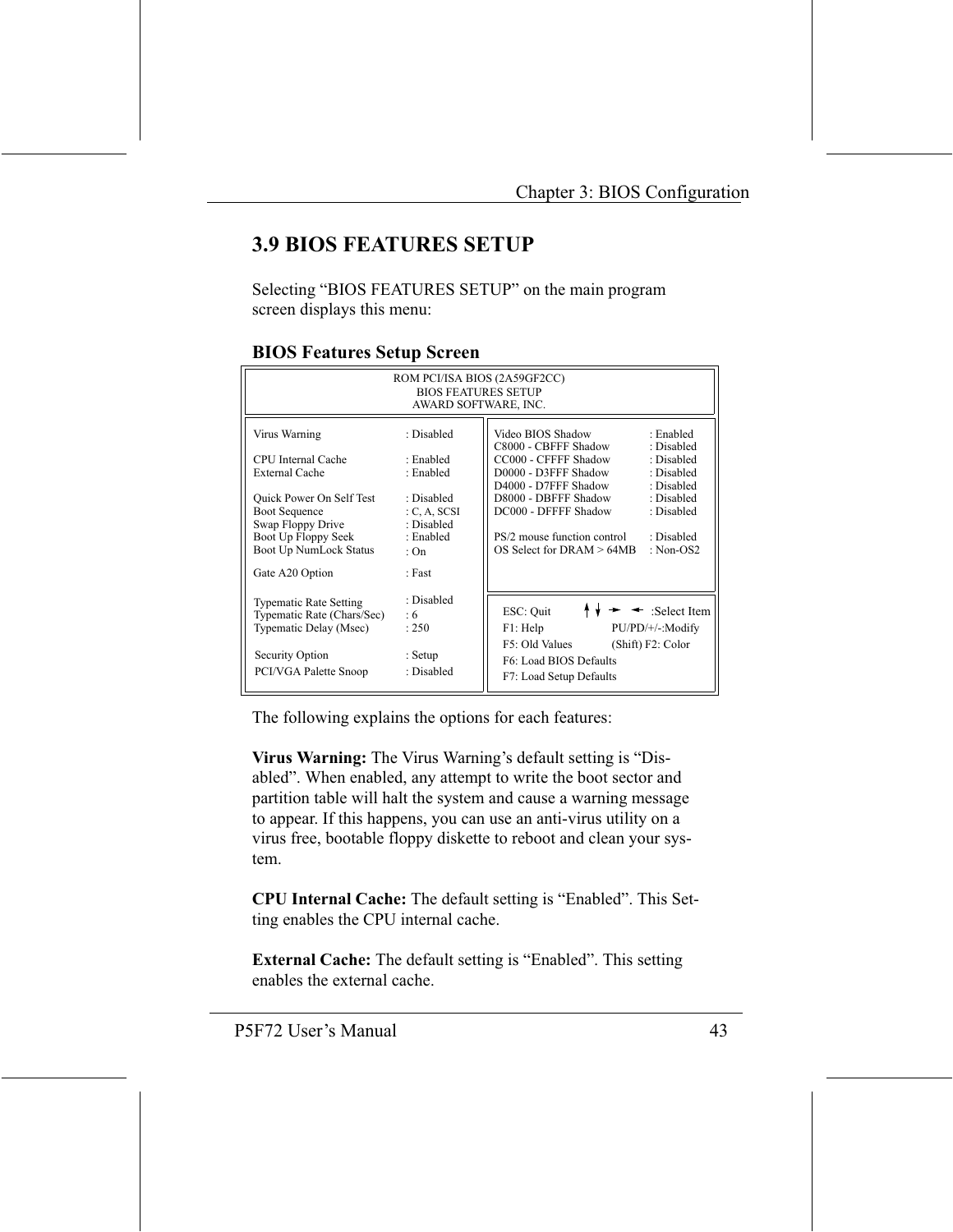**Quick Power On Self Test:** The default setting is "Disabled". If enabled, this will skip some diagnostic checks during the Power On Self Test (POST) to speed up booting process.

**Boot Sequence:** The default setting is "C, A, SCSI"; the other option are "CDROM, C, A" and "C, CDROM, A". The BIOS will load the operating system from the disk drives in the sequence selected here.

**Swap Floppy Drive:** The default setting is "Disabled". This setting gives you an option to swap A and B floppy disks. Normally the floppy drive A is the one at the end of the cable, if you set this option to "Enabled", the drive at the end of the cable will be swapped to B.

Boot Up Floppy Seek: The defaults setting is "Enabled". When enabled, the BIOS will check whether there is a floppy disk drive installed

**Boot Up Numlock Status:** The default setting is "On". If set "Off", the cursor controls will function on the numeric keypad.

Gate A20 Option: the defaults setting is "Fast". This is the optimal setting for the Mainboard. The other option is "Normal".

**Typematic Rate Setting:** The default setting is "Disabled". If enabled, you can set the typematic Rate and typematic Delay.

Typematic Rate (Chars/Sec): This setting controls the speed at which the system registers repeated keystrokes. The choices range from 6 to 30 Chars/Sec. The default setting is "6" Chars/ Sec.

**Typematic Delay (Msec):** This setting controls the time between the display of the first and second characters. There are four delay choices: 250ms, 500ms, 750ms and 1000ms. The default setting is "250" ms.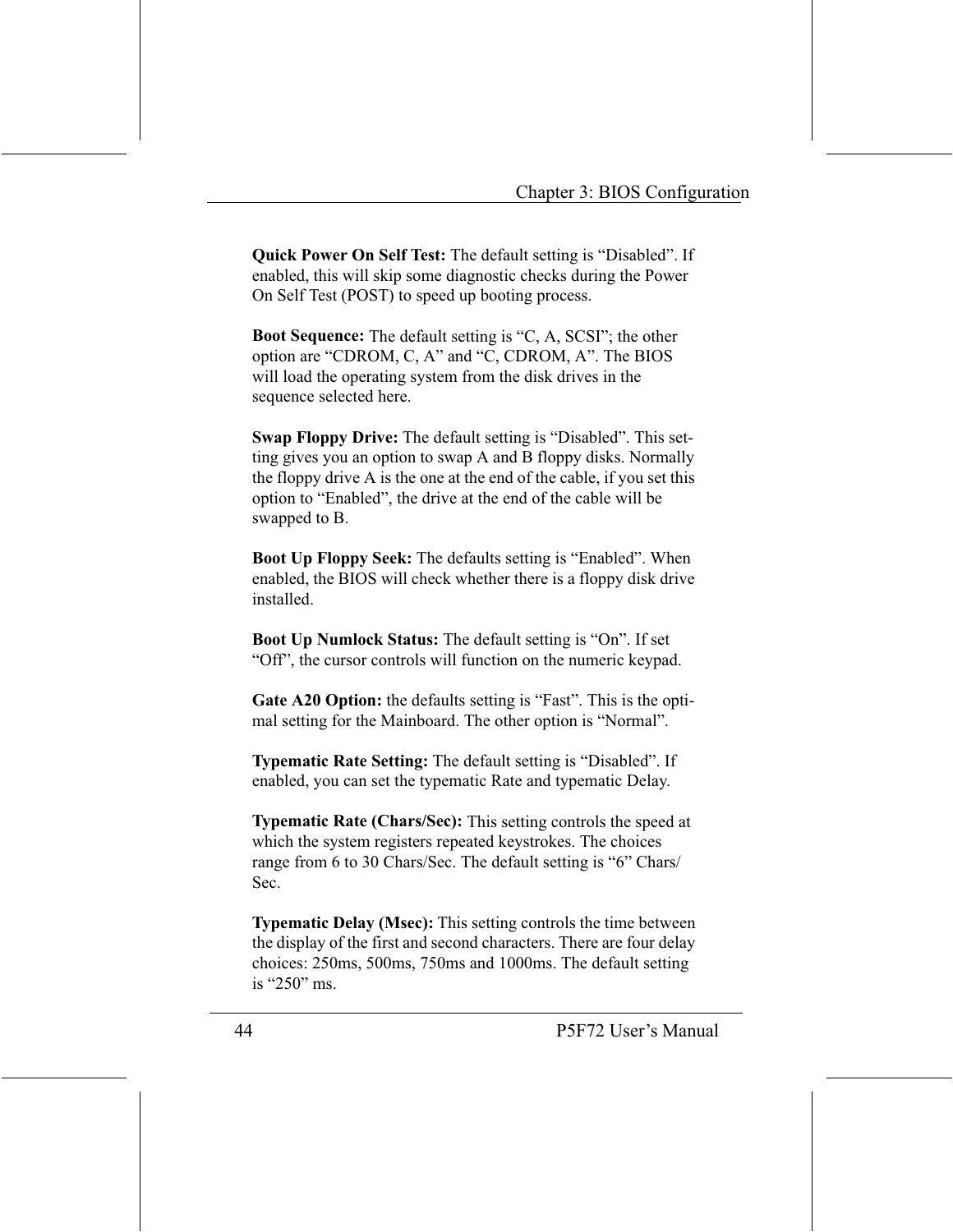Security Option: This setting controls the password feature. The options are "Setup" and "System". Select "Setup" will protect the configuration settings from being tampered with. Select "System" if you want to use password feature every time the system boots up. The default setting is "Setup". You can create your password by using the "SUPERVISOR/USER PASSWORD" utility on the main program screen.

**PCI/VGA Palette Snoop:** The default setting is "Disabled". Set to "Enable" if any ISA adapetor card installed requires VGA palette snooping.

Video BIOS Shadow: The default setting is "Enabled" which will copy the VGA BIOS into system DRAM.

**C8000-CBFFF Shadow to DC000-DFFFF Shadow: The** default setting for the shadow feature is "Disabled". When enabled, the ROM with the specific address is copied into system DRAM. It will also reduce the size of memory available to the system.

**PS/2 mouse function control:** The Default setting is "Disabled". Set to "Enabled" when a PS/2 mouse is attached to the system and used as an input device.

**OS Select For DRAM > 64MB:** The default setting is "Non-OS2". Set to "OS2" if the system memory size is greater than 64MB and the operating system is OS/2.

After you have made your selection in the BIOS FEATURES SETUP, press the <ESC> key to go back to the main program screen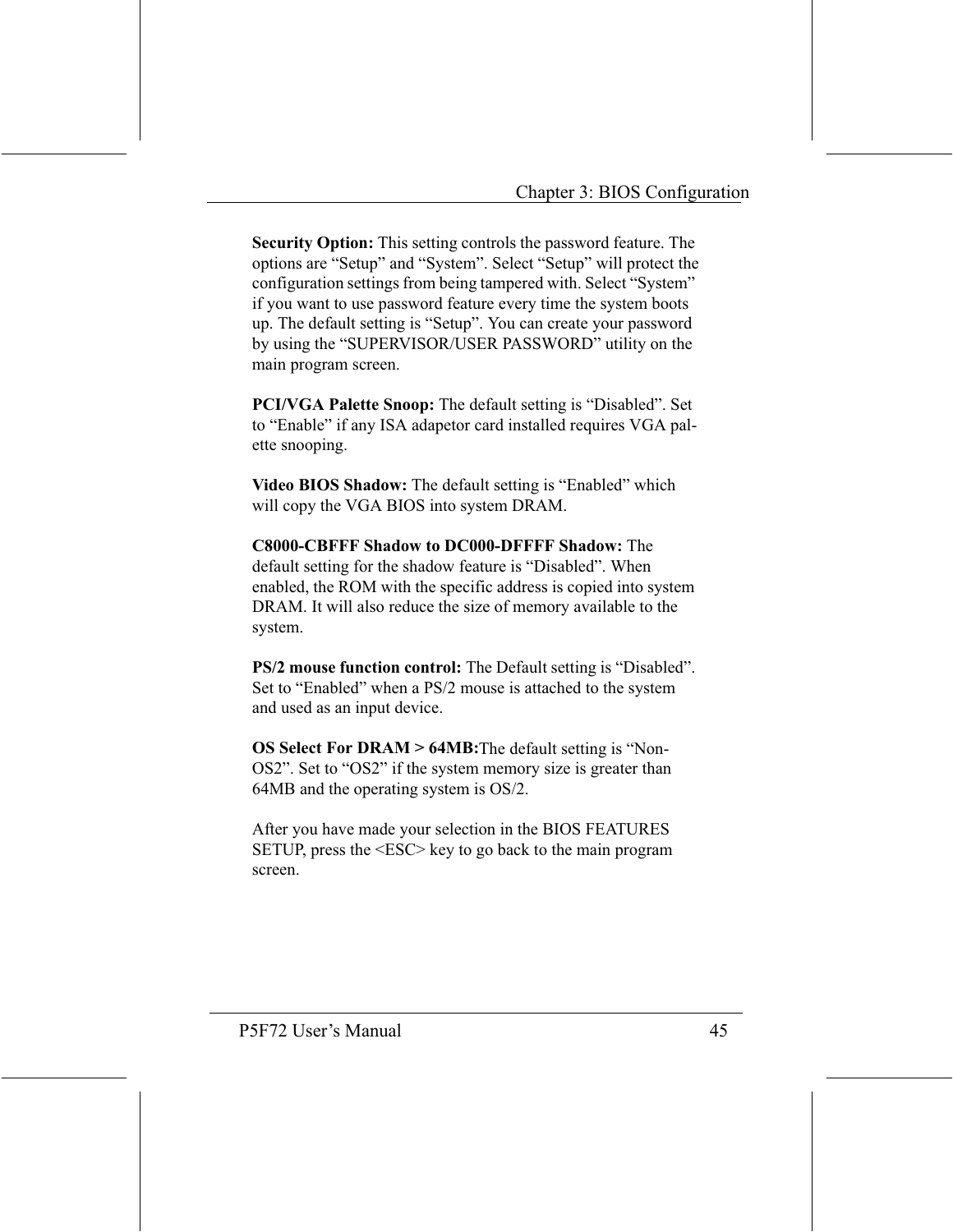## **3.10 CHIPSET FEATURES SETUP**

Selecting "CHIPSET FEATURES SETUP" on the main program screen displays this menu:

#### **Chipset Features Setup Screen**

| ROM PCI/ISA BIOS (2A59GF2CC)<br><b>CHIPSET FEATURES SETUP</b><br>AWARD SOFTWARE, INC. |  |                              |                                                   |   |                     |
|---------------------------------------------------------------------------------------|--|------------------------------|---------------------------------------------------|---|---------------------|
| Auto Configuration<br><b>DRAM</b> Timing                                              |  | : Enabled<br>$: 70$ ns       | Memory Hole At 15M-16M                            |   | : Disabled          |
| DRAM RAS# Precharge Time                                                              |  | : 4                          | Peer Concurrency                                  | ٠ | Enabled             |
| DRAM R/W Leadoff Timing<br>Fast RAS To Cas Delay                                      |  | : 6<br>$\therefore$ 3        | Passive Release<br>Delayed Transaction            | ٠ | Enabled<br>Disabled |
| DRAM Read Burst (EDO/FP)                                                              |  | $\pm$ x333/x444              |                                                   |   |                     |
| DRAM Write Burst Timing<br>Fast MA to RAS# Delay Clk :                                |  | $\pm x333$<br>$\overline{1}$ |                                                   |   |                     |
| Fast EDO Path Select : Disabled                                                       |  |                              |                                                   |   |                     |
| Refresh RAS# Assertion<br><b>ISA Bus Clock</b>                                        |  | $: 5$ Clks<br>PCICLK/4       |                                                   |   |                     |
| SDRAM (CAS Lat/RAS-to-CAS):                                                           |  | 3/3                          |                                                   |   |                     |
| System BIOS Cacheable                                                                 |  | Disabled                     | ESC: Quit                                         |   | :Select Item        |
| Video BIOS Cacheable                                                                  |  | Enabled                      | F1: Help                                          |   | PU/PD/+/-:Modify    |
| 8 Bit I/O Recovery Time                                                               |  | $\therefore$ 3               | F5: Old Values                                    |   | (Shift) F2: Color   |
| 16 Bit I/O Recovery Time                                                              |  | $\therefore$ 3               | F6: Load BIOS Defaults<br>F7: Load Setup Defaults |   |                     |

This screen controls the settings for the board's chipset. All the entries related to the DRAM timing and ISA clock on the screen are automatically configured. Do not make any change unless you are familiar with the chipset.

Auto Configuration: The default setting is "Enabled" which will set optimal DRAM timing automatically depending on whether the DRAM used is 70ns or 60ns. The other option is "Disabled" which allows you to change DRAM timing manually.

**DRAM Timing:** Choose DRAM speed 60ns or 70ns.

Memory Hole At 15M-16M: The default setting is "Disabled". Set to "Enabled" means that when the system memory size is equal to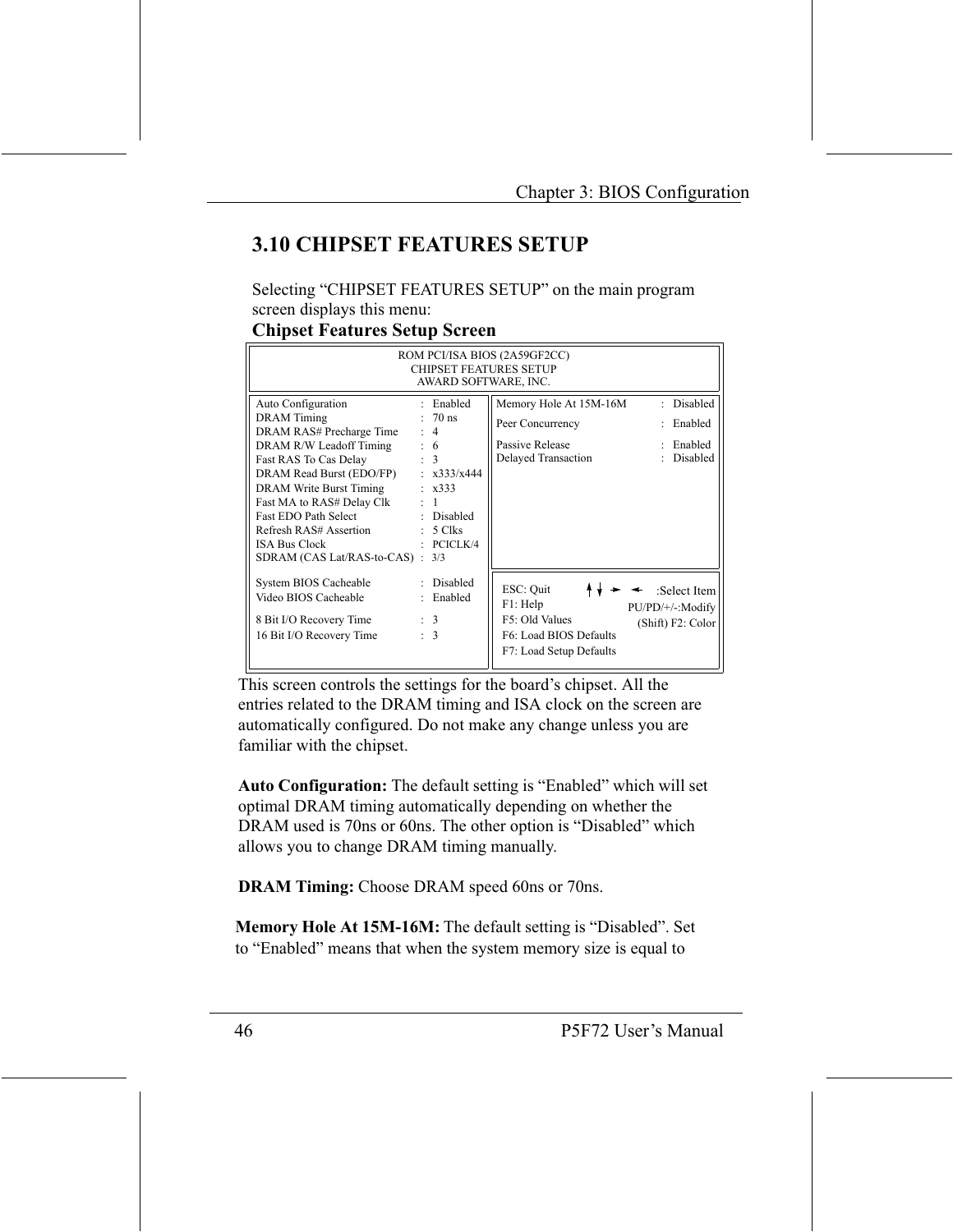or greater than 16M bytes, the physical memory address from 15M to 16M will be passed to PCI or ISA and there will be 1MBytes hole in your system memory. This option is designed for some OS with special add-in cards which need 15M-16M memory space.

Peer Concurrency: The default setting is "Enabled" which allows CPU to run DRAM/External Cache cycles when PCI masters are running cycles targeting PCI peer devices. The other option is "Disabled".

Passive Release, Delayed Transaction: To enable PCI Concurrency, these two options have to be set to "Enabled".

After you have made your selections in the CHIPSET FEA-TURES SETUP, press the <ESC> key to go back to the main program screen.

## **3.11 POWER MANAGEMENT SETUP**

| ROM PCI/ISA BIOS (2A59GF2CC)<br>POWER MANAGEMENT SETUP<br>AWARD SOFTWARE, INC.           |                                                                   |                                                                                                                                             |                                                       |  |
|------------------------------------------------------------------------------------------|-------------------------------------------------------------------|---------------------------------------------------------------------------------------------------------------------------------------------|-------------------------------------------------------|--|
| Power Management<br>PM Control by APM<br>Video Off Method<br>Doze Mode<br>Standby Mode   | : Disable<br>: No<br>: $V/H$ SYNC+Blank<br>: Disable<br>: Disable | $IRO5$ (LPT 2)<br>IRQ6 (Floppy Disk)<br>$IRO7$ (LPT 1)<br>IRO8 (RTC Alarm)<br>IRO <sub>9</sub> (IRO <sub>2</sub> Redir)<br>IRQ10 (Reserved) | OFF<br><b>OFF</b><br>OFF<br>OFF<br><b>OFF</b><br>OFF  |  |
| Suspend Mode<br><b>HDD Power Down</b><br>$* *$<br>Wake Up Events<br>IRO3 (Wake-Up Event) | : Disable<br>Disable<br>÷.<br>**<br>OFF                           | IRQ11 (Reserved)<br>$IRO12$ (PS/2 Mouse)<br>IRQ13 (Coprocessor)<br>IRO14 (Hard Disk)<br>IRO15 (Reserved)                                    | <b>OFF</b><br>OFF<br>$:$ OFF<br>$:$ OFF<br>$:$ OFF    |  |
| IRQ4 (Wake-Up Event)<br>IRQ8 (Wake-Up Event)<br>IRO12(Wake-Up Event)                     | <b>OFF</b><br>÷.<br>$:$ OFF<br>OFF<br>$\bullet$                   |                                                                                                                                             |                                                       |  |
| **<br>Power Down / Resume Events<br>$IRO3$ (COM 2)<br>(COM 1)<br>IRO4                    | **<br>OFF<br><b>OFF</b>                                           | ESC: Quit<br>F1: Help<br>F5: Old Values<br>F6: Load BIOS Defaults<br>F7: Load Setup Defaults                                                | :Select Item<br>PU/PD/+/-:Modify<br>(Shift) F2: Color |  |

#### **Power Management Setup Screen**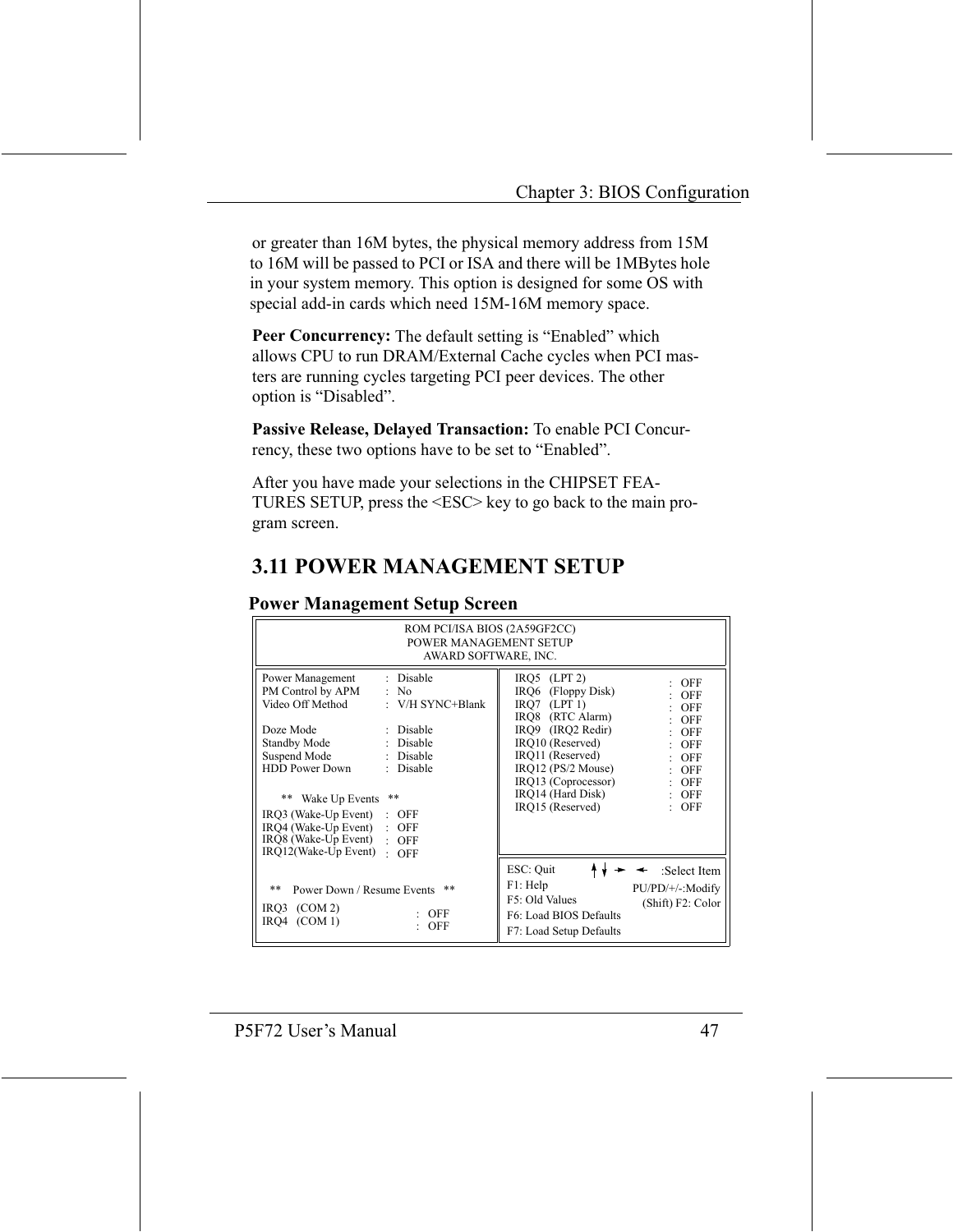The "Power Management Setup" controls the mainboard's "Green" features.

Selecting "POWER MANAGEMENT SETUP" on the main program screen displays this menu:

**Power Management:** This setting controls the System Doze Mode, Standby Mode and Suspend Mode Timer features. There are four options:

**User Define:** Allows you to customize all power saving timer features

**Optimize:** This is the recommended setting for general use.

Test/Demo: This is for test/demonstration purpose.

Disable: Disable the power management features.

**PM Control by APM:** The default setting is "No". If set to "Yes", system BIOS will wait for APM's prompt before it enters any PM mode.

Note: If your system power management is controlled by APM and there is a task running, the APM will not prompt the BIOS to enter any power saving mode after time out.

Video Off Method: This setting controls the Video off method in power saving mode. The default setting is "V/H SYNC+Blank" This setting disables V/H SYNC signals and blanks the screen in power saving mode. Other options are "Blank Screen" and "DPMS".

**Doze Mode:** Options are from "1 Min" to "1 Hour" and "Disable". The system speed will change from turbo to slow if no Power Management events occur for a specified length of time. Full power function will return when a Wake-Up event is detected.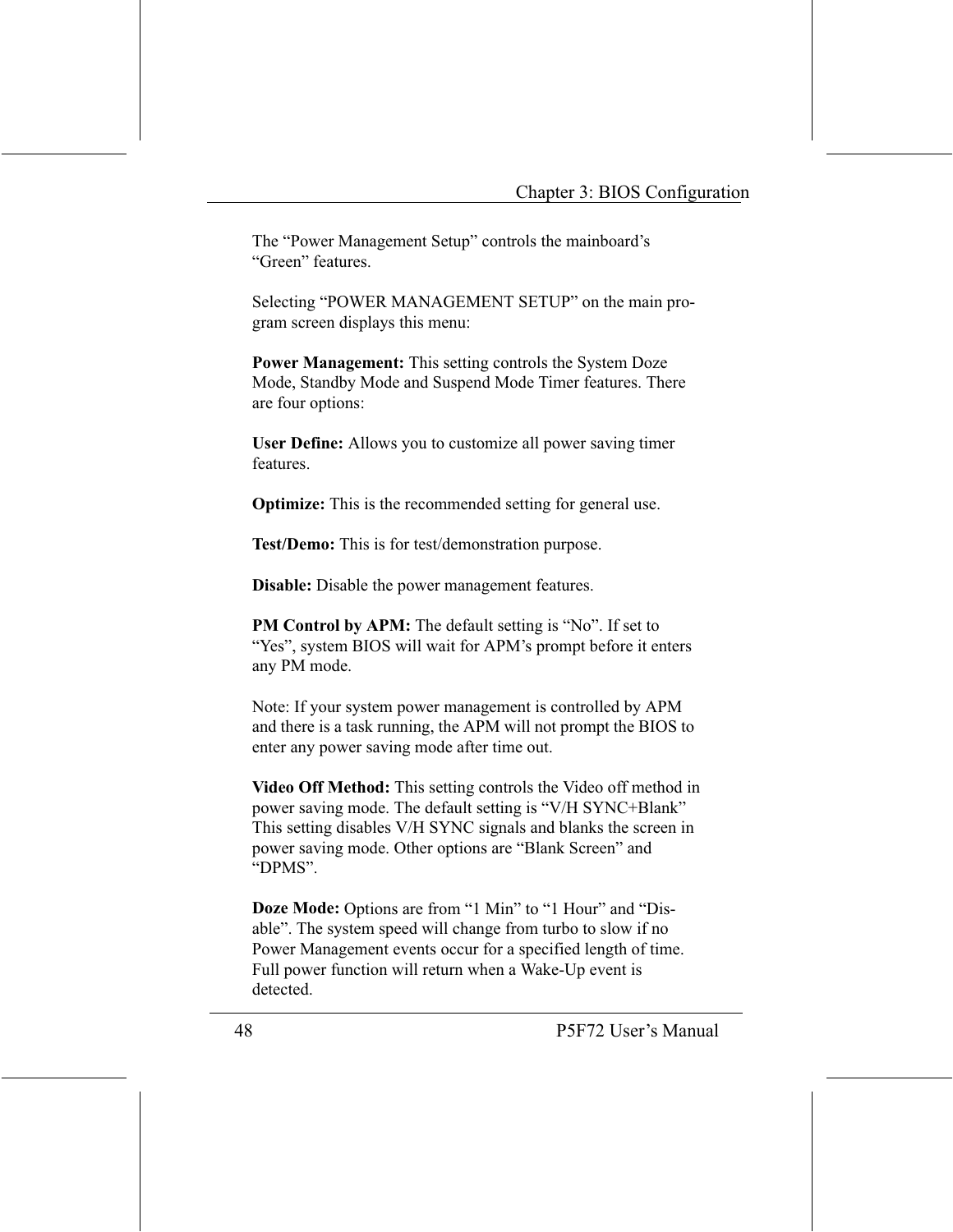Standby Mode: Options are from "1 Min" to "1 Hour" and "Disable". The system speed will change from turbo to slow and t he video signal will be suspended if no Power Management events occur for a specified length of time. Full power function will return when a Wake-Up event is detected.

Suspend Mode: Options are from "1 Min" to "1 Hour" and "Disable". The CPU clock will be stopped and the video signal will be suspended if no Power Management events occur for a specified length of time. Full power function will return when a Wake-Up event is detected.

HDD Power Down: Options are from "1 Min" to "15 Min" and "Disable". The IDE hard drive will spin down if it is not accessed within a specified length of time.

**Wake-Up Events:** When a hardware event is enabled, the occurrence of a corresponding event will return the system to full speed.

**Power Down / Resume Events:** when a hardware event is enabled, the occurrence of a corresponding event will prevent the system from entering any PM mode.

After you have made your selection in the POWER MANAGE-MENT SETUP, press the <ESC> key to go back to the main program screen.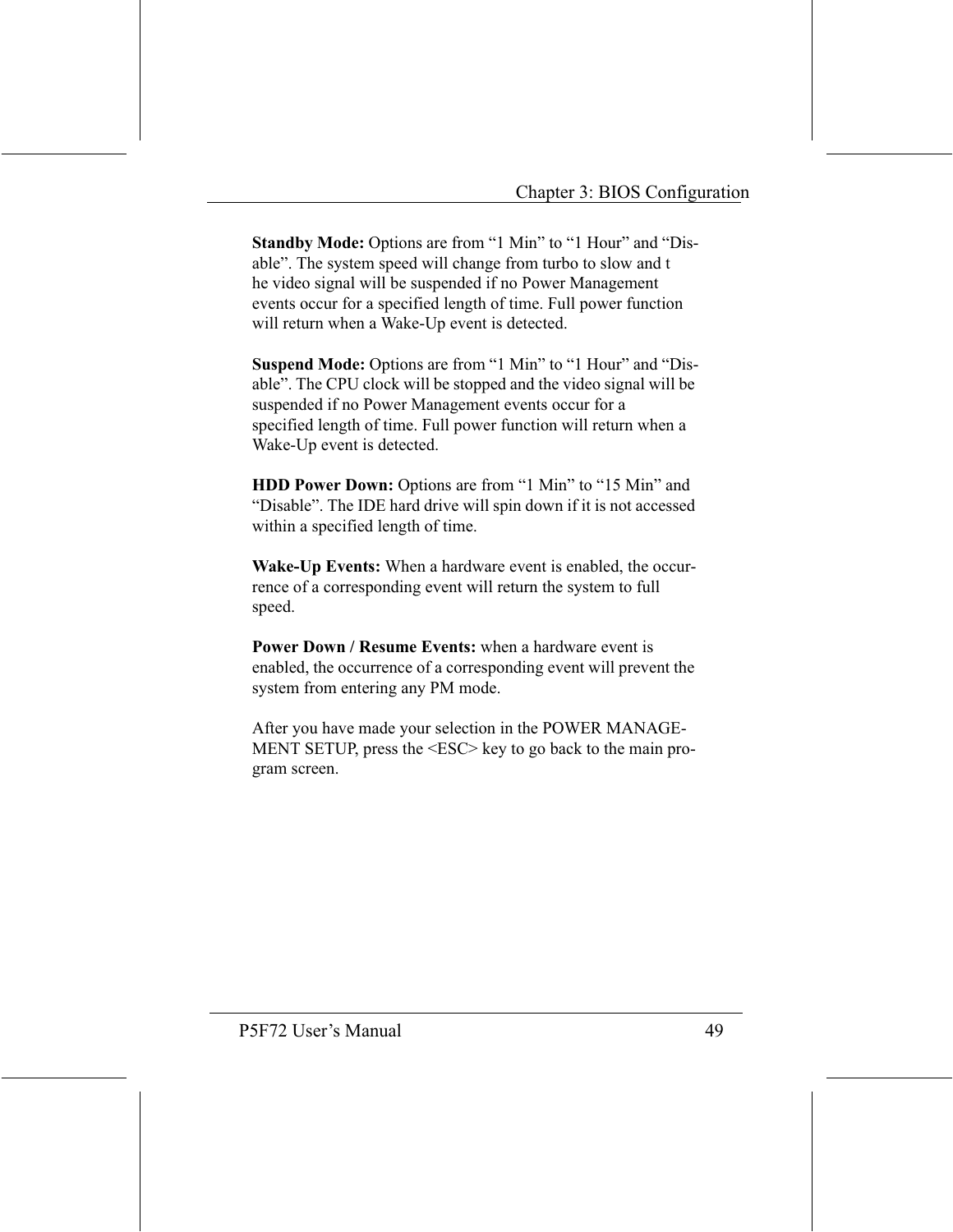## **3.12 PNP / PCI CONFIGURATION**

Both the ISA and PCI buses on the Mainboard use system IRQs & DMAs. You must set up the IRQ and DMA assignments correctly thru the PnP/PCI Configuration Setup utility, otherwise the Mainboard will not work properly.

Selecting "PNP / PCI CONFIGURATION" on the main program screen displays this menu:

| ROM PCI/ISA BIOS (2A59GF2CC)<br><b>PNP / PCI CONFIGURATION</b><br>AWARD SOFTWARE, INC. |                            |                                                                                                        |  |  |  |
|----------------------------------------------------------------------------------------|----------------------------|--------------------------------------------------------------------------------------------------------|--|--|--|
| Resources Controlled By<br><b>Reset Configuration Data</b>                             | : Manual<br>: Disabled     | PCI IRQ Actived By<br>: Level<br>PCI IDE IRQ Map To<br>$: PCI - AUTO$<br>IDE INT# $\cdot$ A<br>Primary |  |  |  |
| IRQ-3 assigned to                                                                      | $\therefore$ Legacy ISA    | Secondary IDE INT#<br>$\cdot$<br>B                                                                     |  |  |  |
| IRO-4 assigned to                                                                      | $:$ Legacy ISA             |                                                                                                        |  |  |  |
| IRO-5 assigned to                                                                      | $\therefore$ PCI / ISA PnP |                                                                                                        |  |  |  |
| IRQ-7 assigned to                                                                      | $\therefore$ Legacy ISA    |                                                                                                        |  |  |  |
| IRO-9 assigned to                                                                      | : PCI/ISA PnP              |                                                                                                        |  |  |  |
| IRO-10 assigned to                                                                     | : PCI/ISA PnP              |                                                                                                        |  |  |  |
| IRO-11 assigned to                                                                     | $:$ PCI / ISA PnP          |                                                                                                        |  |  |  |
| IRO-12 assigned to                                                                     | : PCI/ISA PnP              |                                                                                                        |  |  |  |
| IRO-14 assigned to                                                                     | : Legacy $ISA$             |                                                                                                        |  |  |  |
| IRO-15 assigned to                                                                     | : Legacy $ISA$             |                                                                                                        |  |  |  |
|                                                                                        |                            |                                                                                                        |  |  |  |
| DMA-0 assigned to                                                                      | $:$ PCI/ISA PnP            | ESC: Quit<br>:Select Item                                                                              |  |  |  |
| DMA-1 assigned to                                                                      | PCI / ISA PnP<br>÷         |                                                                                                        |  |  |  |
| DMA-3 assigned to                                                                      | PCI / ISA PnP              | F1: Help<br>PU/PD/+/-:Modify                                                                           |  |  |  |
| DMA-5 assigned to                                                                      | PCI / ISA PnP              | F5: Old Values<br>(Shift) F2: Color                                                                    |  |  |  |
| DMA-6 assigned to                                                                      | $:$ PCI/ISA PnP            | F6: Load BIOS Defaults                                                                                 |  |  |  |
| DMA-7 assigned to                                                                      | $:$ PCI/ISA PnP            | F7: Load Setup Defaults                                                                                |  |  |  |

#### **PNP / PCI Configuration**

**Resources Controlled By:** The defaults setting is "Auto" which will control all IRQs and DMAs automatically. The other option is "Manual" which allows you to control IRQs and DMAs individually.

Reset Configuration Data: The default setting is "Disabled". When set to "Enabled", The content of the ESCD block in flash BIOS will be cleared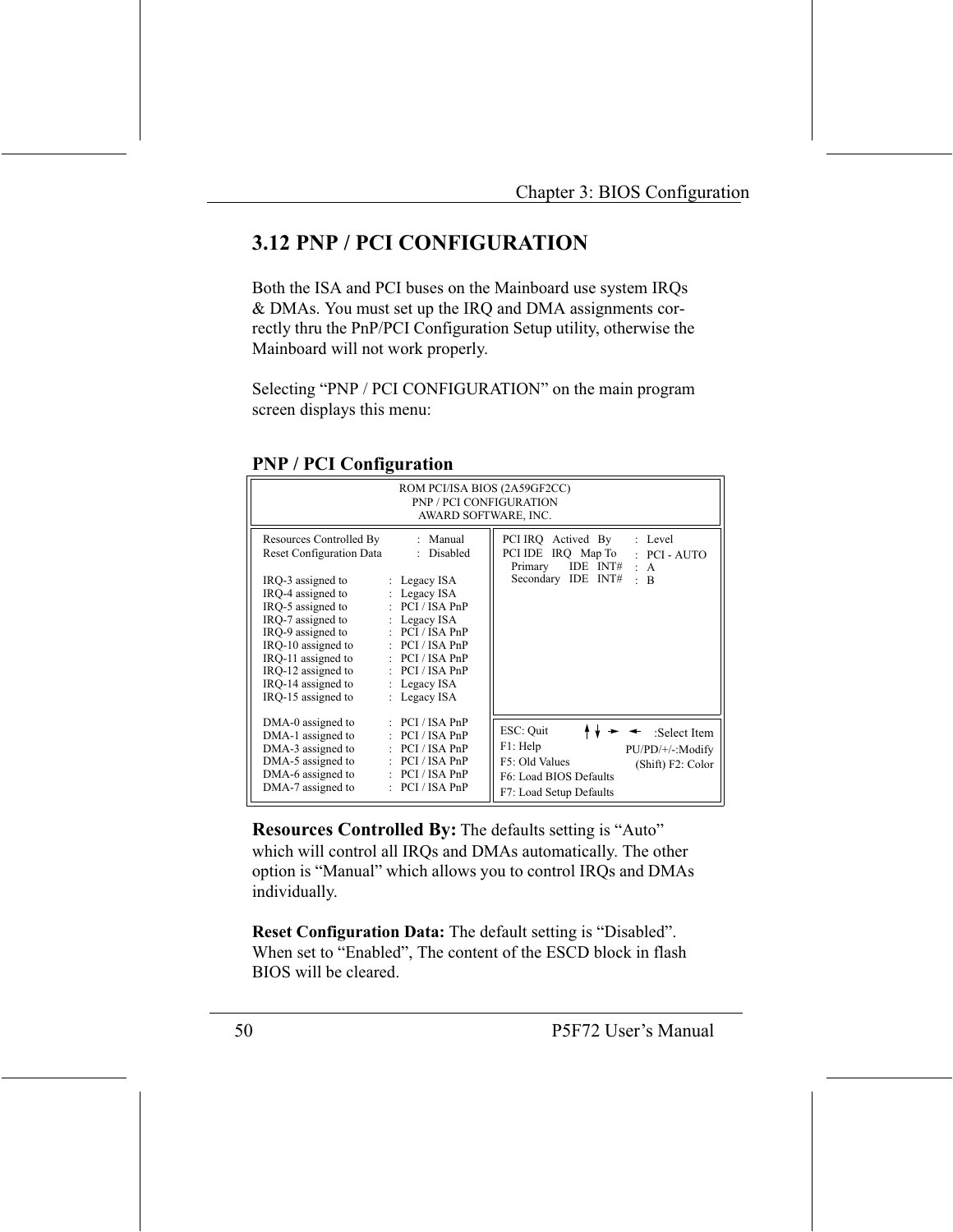IRQ and DMA Assigned to.: If there is a legacy ISA device which uses an IRQ or a DMA, set the corresponding IRQ or DMA to "Legacy ISA", otherwise you should set to PCI/ISA PnP.

**PCI IRQ Actived By: Options are "Level" or "Edge". The** default setting is "Level". This option is used to select the IRQ's trigger method.

PCI IDE IRQ Map To, Primary IDE INT#, Secondary IDE INT#: If you disable onboard PCI IDE controller and install a PCI IDE card on the Mainboard, you need to set this option. If a PCI IDE Card which uses ISA IRQ directly thru a paddle card installed on an ISA slot, select "ISA" for the option "PCI IDE IRQ Map To". If a PCI IDE Card uses PCI "INT" and is compliant to PCI Plug and Play specification, select "PCI-AUTO" for the option "PCI IDE IRQ Map To". Otherwise select "PCI-SLOT n" (PCI-SLOT 1, PCI-SLOT 2 or PCI-SLOT 3) depends on which slot the PCI IDE Card is installed.

Only INT A and INT B are available for a PCI IDE Card, therefore you must set the PCI IDE Card's primary interrupt to INT A and secondary interrupt to INT B. The INT A is routed to IRQ 14 and the INT B is routed to IRQ 15 thru a hardware router in the chipset.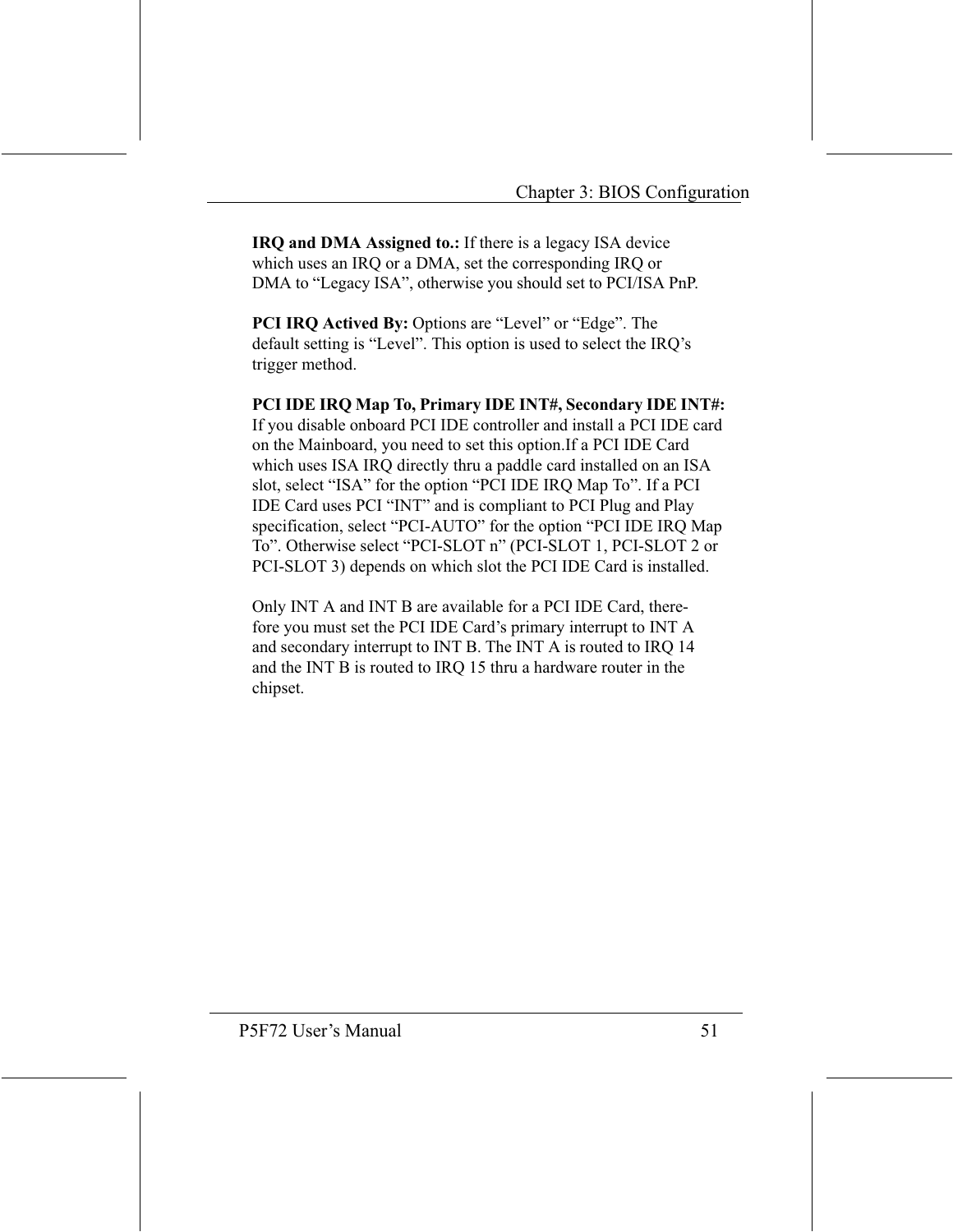## **3.13 INTEGRATED PERIPHERALS**

Selecting "INTEGRATED PERIPHERIALS" on the main program screen displays this menu

#### **Integrated Peripheral Screen**

| ROM PCI/ISA BIOS (2A59GF2CC)<br><b>INTEGRATED PERIPHERALS</b><br>AWARD SOFTWARE, INC.                                                                                                                                                                                                                                                             |                                                                                                                                                          |                                                                                                                                                       |  |  |
|---------------------------------------------------------------------------------------------------------------------------------------------------------------------------------------------------------------------------------------------------------------------------------------------------------------------------------------------------|----------------------------------------------------------------------------------------------------------------------------------------------------------|-------------------------------------------------------------------------------------------------------------------------------------------------------|--|--|
| <b>IDE HDD Block Mode</b><br>PCI Slot IDE 2nd Channel<br>On-Chip Primary<br>PCI IDE<br>On-Chip Secondary PCI IDE<br><b>IDE Primary Master PIO</b><br><b>IDE Primary Slave PIO</b><br><b>IDE Secondary Master PIO</b><br>IDE Secondary Slave PIO<br>Onboard FDD Controller<br><b>Onboard Serial Port 1</b><br>Onboard Serial Port 2<br>UART 2 Mode | : Enabled<br>: Enabled<br>: Enabled<br>Enabled<br>$:$ Auto<br>$:$ Auto<br>$:$ Auto<br>$:$ Auto<br>: Enabled<br>: 3F8 / IRO 4<br>: 2F8 / IRO3<br>: Normal |                                                                                                                                                       |  |  |
| Onboard Parallel Port<br>Onboard Parallel Mode<br><b>USB Controller</b>                                                                                                                                                                                                                                                                           | : $378 / IRO7$<br>: Normal<br>Disabled                                                                                                                   | ESC: Quit<br>:Select Item<br>F1: Help<br>PU/PD/+/-:Modify<br>F5: Old Values<br>(Shift) F2: Color<br>F6: Load BIOS Defaults<br>F7: Load Setup Defaults |  |  |

**IDE HDD Block Mode:** The Default setting is "Enabled". This feature enhances hard disk performance by making multi-sector transfers instead of one sector per transfer. Most IDE drives, except very early design, have Block Mode transfer feature.

#### **PCI Slot IDE 2nd Channel**

The default setting is "Enabled". This option enables the Secondary PCI IDE controller of the PCI IDE adapter.

On-Chip Primary/Secondary PCI IDE: The default setting is "Enabled". This option enables the onboard Primary / Secondary PCI **IDE** controller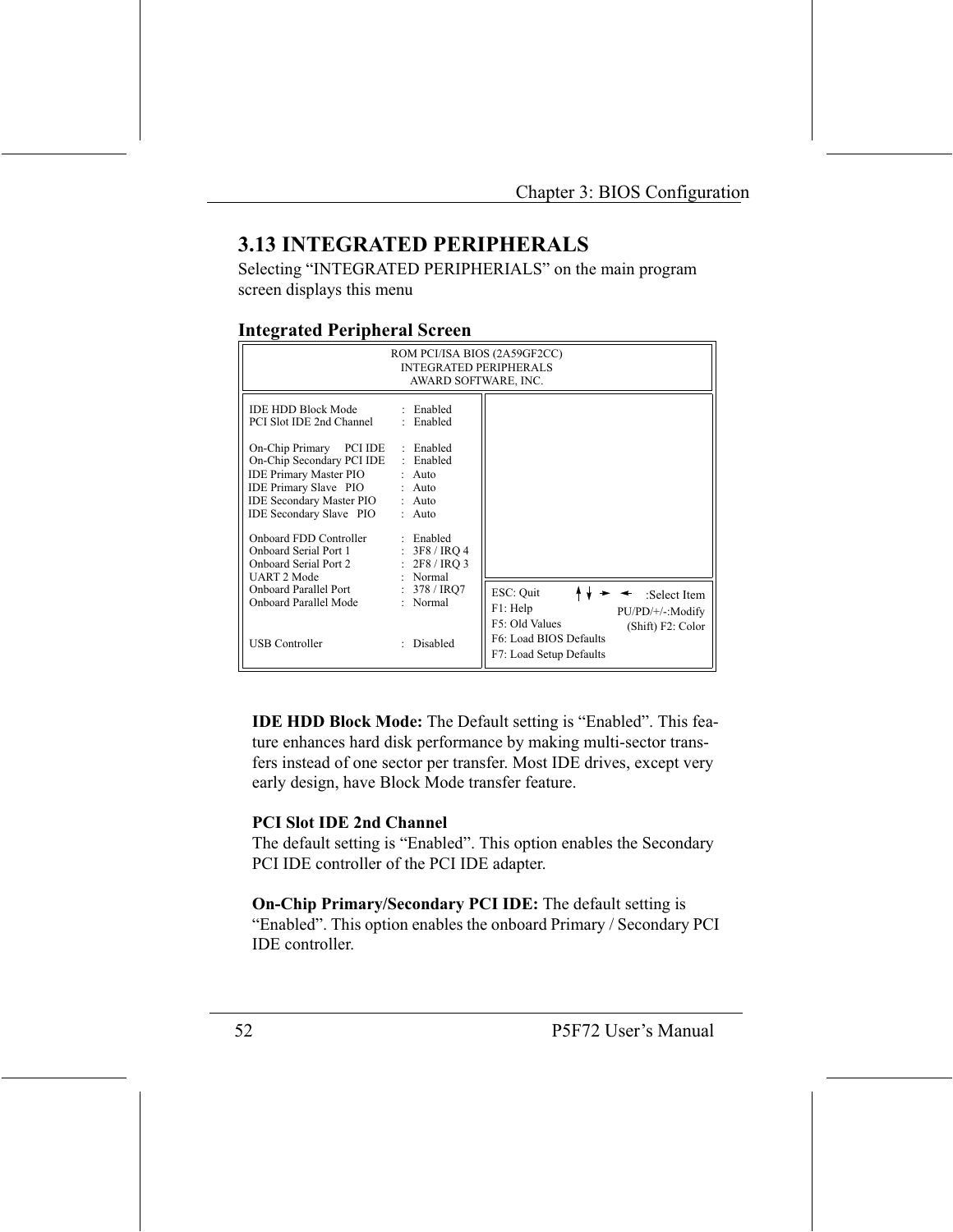**IDE Primary Master PIO, IDE Primary Slave PIO, IDE Second**ary Master PIO, IDE Secondary Slave PIO: There are six options "Auto", "Mode 0", "Mode 1", "Mode 2", "Mode 3" and "Mode 4". The default setting is "Auto". When set to "Auto" the BIOS will automatically set the mode to match the transfer rate of hard disk. If the system won't boot up when set to "Auto", set it manually to the lower mode. (e.g. From Mode 3 to Mode 2). All IDE drives should work with PIO mode 0.

**Onboard FDD Controller:** The default setting is "Enabled". This option enables the onboard FDD controller.

**Onboard Serial Port 1 and Onboard Serial Port 2:** These options are used to assign the I/O addresses for the two onboard serial ports. They can be assigned as follows:

3F8/IRQ4 (Serial Port 1 default) 2F8/IRQ3 (Serial Port 2 default) 3E8/IRO4 2E8/IRO3 Auto Disabled (Disable the onboard serial port)

**UART 2 Mode:** Set this feature to IrDA, if an IrDA infrared module is used in the system.

**Onboard Parallel Port:** This option is used to assign the I/O address for the onboard parallel port. The options are "378/IRQ7" (defaults), "278/IRQ7", "3BC/IRQ7" and "Disabled" (disable the onboard parallel port). Note: Printer port always use IRO7 when set "378/IRO7" or "278/IRQ7" or "3BC/IRQ7" to "Enabled".

**Onboard Parallel Mode:** There are four options "Normal" (default), "ECP", "ECP/EPP" and "EPP/SPP". Change the mode from "Normal" to the enhanced mode only if your peripheral device can support it.

**ECP Mode Use DMA:** When on-board parallel port set to ECP mode, the parallel port has option to use DMA "3" (default) or "1".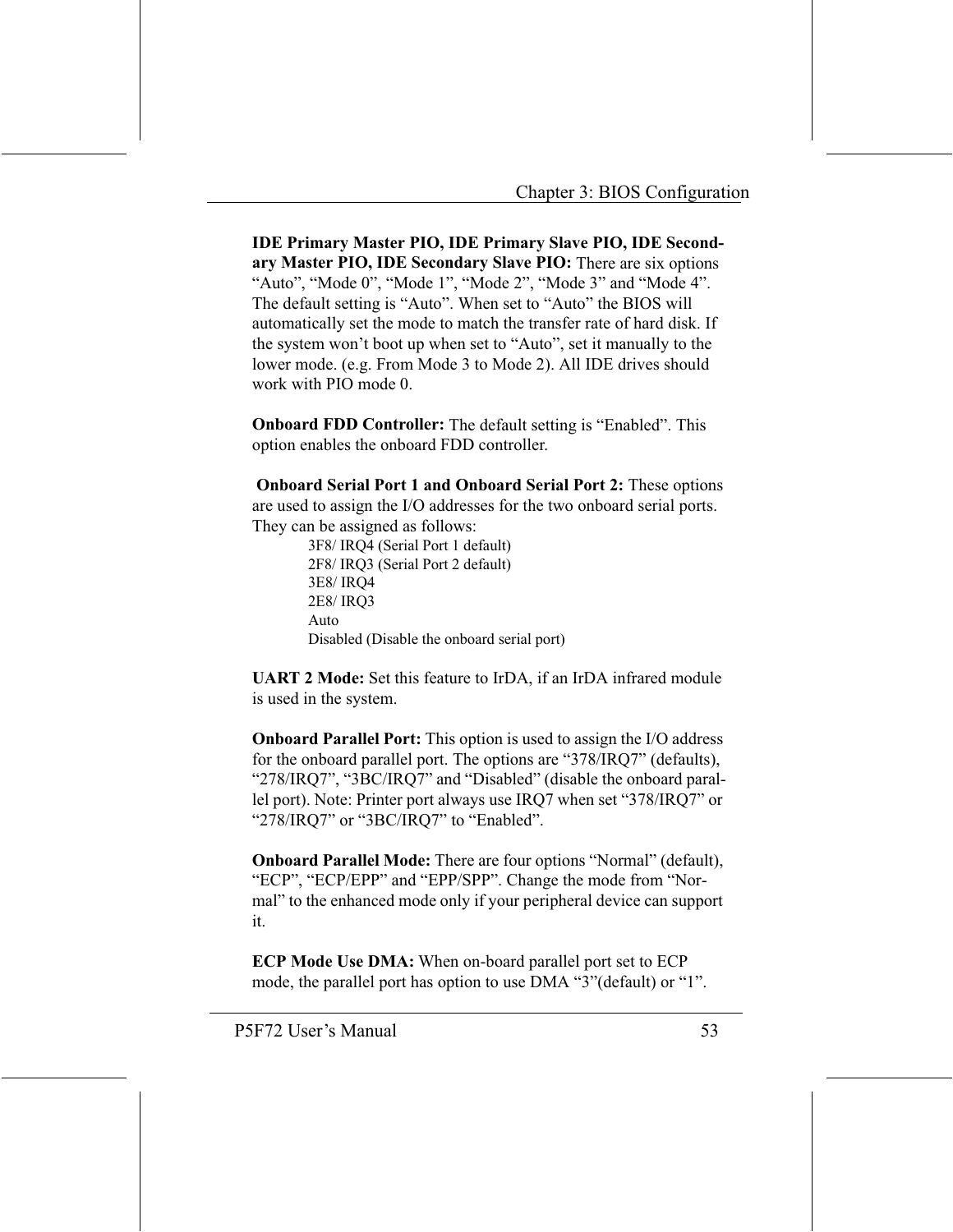**USB Controller:** To activate the Universal Serial Bus function, this feature has to be set to "Enabled".

If you make any change for onboard FDD controller, serial ports or parallel port in this setup, save the change and turn off the system. After turning system on again the change will be effective.

## **3.14 SUPERVISOR / USER PASSWORD**

The "SUPERVISOR/USER PASSWORD" utility sets the password. The Mainboard is shipped with the password disabled. If you want to change the password, you must first enter the current password, then at the prompt enter your new password. The password is case sensitive and you can use up to 8 alphanumeric characters, press <Enter> after entering the password. At the next prompt, confirm the new password by typing it and pressing <Enter> again.

To disable the password, press the <Enter> key instead of entering a new password when the "Enter Password" dialog box appears. A message will appear confirming that the password is disabled.

If you have set both supervisor and user password, only the supervisor password allows you to enter the BIOS SETUP PRO- $GRAM$ 

Note:

If you forget your password, the only way to solve this problem is to discharge the CMOS memory by turning power off and placing a shunt on the JP17 to short pin 1 and pin 2 for 5 seconds, then removing the shunt.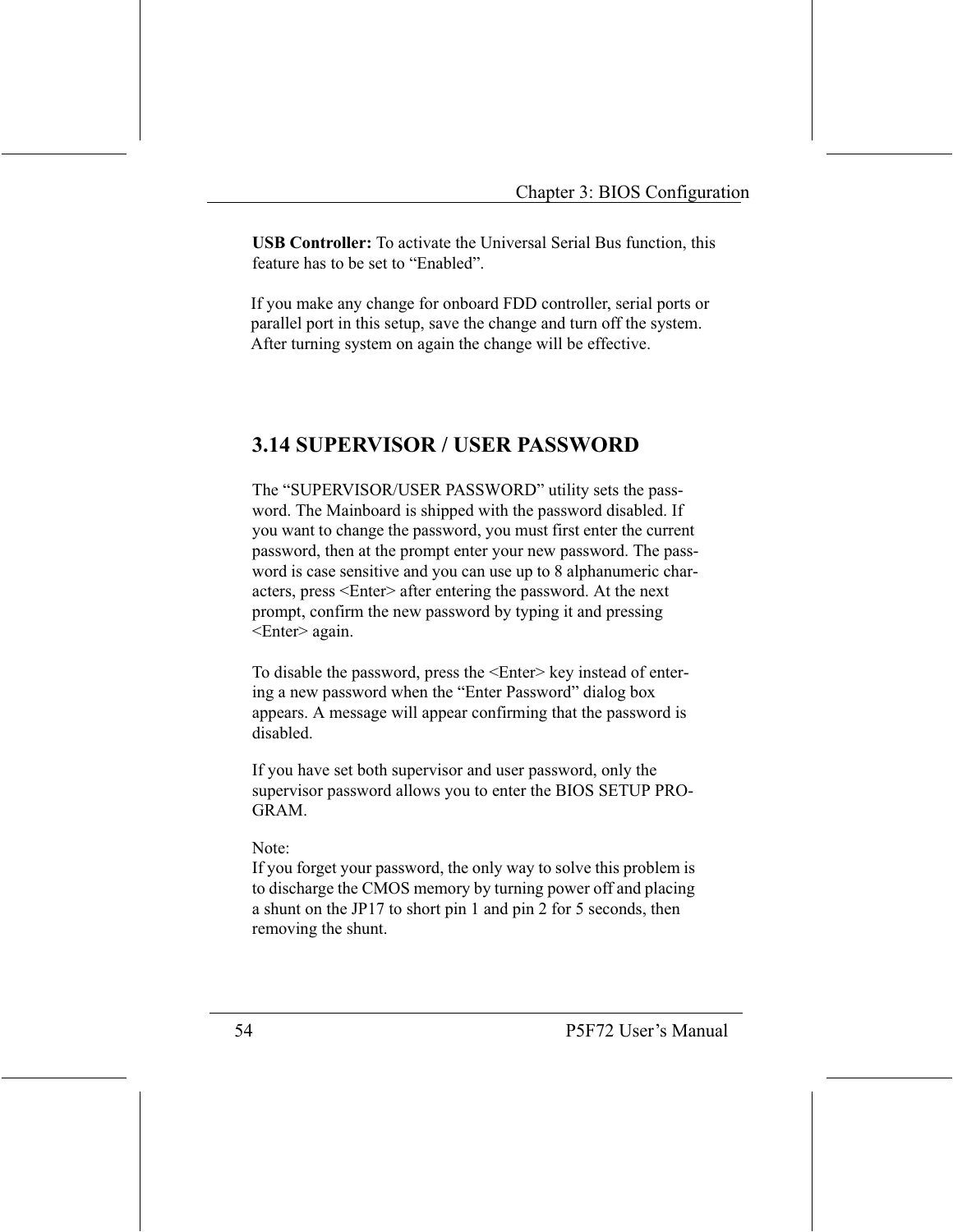# **4 Driver and Utility**

## **4.1 Flash Utility**

The BIOS of the P5F72 mainboard can be upgraded by using a Flash utility. A new version of the BIOS can be downloaded from the factory's BBS and Web site. The system BIOS is stored in a 1M-bit Flash EEPROM which can be erased and reprogrammed by the Flash utility.

There is a self-extracting archives file AWDFLASH, EXE, Execute the AWDFLASH.EXE to extract the following files.

| FLASH.EXE  | The Flash utility for AWARD<br>BIOS upgrade. |
|------------|----------------------------------------------|
| README.TXT | A text file of instructions                  |

The Flash utility will not work with any memory manager software running in the system. In order to make sure no memory manager software is running, boot your system from a bootable floppy disk which does not contain CONFIG SYS nor AUTOEXEC BAT files. If you are using MS-DOS 6.x, you can press <F5> function key while the "Starting MS-DOS..." appears on the screen to bypass the CONFIG.SYS and AUTOEXEC.BAT

## **4.2 EIDE Bus Master Driver**

The Bus Master EIDE logic designed in the Intel 82430VX chipset is intended to reduce the workload of the CPU and make the CPU running more efficiently. It will take care the data transfer between IDE drives and system memory and let CPU handle other tasks. In order to make the EIDE drive operate at bus-mastering DMA mode 2, the driver must be loaded properly.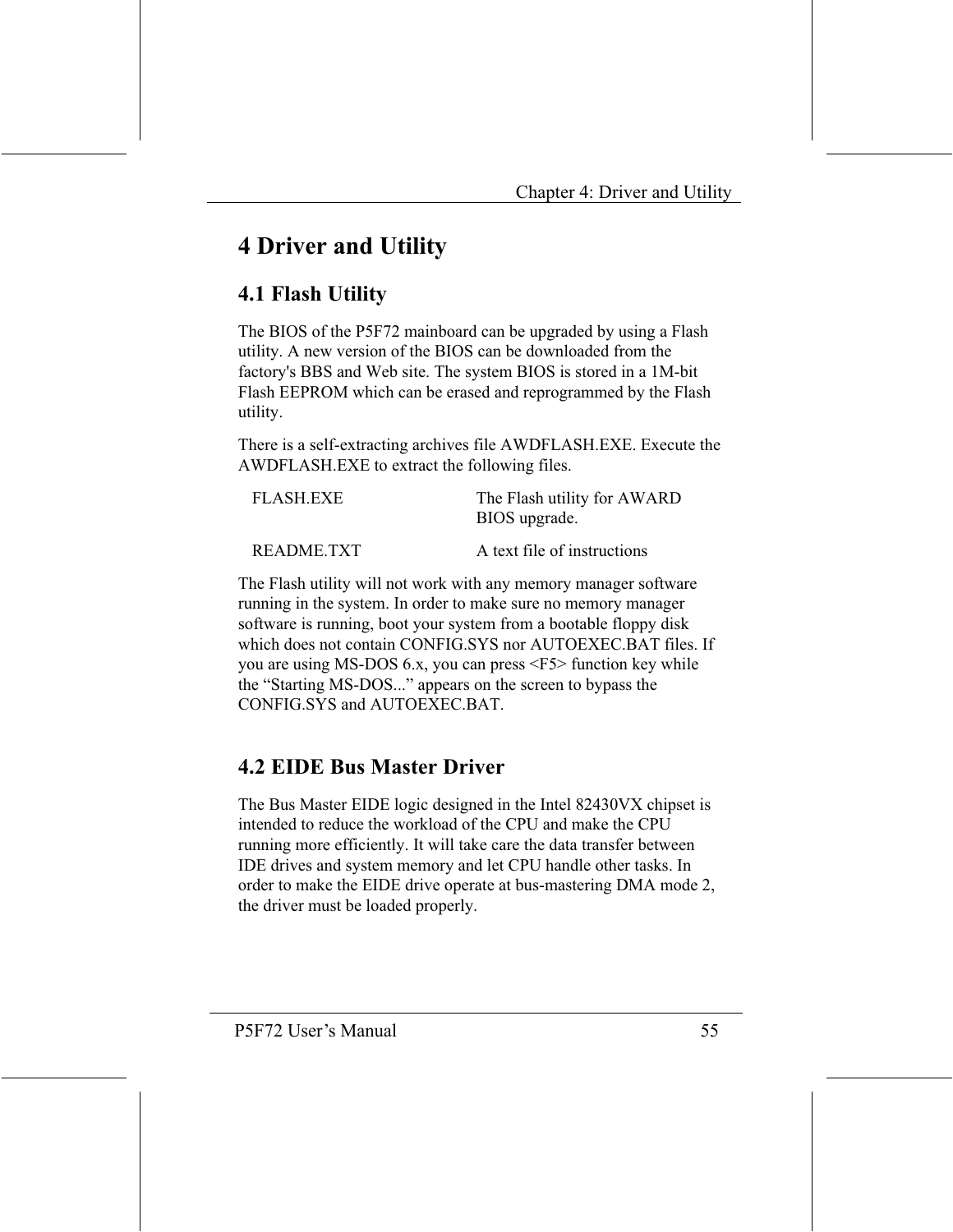There is a self-extracting archives file BMEIDE.EXE in the factory's BBS and Web site. Consult your vendor for the factory's BBS phone number and Web site address. Execute the BMEIDE, EXE to extract the following files.

| <b>BMIDE 95.EXE</b> | Windows 95 archives         |
|---------------------|-----------------------------|
| <b>BMIDE NT.EXE</b> | Windows NT achieve          |
| BMIDEOS2.EXE        | $OS/2$ archives             |
| <b>README.TXT</b>   | A text file of instructions |
| LICENSE.TXT         | A text file of license      |

## **4.3 Soft Off Control**

When used with an ATX power supply, the P5F72 mainboard can turn off the system power via software control. The system BIOS will turn the system power off when it receives the proper APM command from the Operating System. For example, Windows 95 will issue this Soft Off APM command when the user selects "Shutdown the computer" option. In order for the Soft Off feature to work correctly, Power Management/APM must be enabled in the system BIOS and Operating System.